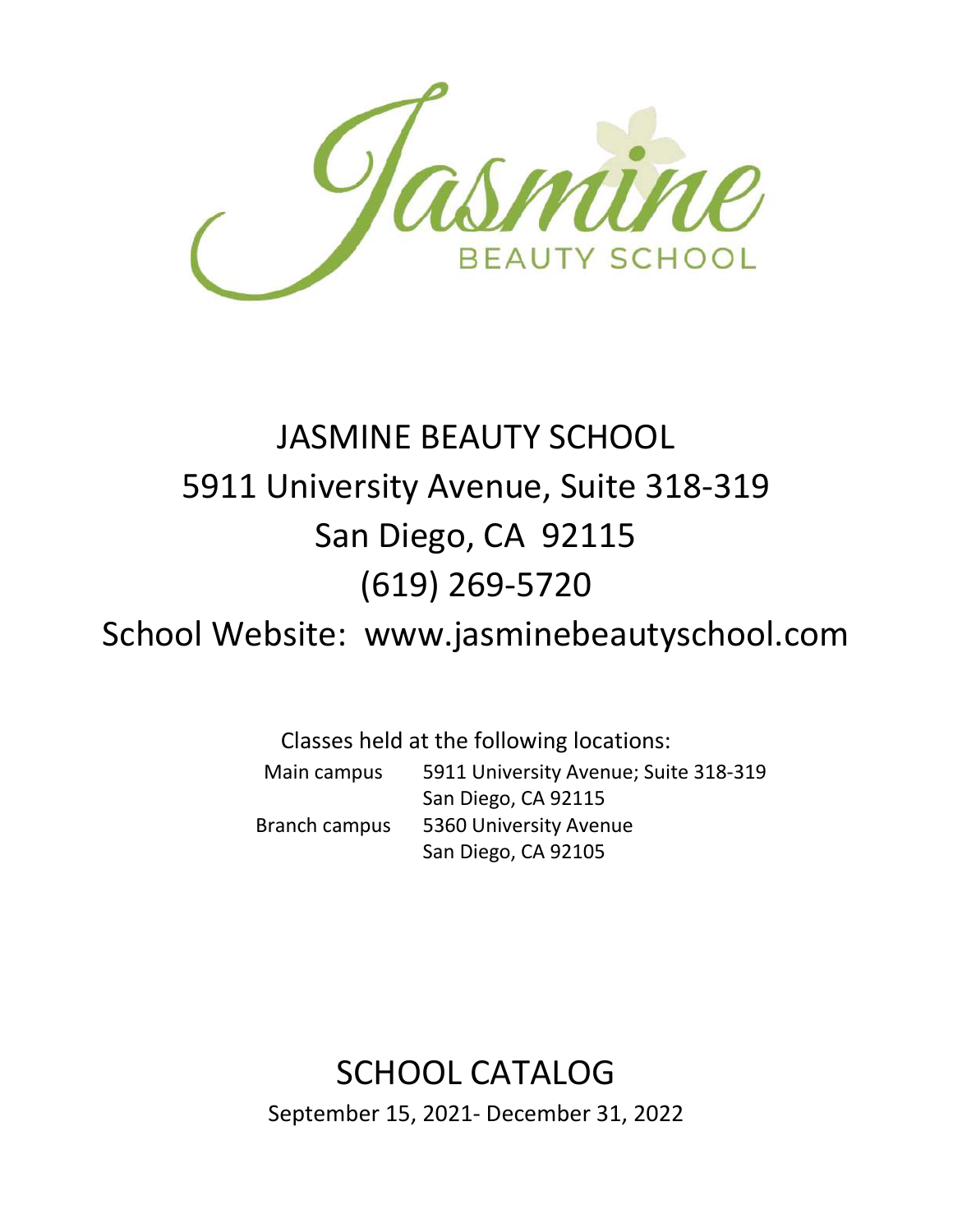# **CATALOG DISCLOSURES**

Publication date: September 15, 2021, revised March 25, 2022

Jasmine Beauty School is a private institution located at 5911 University Ave, Ste 318-319, San Diego, CA 92115.

This catalog is published in English for students seeking educational programs offered in the English language; students who enroll in the programs offered in Vietnamese are provided with a catalog published in the Vietnamese language. Students who seek to enroll in programs taught in Vietnamese will have all forms and documents provided in Vietnamese.

In this Catalog, the words "Student", "I", "me", and "my" means the person who has applied, has been accepted, and/or who is attending Jasmine Beauty School in one of the education programs described in this Catalog. The word "School" means Jasmine Beauty School.

This catalog is published to inform students and others of Jasmine Beauty School's academic programs, policies, calendar, tuition, fees, administration, and instructors. The information provided is current and accurate as of the date of publication. Jasmine Beauty School cannot assure that changes will not occur that will affect this information.

The information contained in this catalog was accurate at the time of publication. Following publication, any catalog information may change without notice, including without limitation, the information regarding tuition, fees, costs, class schedules, the student calendar, the program outline, the course descriptions, curricula, instructors, advisory committees, student services, administrative policies, program objectives and career opportunities for graduates of the program. New courses as well as course changes are included in this edition of the catalog.

Jasmine Beauty School reserves the right to make changes within the term of this catalog, which may affect any of the information published, and to make such changes, if necessary, without prior notice to individual students. As such changes may occur, these will be published in a catalog addendum, which should be regarded as an integral part of this catalog.

Jasmine Beauty School expects its students to read and understand the information published in this catalog and in any subsequent addenda identified as belonging to this catalog. Failure to read and understand this catalog will not excuse any student from the application of any requirement or regulation published herein. Furthermore, it is the responsibility of each student to remain apprised of current graduation requirements of his/her program.

The combination of the school catalog and enrollment agreement represents a legal and binding document. All pages of this catalog are part of your contract with the school. As a prospective student, you are encouraged to review this catalog prior to signing an enrollment agreement.

The School Performance Fact Sheet is a required pre-enrollment disclosure per *California Private Postsecondary Education Act of 2009, Article 11, § 94910*. This regulation requires Jasmine Beauty School to provide a School Performance Fact sheet to each prospective student prior to enrollment. This fact sheet contains the following information: completion rates, placement rates, license examination passage rates, and salary or wage information. These rates are as calculated in compliance with the California Private Postsecondary Education Act. You are encouraged to review the School Performance Fact Sheet and ask any questions about these School performance metrics prior to signing the enrollment agreement.

Jasmine Beauty School makes all decisions regarding recruitment, hiring, promotion and all other terms and conditions of employment without discrimination on grounds of race, color, creed or religion, sex or sexual orientation, gender identity, genetic information, national origin, age, physical or mental disadvantage, or other factors, which cannot lawfully be the basis for an employment decision.

Jasmine Beauty School affirms its policy of administering all educational programs and related supporting services and benefits in a manner that does not discriminate because of a student's race, color, ethnic origin, creed or religion, sex or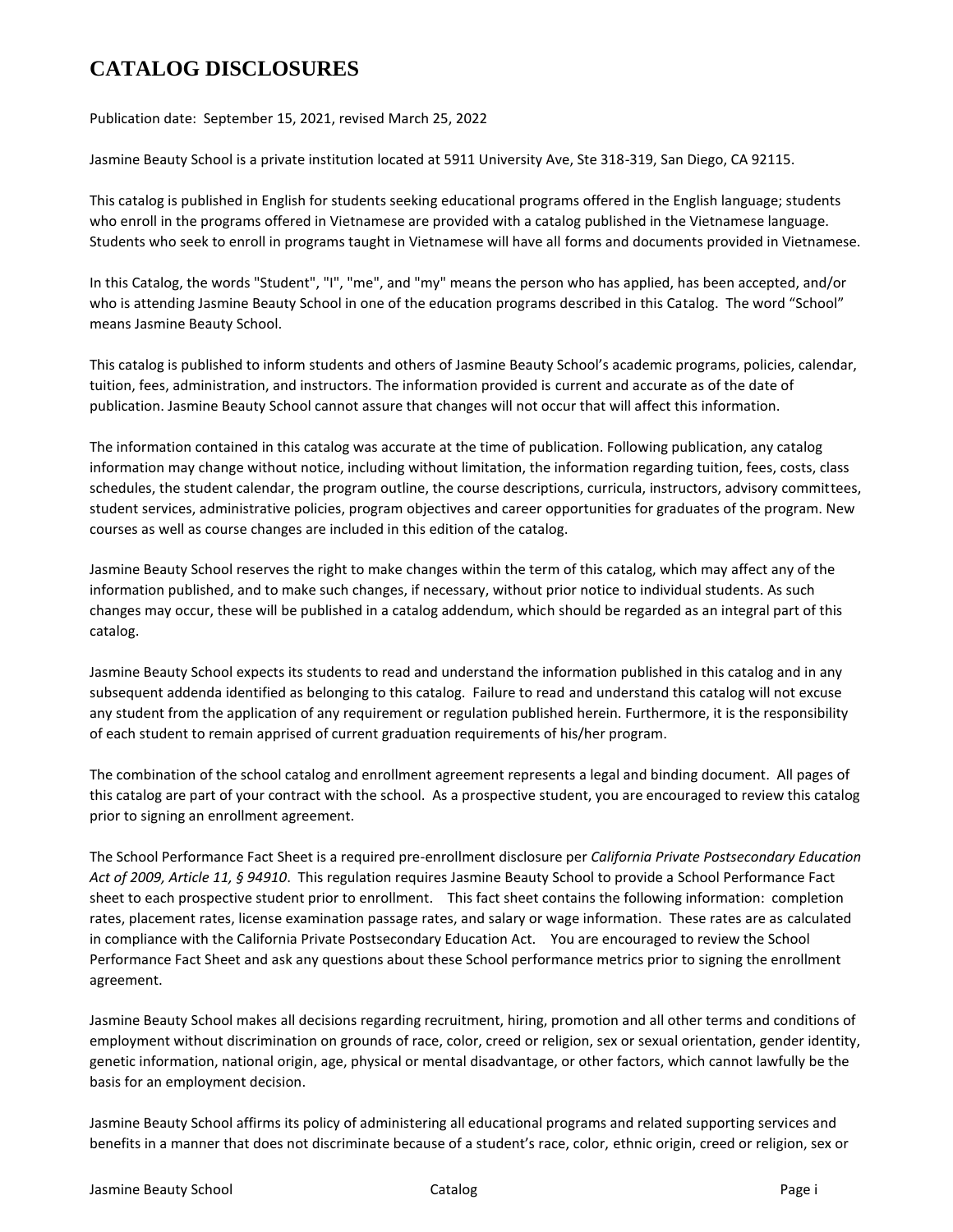sexual orientation, gender identity, genetic information, national origin, age, physical handicap, or any other characteristic.

Jasmine Beauty School does not recruit students attending another school offering the same courses of study.

Jasmine Beauty School is not authorized to participate in any state or federal financial aid programs.

California Bureau of Private Postsecondary Education Required Disclosures The following statements are provided in compliance with California Private Postsecondary Education Act of 2009, Article 11, §94909 (3)(A-C),(11), and (15).

"Any questions a student may have regarding this catalog that have not been satisfactorily answered by the institution may be directed to Bureau for Private Postsecondary Education at Bureau for Private Postsecondary Education, P.O. Box 980818; West Sacramento, CA 95798-0818 (mailing address)

or Bureau for Private Postsecondary Education, 1747 North Market Blvd., Suite 225; Sacramento, CA 95834 (physical address), www.bppe.ca.gov, (916) 574-8900, fax (916) 263-1897."

"As a prospective student, you are encouraged to review this catalog prior to signing an enrollment agreement. You are also encouraged to review the School Performance Fact Sheet, which must be provided to you prior to signing an enrollment agreement."

"A student or any member of the public may file a complaint about this institution with the Bureau for Private Postsecondary Education by calling (888) 370-7589 or by completing a complaint form, which can be obtained on the bureau's Internet Web site (https://www.bppe.ca.gov)."

Jasmine Beauty School does not have a pending petition in bankruptcy, is not operating as a debtor in possession, has not filed a petition within the preceding five years, nor has not had a petition in bankruptcy filed against it within the preceding five years that resulted in reorganization under Chapter 11 of the United States Bankruptcy Code.

## "NOTICE CONCERNING TRANSFERABILITY OF CREDITS AND CREDENTIALS EARNED AT OUR INSTITUTION

The transferability of credits you earn at Jasmine Beauty School is at the complete discretion of an institution to which you may seek to transfer. Acceptance of the clock hours or diploma you earn in Barbering, Cosmetology, Esthetician, Manicuring is also at the complete discretion of the institution to which you may seek to transfer. If the clock hours or diploma that you earn at this institution are not accepted at the institution to which you seek to transfer, you may be required to repeat some or all of your coursework at that institution. For this reason you should make certain that your attendance at this institution will meet your educational goals. This may include contacting an institution to which you may seek to transfer after attending Jasmine Beauty School to determine if your clock hours or diploma will transfer."

## Reservation of Rights

Jasmine Beauty School reserves the right to:

- Modify existing or new programs by addition, deletion, or variation
- Re-schedule or consolidate classes
- Change instructors by replacement or substitution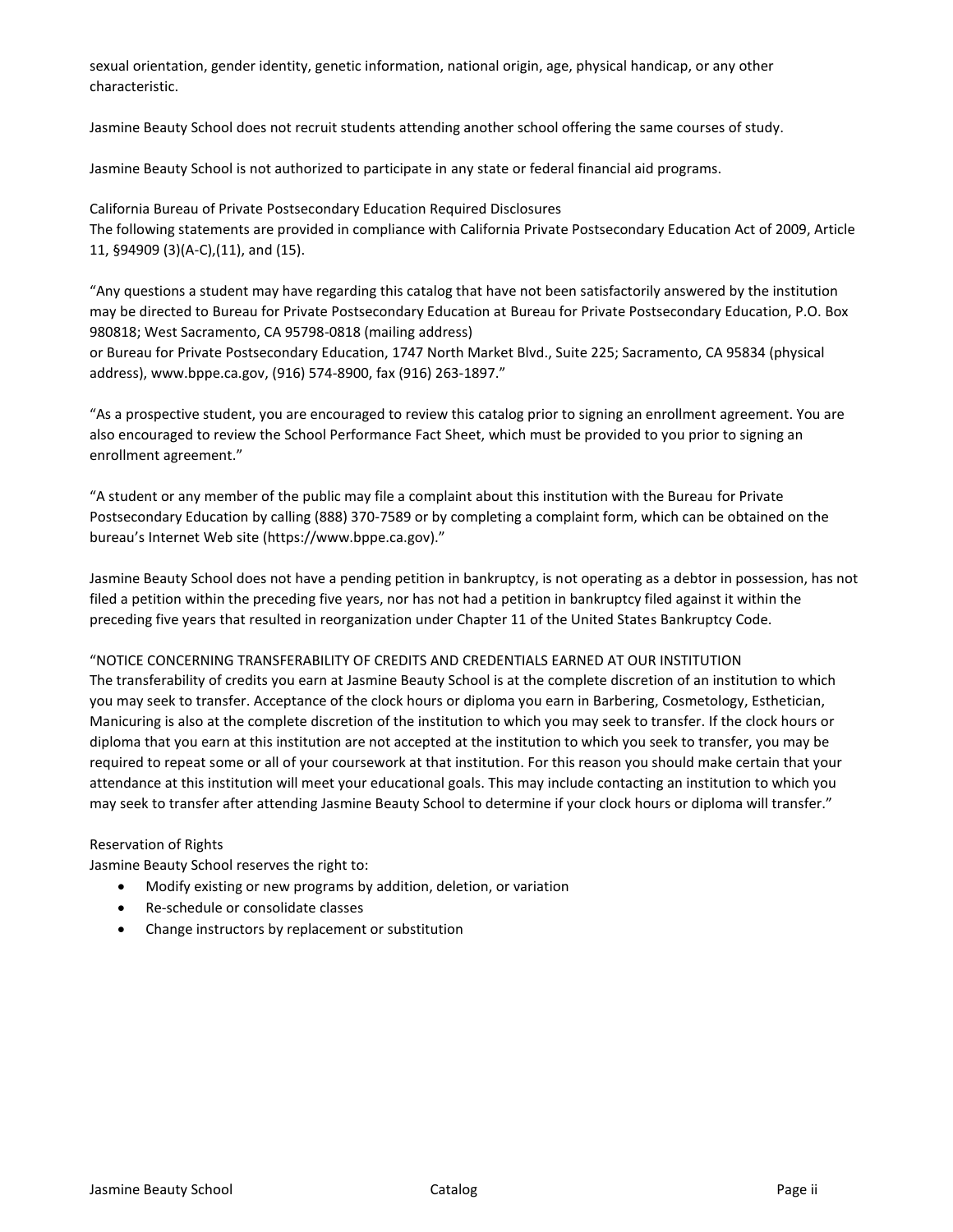# TABLE OF CONTENTS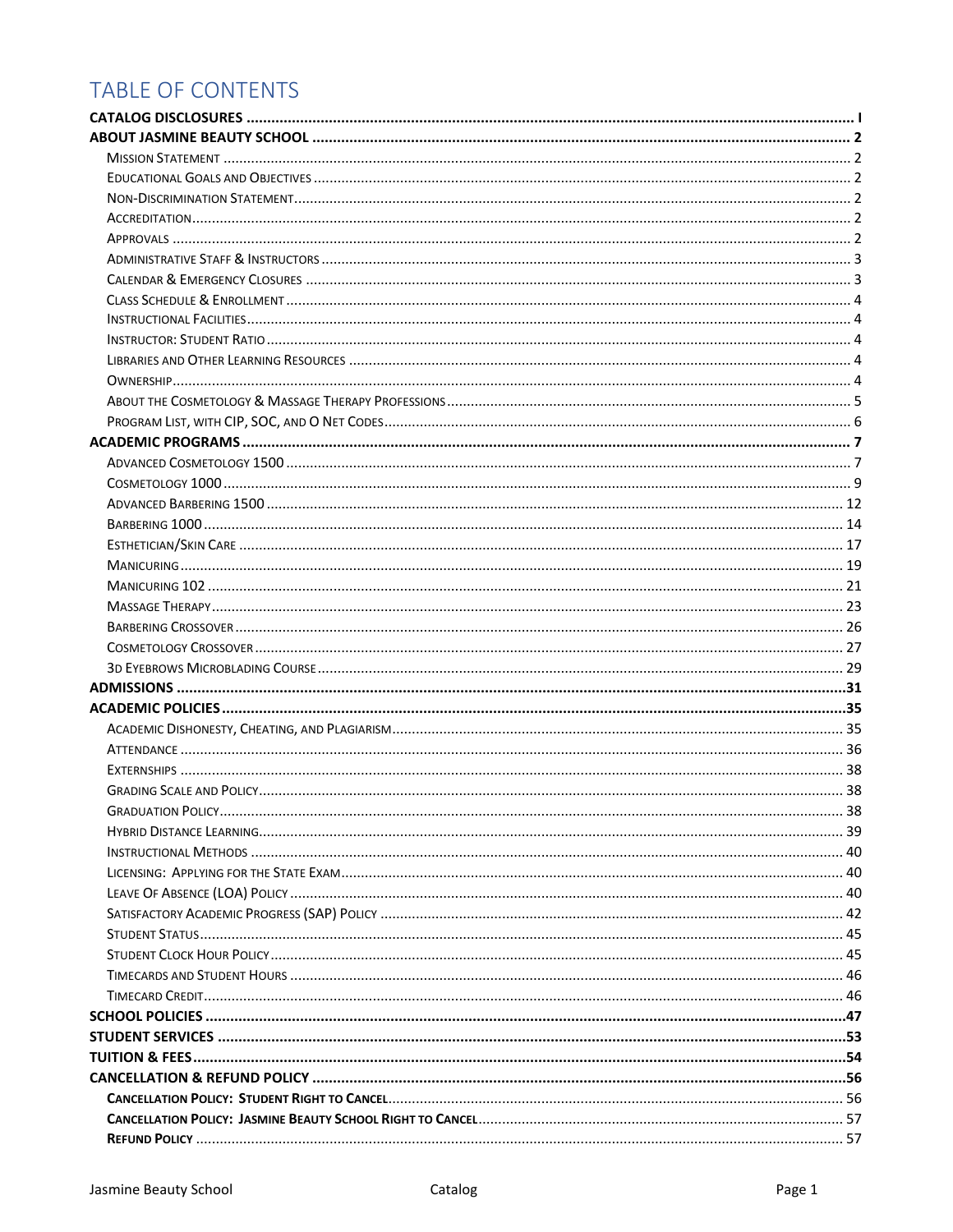# **ABOUT JASMINE BEAUTY SCHOOL**

Welcome to Jasmine Beauty School. We thank you for choosing us to assist you in obtaining your desired cosmetology training. Jasmine Beauty School strives to work with you, the students, in order that they may find success and fulfill their dream as a true professional in the cosmetology industry.

## **Mission Statement**

The mission of Jasmine Beauty School is to provide students with quality educational programs, and to provide appropriate instruction that will prepare them for employment in the Cosmetology arts and sciences, and/or other related fields. At the same time, we continually monitor the profession to be updated with the current trends, designs, and techniques required by employers.

## **Educational Goals and Objectives**

Our primary objectives at Jasmine Beauty School are:

- 1. Provide educational programs to those who are seeking a fulfilling career in the Cosmetology profession.
- 2. To teach Cosmetology related subjects including barber, hair and scalp treatments, manicuring, facials, styling, and all related theories.
- 3. To prepare our students to become successful in the Cosmetology industry by providing them with the necessary information and education to pass the California Board of Barbering and Cosmetology examinations for proper licensing.
- 4. To teach students certain aspects of Cosmetology professionalism and smart business practice.

## **Non-Discrimination Statement**

Jasmine Beauty School is a post-secondary educational institution that admits academically qualified students without regard to sex, age, race, national origin, or handicap and afford them all rights, privileges, programs, and other opportunities generally available to students. The School does not discriminate on the basis of sex, age, race, color, ethnic origin, religion, sexual orientation, national origin or handicap in admissions, employment services or access to its programs and activities.

## **Accreditation**

At the time of this publication, Jasmine Beauty School is not accredited by an accrediting agency recognized by the United States Department of Education.

Jasmine Beauty School is currently in candidate status for accreditation with the following accrediting agency: National Accrediting Commission of Career Arts & Sciences (NACCAS) 3015 Colvin Street Alexandria, VA 22314 [www.naccas.org](http://www.naccas.org/) Phone (703)600-7600, fax (703)379-2200

## **Approvals**

B*ureau for Private Postsecondary Education*

Jasmine Beauty School is licensed by the Bureau of Private Post-Secondary Education (BPPE) and the California Department of Consumer Affairs (DCA). Bureau for Private Postsecondary Education 1747 N. Market Blvd. Ste 225, Sacramento, CA 95834 [www.bppe.ca.gov](http://www.bppe.ca.gov/) Phone (916) 574-8900, fax (916) 263-1897

## *Board of Barbering and Cosmetology*

Jasmine Beauty School is licensed by the Board of Barbering and Cosmetology ("Board"). The Board is responsible for approving schools of barbering, cosmetology, and electrology that offer courses within the Board's jurisdiction (barbering, cosmetology, electrology, esthetician, and manicuring). In order for a school to be approved by the Board, it must meet the Board's minimum curriculum requirements. Courses that are taught by non-Board-approved schools will not be

Jasmine Beauty School Catalog Page 2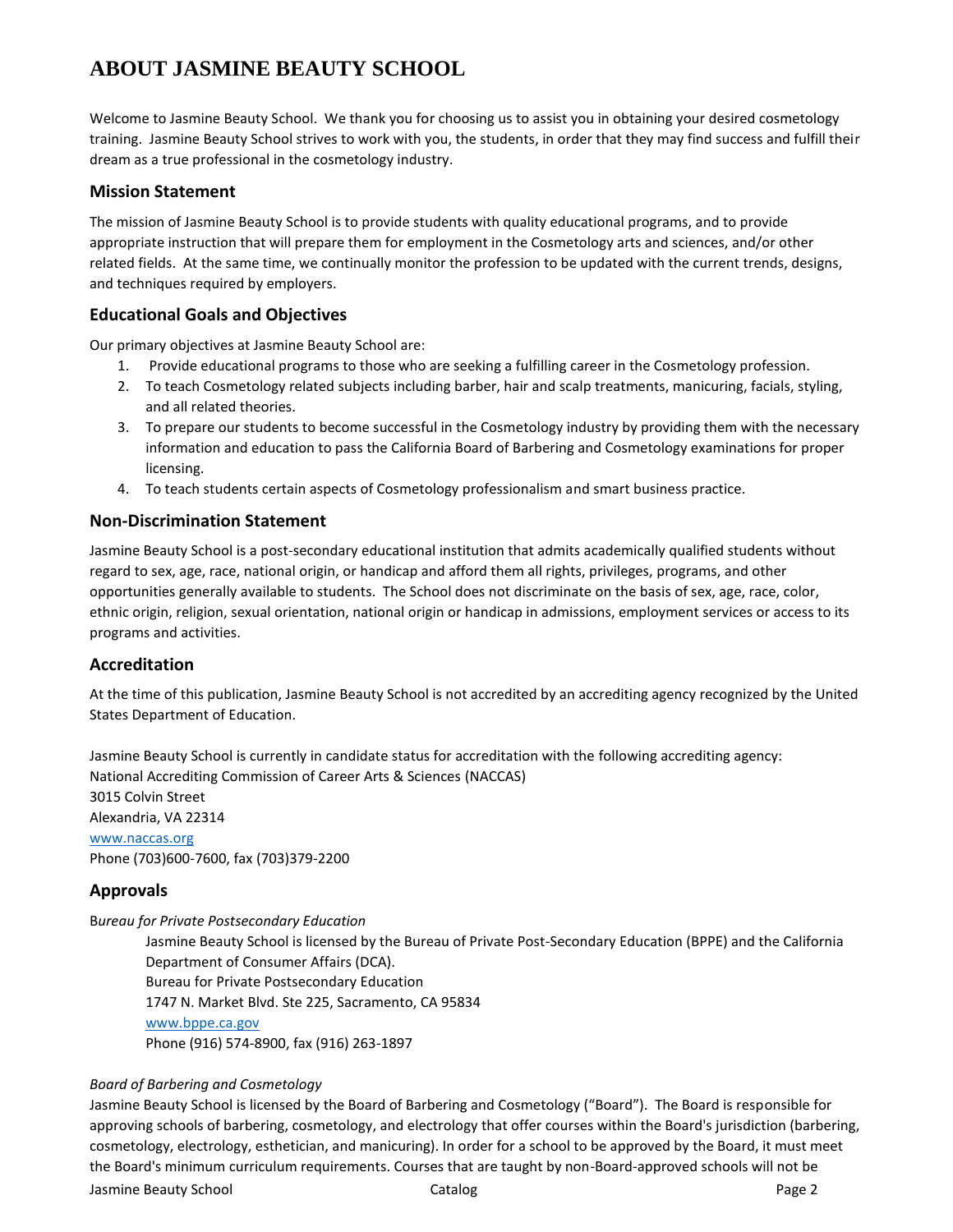recognized by the Board, and any hours obtained taking these courses and any certificates received will not qualify you for a Board examination.

The student must complete the requirements of the State of California, Department of Consumer Affairs, and Board of Barbering and Cosmetology and successfully complete the State Board Examination to obtain licensure to provide services in the California.

| Board of Barbering and Cosmetology |                                             |
|------------------------------------|---------------------------------------------|
| Phone number:                      | $(916)$ 323-9020.                           |
| Mailing address:                   | P.O. Box 944226, Sacramento, CA 94244-2260. |
| Office street address:             | 400 R Street, Sacramento, CA 95814          |
| Website:                           | https://www.barbercosmo.ca.gov/             |
|                                    |                                             |

## **Administrative Staff & Instructors**

Jasmine Beauty School employs a well-trained and knowledgeable staff of administrators and instructors who are entrusted to fulfil the School's mission. All instructors hold a professional license in the program(s) in which they teach.

| Administrative Staff |  |
|----------------------|--|
|----------------------|--|

| Director & President/CFO/CEO  | Mr. Hung Vi La |
|-------------------------------|----------------|
| <b>Chief Academic Officer</b> | Tina T. Le     |
| General Manager               | Minh Tam Kieu  |
| Academic & Accounting         | Sandy Le       |
| Admission                     | Hung La        |
| Receptionist                  | Nguyet Le      |

#### **Instructors**

| <b>Instructor Name</b> | Program                                             | <b>Instructor</b><br><b>Experience</b> | <b>Licenses</b>                                           |
|------------------------|-----------------------------------------------------|----------------------------------------|-----------------------------------------------------------|
| Tina T. Le             | Head Cosmetology Instructor                         | 24 years                               | Cosmetologist, Barber, and Certified<br>Massage Therapist |
| Adrian Hill            | Barbering Instructor                                | 2 years                                | Cosmetologist and Barber                                  |
| YenMinh Le             | Barbering Instructor                                | 13 years                               | Cosmetologist and Barber                                  |
| Cindy Wong             | Barbering Instructor                                | 13 years                               | Cosmetologist and Barber                                  |
| Trung Duc Nguyen       | <b>Head Manicurist Instructor</b>                   | 11 years                               | <b>Manicurist and Certified Massage Therapist</b>         |
| Martha Vasquez         | Manicurist Instructor                               | 1 year                                 | Manicurist                                                |
| Thi Hang Ha Mai        | Manicurist Instructor                               |                                        | Manicurist                                                |
| Heidy Sassady          | Head Esthetician Instructor                         | 2 years                                | Cosmetology                                               |
| Christina Nguyen       | Esthetician Instructor                              | 2 years                                | Cosmetologist                                             |
| Alina Pham             | Microblading<br>Instructor/Substitute<br>instructor | 1 year                                 | <b>Esthetics</b>                                          |

## **Calendar & Emergency Closures**

• Memorial Day

The school is closed every Saturday and Sunday and on the following Holidays:

• New Year's Day

- Labor Day
- Thanksgiving Day
- Independence Day
- 
- Christmas Day

Holidays of religious beliefs are respected and allowed. They are part of the additional time given students on their enrollment contracts. In the case the school must close for an emergency or unexpected reason, students.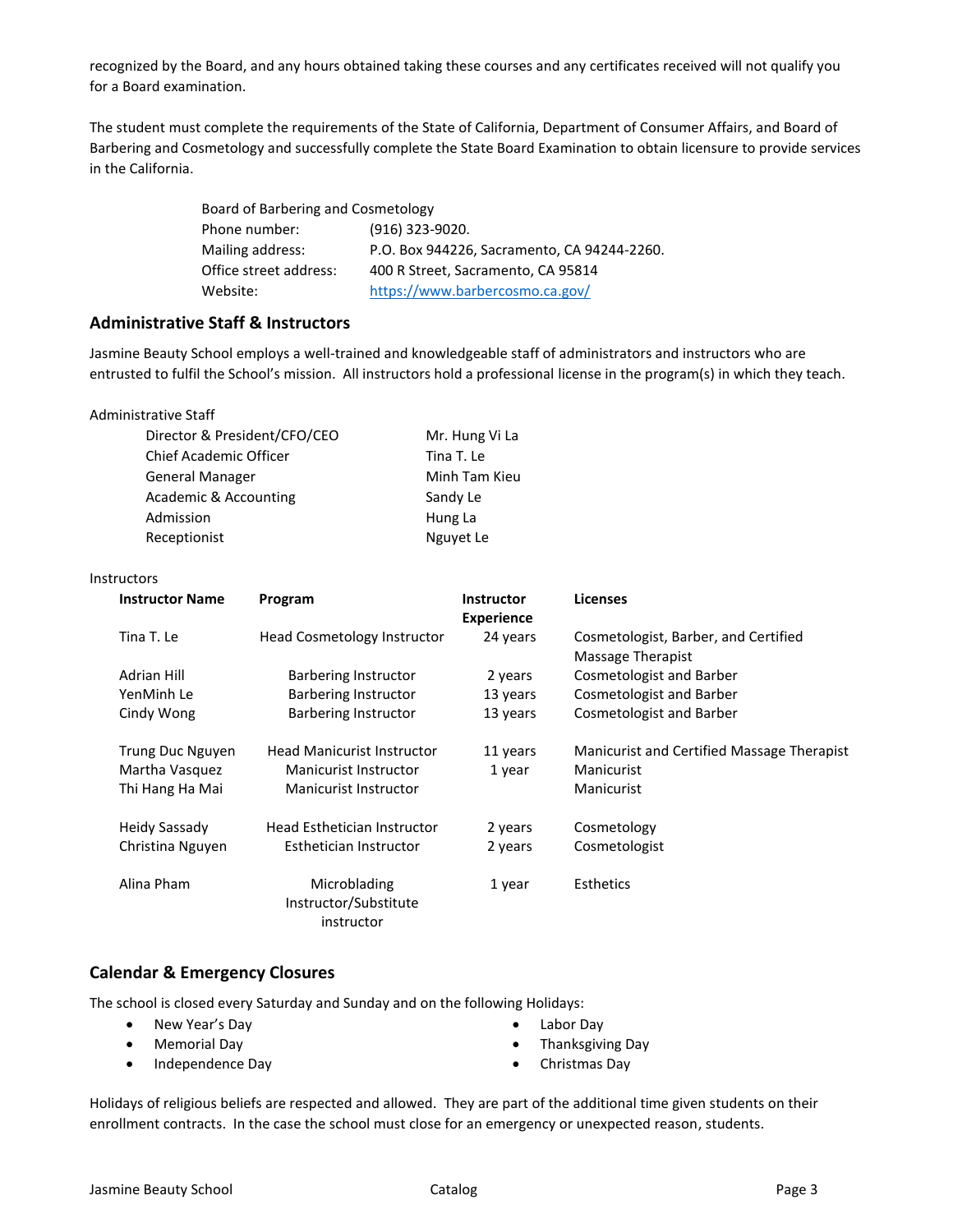## **Class Schedule & Enrollment**

|     | <b>CLASS SCHEDULE:</b> |                        | <b>FULL TIME</b>       | PART TIME              |                        |
|-----|------------------------|------------------------|------------------------|------------------------|------------------------|
|     |                        | All other programs     | Manicuring programs    | All other programs     | Manicuring programs    |
|     | Sunday                 | No classes             | No classes             | No classes             | No classes             |
|     | Monday                 | 8:30 a.m. to 5:00 p.m. | 9:30 a.m. to 6:00 p.m. | 8:30 a.m. to 3:00 p.m. | 9:30 a.m. to 4:00 p.m. |
| φě  | Tuesdav                | 8:30 a.m. to 5:00 p.m. | 9:30 a.m. to 6:00 p.m. | 8:30 a.m. to 3:00 p.m. | 9:30 a.m. to 4:00 p.m. |
| 3   | Wednesday              | 8:30 a.m. to 5:00 p.m. | 7:30 a.m. to 3:00 p.m. | 8:30 a.m. to 3:00 p.m. | 7:30 a.m. to 1:00 p.m. |
| ပ္တ | Thursday               | 8:30 a.m. to 5:00 p.m. | 7:30 a.m. to 3:00 p.m. | 8:30 a.m. to 3:00 p.m. | 7:30 a.m. to 1:00 p.m. |
| S   | Friday                 | 8:30 a.m. to 5:00 p.m. | 7:30 a.m. to 3:00 p.m. | 8:30 a.m. to 3:00 p.m. | 7:30 a.m. to 1:00 p.m. |
| o   | Saturday               | No classes             | No classes             | No classes             | No classes             |

Day Classes are held Monday through Friday:

Day Classes begin every Monday. Enrollment activities should be completed the week prior to the desired start date. Students who enroll and complete the necessary paperwork early will receive priority for enrollment in the event their desired class is filled.

## Night classes

Night classes are not offered at this time. When offered, Night Classes are held Monday through Friday, 4:30 p.m. to 9:30 p.m., and Sunday 9:00 a.m. to 5:30 p.m.

## **Instructional Facilities**

Jasmine Beauty School occupies about 3,968 square feet, which is divided into reception area, theory and practical classrooms, clinic, student lounge, library and office, and restrooms. The school is located at 5911 University Avenue, Suite 318-319, San Diego, CA 92115. Manicuring tables and stools, dryers, mannequins, mirrored stations, and other equipment are furnished for the benefit of students. Educational classroom equipment consists of TV and DVD equipment, and visual aids which are for the use of students. A kit consisting of all equipment necessary to complete the course is to be purchased by the students.

The branch campus is located at 5360 University Avenue, San Diego, CA 92105. Students may be required to take coursework at the branch, which is less than one mile from the main campus.

#### **Instructor: Student Ratio**

In class Instruction has an Instructor to Student ratio of 1:25.

## **Libraries and Other Learning Resources**

The library will hold copies of approved books textbooks and studying materials for temporary lease by the students. Students who borrow textbooks must sign in and return them to the library the next day. Educational classroom equipment consists of TV and VCR equipment, computers, visual aids, teaching machine and tape records, which are for the use of students. For students who do not receive classroom instruction due to various legitimate reasons such as illness, or leave of absence, and computer file will be saved for each lesson taught. Each file will also be printed out on paper. Students can access those files upon request to the school Administrator. We will also provide internet access to students who wish to perform additional research on-line on the subject matter that they are learning. Resume assistance tool will be available to graduates who wish to take advantage of it.

Prospective enrollees are encouraged to visit the physical facility of the school prior to enrolling or signing enrollment agreements.

## **Ownership**

Jasmine Beauty School is owned by Hung Vi La who can be reached at 5911 University Avenue, Suite 318-319 San Diego, CA 92115.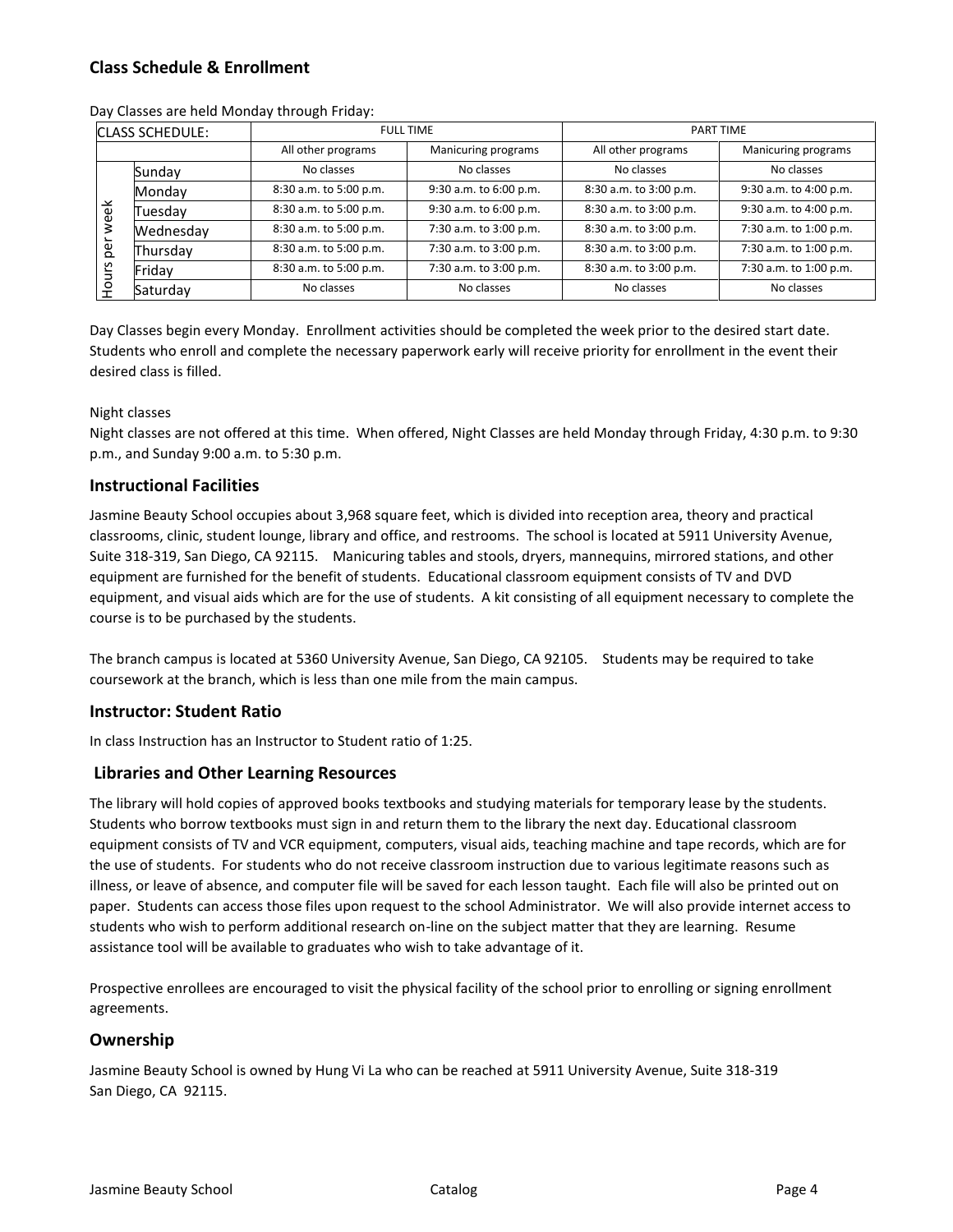## **About the Cosmetology & Massage Therapy Professions**

## Physical Demands and Safety Requirements of the Jasmine Beauty School Programs

The professional in the Cosmetology and Massage Therapy fields must be in good physical health for he/she will be working in direct contact with customers. In most aspects of the Cosmetology and Massage Therapy fields, there is a great deal of standing, walking, bending, and repetitive hand motions. A person must consider his/her physical limitations in terms of making a career choice that involves extensive training. The professional must also be aware of the many chemicals he/she will be in direct contact on a daily basis. Wearing protective gloves and appropriate clothing is necessary. Knowledge of and proper handling of hazardous materials is a must. Please be aware of any allergies you may have with chemicals and/or latex before entering into the fields of Cosmetology and Massage Therapy.

## Licensure requirement for Cosmetology, Barber, Esthetician, and Manicurist Programs

The California Board of Barbering & Cosmetology (BBC) regulates the individuals who provide barbering, cosmetology, and electrology services and the establishments in which the services are performed. The Jasmine Beauty School programs meet or exceed the BBC requirements, which are as follows: Cosmetologist = 1000 hours, Barber = 1000 hours, Esthetician = 600 hours, and Manicurist = 400 hours.

Following completion of the formal training, you need to pass the written and practical examination and be issued a license to perform barbering and cosmetology services for a fee. No one is allowed entry to the examination until they have completed all the required hours for their field of study. The Board does not require continuing education credits to maintain a license.

## Information Regarding the Written and Practical Examinations

The examination consists of only a written exam. All candidates take the National Interstate Council of Board of Cosmetology (NIC) written examination. Candidates can schedule to take the written examination at one of PSI's (computer-based written exam vendor) 15+ testing sites.

The exams are available in English, Korean, Spanish, and Vietnamese. Please note: the examinations are translated into the most universal or neutral version of each language to be acceptable to the widest possible audience. If a candidate cannot read, speak, or write in English at a 10th grade-level and the examination is not available in their native language, the candidate may request approval to use an interpreter for the examination. Please refer to Interpreter or Interpreter/Model instructions at: [https://www.barbercosmo.ca.gov/forms\\_pubs/forms/interpreter.pdf](https://www.barbercosmo.ca.gov/forms_pubs/forms/interpreter.pdf)

The written examinations, excluding barbers, have 100 questions and candidates are allowed 120 minutes to complete; the barber written examination has 50 questions and candidates are allowed 90 minutes to complete. Note: The written examinations for all license types may contain 10 additional pretest items. These items are placed randomly throughout the examination and will not count towards or against the candidate's score.

More information may be found at the California Board of Barbering & Cosmetology website, <https://www.barbercosmo.ca.gov/>

## Practice Requirements for Massage Therapy

As of August 2021, California does not require state licensing for massage therapists; however, they do have voluntary certification for massage professionals who meet the standards of the California Massage Therapy Council (CAMTC). Certification by the CAMTC is not required by the state but may be required by individual cities or counties for massage therapists practicing there. Only certified massage therapists who are certified by the California Massage Therapy Council may use the CMT designation.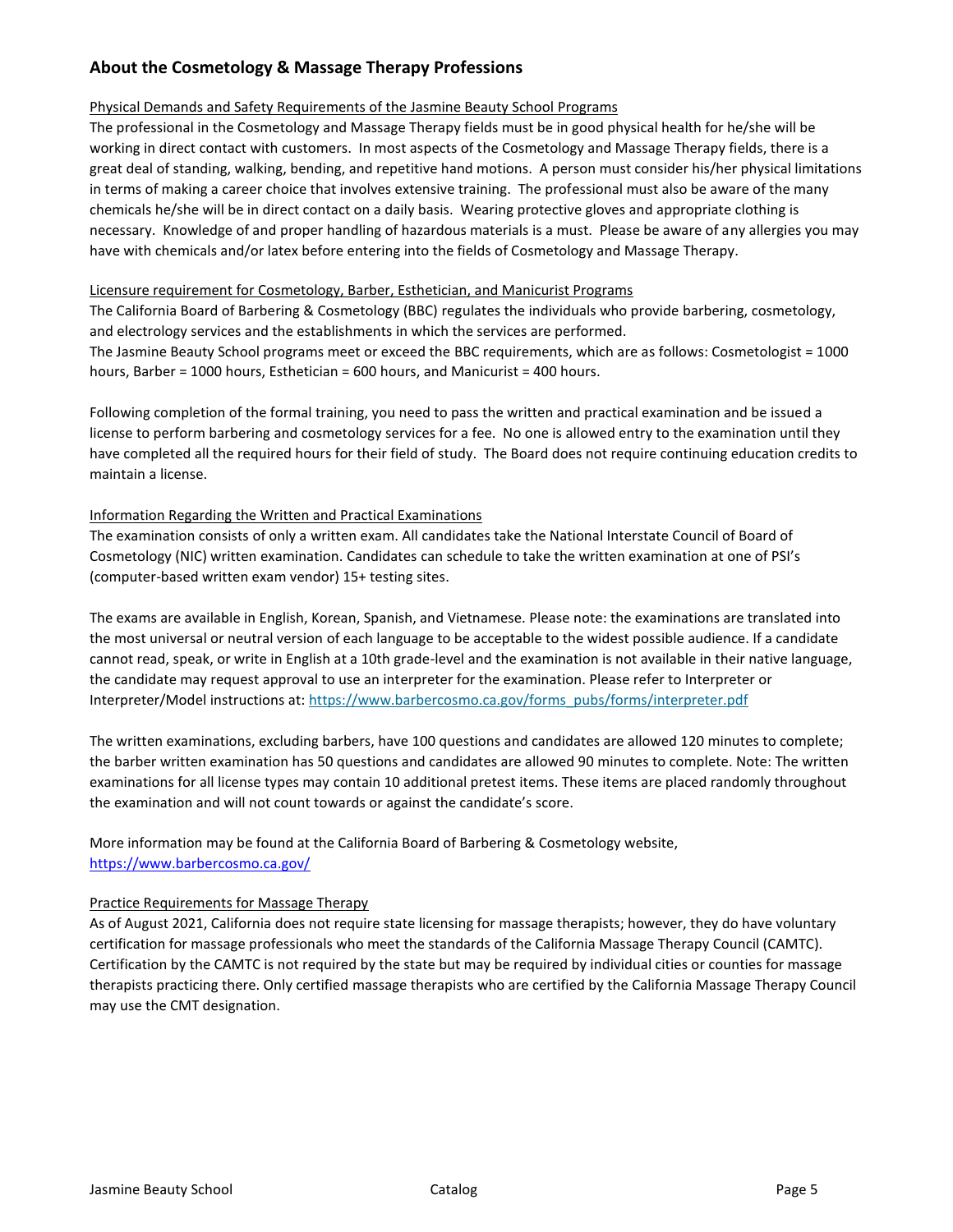## **Program List, with CIP, SOC, and O Net Codes**

Jasmine Beauty School is currently approved to conduct the following courses in both English and Vietnamese.

| Course                      | Clock Hours | Months | Weeks  | Award   |
|-----------------------------|-------------|--------|--------|---------|
| <b>Advanced Barbering</b>   | 1500        | 10     | 38     | Diploma |
| <b>Barbering</b>            | 1000        | 6      | 25     | Diploma |
| <b>Advanced Cosmetology</b> | 1500        | 10     | 38     | Diploma |
| Cosmetology                 | 1000        | 6      | 25     | Diploma |
| Esthetician                 | 600         | 4      | 15     | Diploma |
| Manicuring                  | 400         | 3      | 12     | Diploma |
| Manicuring 102              | 600         | 4      | 15     | Diploma |
| Massage Therapy             | 700         | 5      | 18     | Diploma |
| Cosmetology Crossover       | 300         | 2.5    | 10     | Diploma |
| <b>Barbering Crossover</b>  | 200         |        | 8      | Diploma |
| Microblading                | 24          | 3 days | 3 days | Diploma |

| Course                      | CIP     | <b>SOC</b> | O NET      | Occupations                                   |
|-----------------------------|---------|------------|------------|-----------------------------------------------|
| <b>Advanced Cosmetology</b> | 12.0401 | 39-5012    | 39-5012.00 | Hairdressers, Hairstylists and Cosmetologists |
| Cosmetology                 |         |            |            |                                               |
| <b>Advanced Barbering</b>   | 12.0402 | 39-5011    | 39-5011.00 | <b>Barbers</b>                                |
| <b>Barbering</b>            |         |            |            |                                               |
| Esthetician                 | 12.0409 | 39-5094    | 39-5094.00 | <b>Skin Care Specialists</b>                  |
| Manicuring                  | 12.0410 | 39-5092    | 39-5092.00 | <b>Manicurists and Pedicurists</b>            |
| Manicuring 102              |         |            |            |                                               |
| Massage Therapy             | 51.3501 | 31-9011    | 31-9011.00 | Massage Therapists                            |
| Microblading                | 12.0411 | 39-9099    | 39-9099.00 | <b>Microblading Specialist</b>                |

**CIP Codes:** U.S. Department of Education regulations as of July 1, 2011, require the institution to identify programs by Classification of Instructional Programs (CIP) Code, with links to the U.S. Department of Labor/Employment and Training Administration's Occupational Information network. For more information on CIP codes, please visit [https://nces.ed.gov/pubs2002/cip2000/index.asp.](https://nces.ed.gov/pubs2002/cip2000/index.asp)

**SOC Codes:** The Standard Occupational Classification (SOC) system is used by Federal statistical agencies to classify workers into occupational categories. For more information regarding SOC codes, please visit [https://www.bls.gov/soc/2018/major\\_groups.htm.](https://www.bls.gov/soc/2018/major_groups.htm)

**O NET:** The O NET program is the nation's primary source of occupational information. Central to the project is the O NET database, containing information on hundreds of standardized and occupation-specific descriptors. Utilizing the SOC Codes, O NET provides easy to read career reports that include the most critical on-the-job tasks and skills. Job seekers can also find local salary information and training opportunities. For more information regarding O NET, please visit [https://www.onetcodeconnector.org/find/family/title#39.](https://www.onetcodeconnector.org/find/family/title#39)

California statute requires that a student who successfully completes a course of study will be awarded an appropriate diploma or certificate verifying their completion of such course.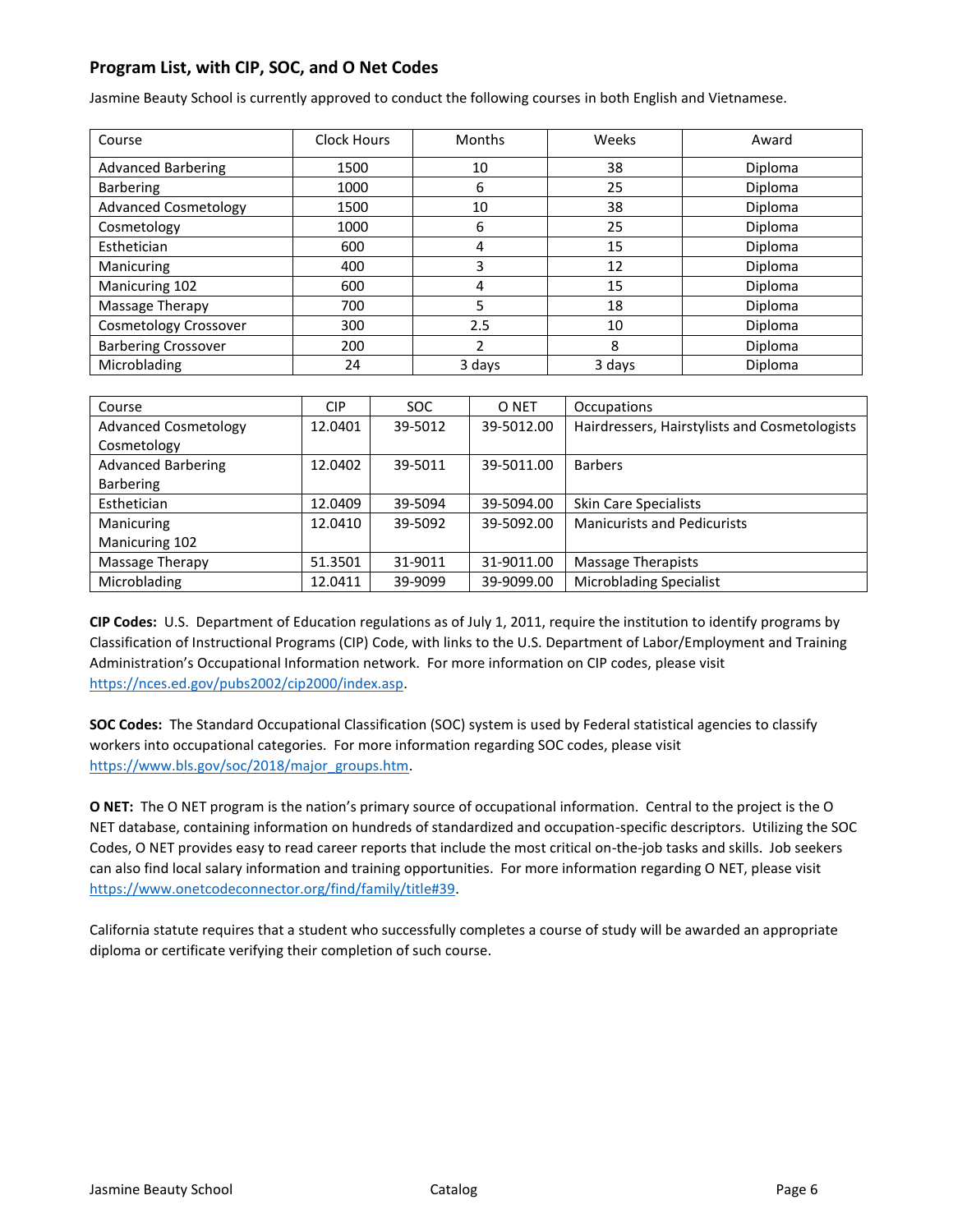# **ACADEMIC PROGRAMS**

## **Advanced Cosmetology**

## Program Description

The term cosmetology refers to the professional practice of beautifying the face, hair and skin. A cosmetologist differs from an esthetician in that cosmetologists can perform beauty procedures pertaining to the hair, skin, and nails. After finishing the course, you will be familiar with most beauty procedures. The course covers subjects such as hair styling, coloring, cutting, health and safety considerations, anatomy, sanitation and safety, various facials, eyebrow beautification, nail treatments, and salon management – among others.

- 1,500 clock hours of instruction
- 38-60 weeks
- Diploma awarded upon successful completion

The program is designed to prepare students for employment as Board of Barber and Cosmetology licensed cosmetologists. SOC Code 39-5012-(Cosmetology).

## Performance Objective

- Acquire knowledge of laws and rules regulating California's cosmetology establishments' practices
- Acquire knowledge of sanitation and sterilization as related to all phases of hair, skin, and nails
- Acquire knowledge of general theory relative to cosmetology including anatomy, physiology, chemistry, and theory
- Acquire business management techniques common to cosmetology

## Skills to Be Developed

- 1. Learn the proper use of implements relative to all cosmetology services.
- 2. Acquire the knowledge of analyzing the scalp, face, and hands prior to all services to determine any disorders.
- 3. Identify the procedures and terminology used in performing all cosmetology services.
- 4. Learn the application of daytime and evening make-up to include the application of individual and strip eyelashes.
- 5. Learn the proper procedure of manicuring to include water and oil manicure and pedicuring.
- 6. Learn the application of brush-on nails, nail wraps and nail tips.

## Attitudes and Appreciations to Be Developed

Be able to appreciate good workmanship common to cosmetology, possess a positive attitude towards the public and fellow workers, appreciate honesty and integrity and have improved personality in dealings with patrons and colleagues.

## Instructional Methods

- *Technical (theory) instruction* is defined as the instructor-led instruction given by demonstration, lecture, classroom participation, or examination, as measured in clock hours. Selected theory work may be offered via distance learning which takes place in real time via Zoom or similar classroom platform on computers, tablets, and smartphones.
- *Practical instruction* is the total number of clock hours assigned to the actual performance of a complete service (practical operation), by the student, on a person or mannequin, as measured in clock hours.
- *Practical Operations Activities* represents the minimum number of activities that will be performed by the student.

## Clock Hour Definition

A clock hour is defined as 50 minutes of instruction in a 60-minute period.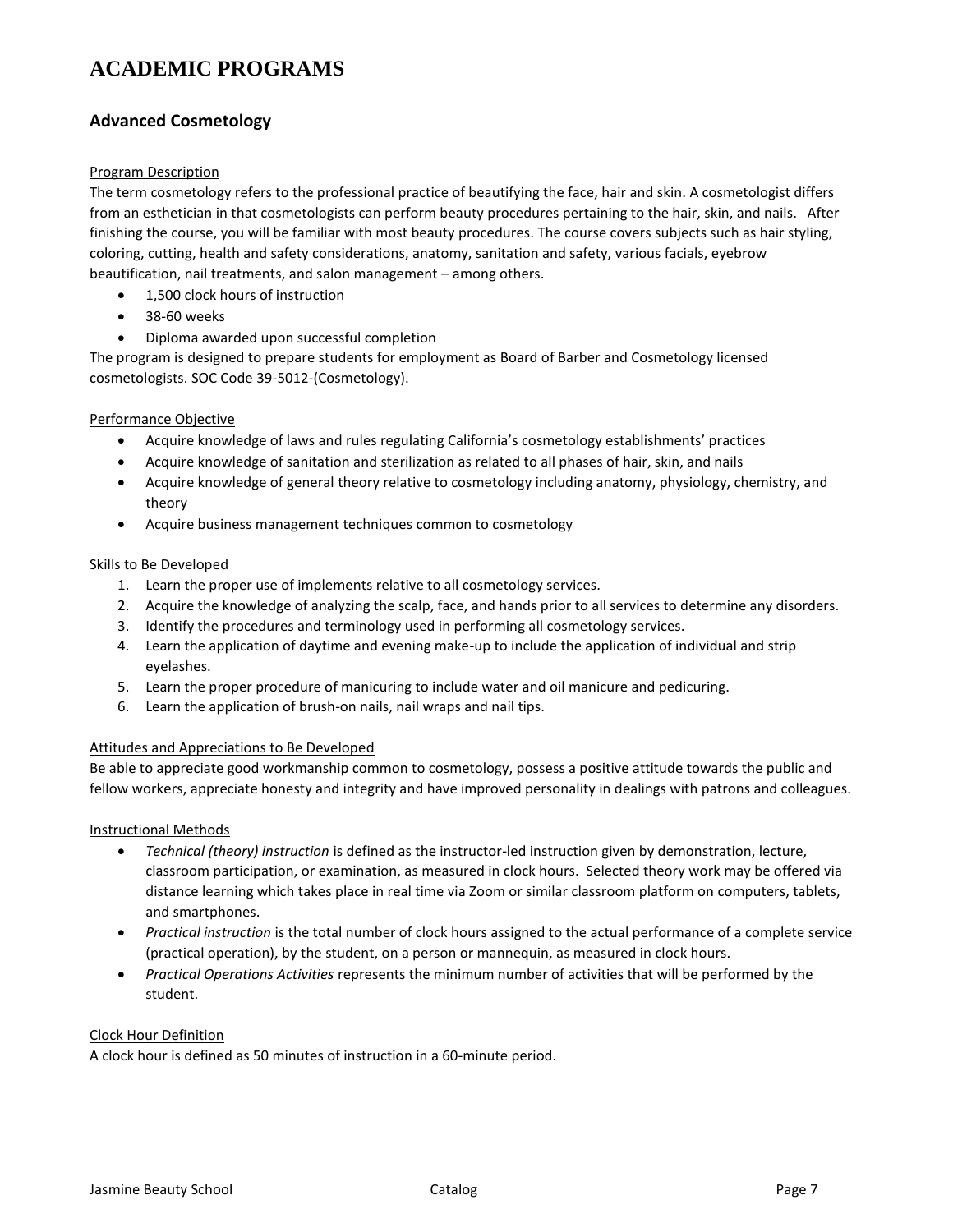## **Curriculum**

The curriculum for students enrolled in a cosmetologist course shall consist of fifteen hundred (1,500) clock hours of technical instruction and practical operations covering all practices constituting the art of cosmetology pursuant to Section 7316 of the Barbering and Cosmetology Act, as outlined below.

| <b>Instructional Areas</b>                                                          | <b>DISTANCE</b><br>EDUCATION/TE<br><b>CHNICAL CLOCK</b> | PRACTICAL<br><b>CLOCK</b><br><b>HOURS</b> | PRACTICAL<br><b>OPERATIONS</b><br><b>ACTIVITIES</b> |
|-------------------------------------------------------------------------------------|---------------------------------------------------------|-------------------------------------------|-----------------------------------------------------|
|                                                                                     | <b>HOURS</b>                                            |                                           |                                                     |
| HEALTH AND SAFETY CONSIDERATIONS: Shall include training on hazardous               | 90                                                      | 10                                        | 10                                                  |
| substances, chemical safety, safety data sheets, protection from hazardous          |                                                         |                                           |                                                     |
| chemicals, preventing chemical injuries, health and safety laws and regulations,    |                                                         |                                           |                                                     |
| and preventing communicable diseases                                                |                                                         |                                           |                                                     |
| BOARD APPROVED HEALTH & SAFETY COURSE (B&P 7389(a)): Including                      |                                                         |                                           |                                                     |
| instruction on hazardous substances, basic labor laws, and physical and sexual      |                                                         |                                           |                                                     |
| assault awareness                                                                   |                                                         |                                           |                                                     |
| DISINFECTION AND SANITATION: Shall include the following procedures:                | 90                                                      | 10                                        | 10                                                  |
| Proper procedures to protect the health and safety of the consumer as well as       |                                                         |                                           |                                                     |
| the technician. Proper disinfection procedures for equipment used in                |                                                         |                                           |                                                     |
| establishments. Disinfection procedures will be emphasized throughout the           |                                                         |                                           |                                                     |
| entire training period and will be performed before the use of all instruments      |                                                         |                                           |                                                     |
| and equipment                                                                       |                                                         |                                           |                                                     |
| HAIRSTYLING: Shall include but not limited to arranging, blow drying, cleansing,    | 85                                                      | 310                                       | 310                                                 |
| curling, dressing, hair analysis, shampooing, waving, and nonchemical               |                                                         |                                           |                                                     |
| straightening, and hair cutting. Include the use of shears, razors, electrical      |                                                         |                                           |                                                     |
| clippers and trimmers, and thinning shears, for wet and dry cutting                 |                                                         |                                           |                                                     |
| CHEMICAL HAIR SERVICES: Shall include but not limited to coloring,                  | 85                                                      | 320                                       | 160                                                 |
| straightening, waving, bleaching, hair analysis, predisposition and strand tests,   |                                                         |                                           |                                                     |
| safety precautions, formula mixing, and the use of dye removers                     |                                                         |                                           |                                                     |
| SKIN CARE: Shall include, but is not limited to the following techniques and        | 50                                                      | 200                                       | 200                                                 |
| procedures: Chemical and manual facials and massaging, stimulating,                 |                                                         |                                           |                                                     |
| exfoliating, cleansing, or beautifying the face, scalp, neck, or body by the use of |                                                         |                                           |                                                     |
| hands, esthetic devices, cosmetic products, antiseptics, lotions, tonics, or        |                                                         |                                           |                                                     |
| creams that do not result in the ablation or destruction of the live tissue         |                                                         |                                           |                                                     |
| HAIR REMOVAL AND LASH AND BROW BEAUTIFICATION: Shall include, but is                | 20                                                      | 60                                        | 60                                                  |
| not limited to the following techniques and procedures: Tinting and perming         |                                                         |                                           |                                                     |
| eyelashes and brows and applying eyelashes to any person, and includes              |                                                         |                                           |                                                     |
| removing superfluous hair from the body of any person by use of depilatories,       |                                                         |                                           |                                                     |
| tweezers, sugaring, nonprescription chemicals, or waxing, or by the use of          |                                                         |                                           |                                                     |
| devices and appliances of any kind or description, except by the use of lasers or   |                                                         |                                           |                                                     |
| light waves, which are commonly known as rays                                       |                                                         |                                           |                                                     |
| MANICURE AND PEDICURE: Shall include training on water and oil manicures,           | 35                                                      | 110                                       | 135                                                 |
| hand and arm massage, foot and ankle massage, nail analysis, and artificial nail    |                                                         |                                           |                                                     |
| services, including, but not limited to, acrylic, liquid and powder brush-ons, dip, |                                                         |                                           |                                                     |
| tips, wraps, and repairs                                                            |                                                         |                                           |                                                     |
| SALON MANAGEMENT, BUSINESS ETHICS                                                   | 25                                                      | 0                                         | n/a                                                 |
| Total hours for each instructional method                                           | 480                                                     | 1020                                      | 0                                                   |
| Total hours for the Advanced Cosmetology Diploma Program                            |                                                         | 1,500 total clock hours                   |                                                     |

## Distance Learning

Please see the [Hybrid Distance Learning](#page-41-0) section of this catalog for additional information on the availability of hybrid distance learning in the Cosmetology program.

## Grading Procedure:

- Theory classes will be measured by having exams for the subject taught for the week. Students can take the examinations online
- Practical classes will be measured by having students perform the service during a live class. Instructor will be able to evaluate, guide, and correct the students if needed.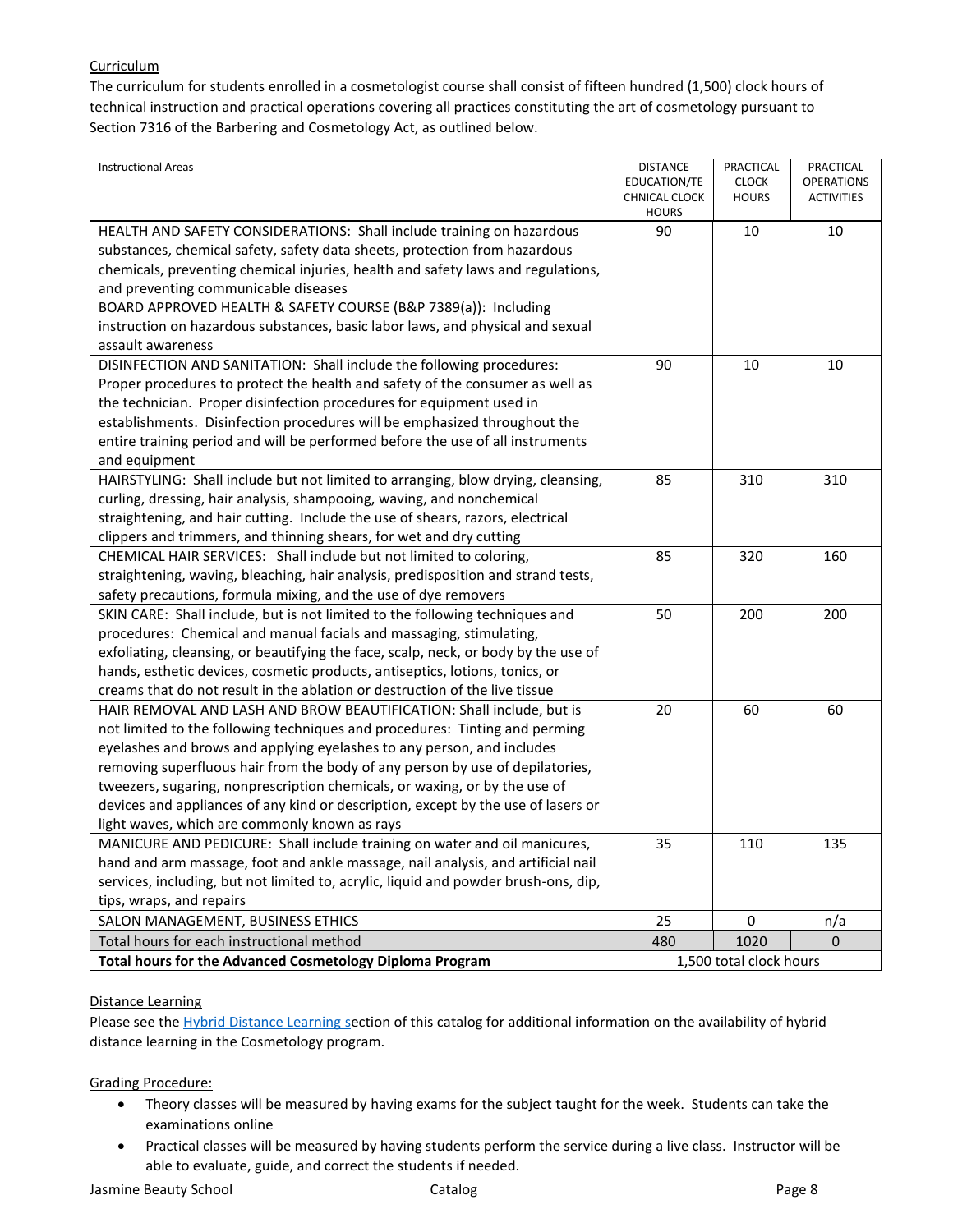## Progress Policy

The school always considers the varied learning capacities of individual students; some may progress from one phase of training to another at a faster pace. However, all students must satisfactorily complete all subject matter prior to graduation unless credit has been allowed for previous training or experience in a particular subject area. Successful graduates will be awarded an appropriate diploma upon completion of their training program.

## Graduation Requirements

To graduate and receive a diploma from Jasmine Beauty School, a student must meet all the following:

- 1. Maintain at least a "C" (70%)(2.0) cumulative grade point average;
- 2. Completed all the required coursework of Jasmine Beauty School and the California Board of Barbering & Cosmetology for **Cosmetology**; and
- 3. Satisfy all their financial obligations to Jasmine Beauty School.

Upon graduation, students are assisted in completing the necessary documents to apply for the appropriate California Board of Barbering and Cosmetology examination.

## Licensing Requirements

To obtain a California Board of Barbering and Cosmetology license, applicants must:

- (1) Be 17 years of age or older;
- (2) Have completed the  $10^{th}$  grade in a public school or its equivalent;
- (3) Successful completion and graduation from the cosmetology program, as described above;
- (4) Pass the state licensing exam with an overall average of 75%; and
- (5) Have committed no acts or crimes constituting grounds for denial of licensure under Section 480 of the Business and Professional Code.

## Grounds For Denial Of A License

California Board of Barbering and Cosmetology may deny a license to an applicant under the Business And Professions Code, Division 1.5. Denial, Suspension and Revocation of Licenses 480. In summary, if an applicant has been convicted of a crime within the preceding seven years of the date of application that is substantially related to the license the applicant is seeking and/or the applicant has been subject to formal discipline by a licensing board action that is substantially related to the license the applicant is seeking, the Board may deny a license.

It is the student's responsibility to inquire with the California Board of Barbering and Cosmetology if they meet either scenario above. The Board reviews and evaluates license applications from candidates who have been convicted of a crime on a case-by-case basis.

## Graduate Employment Opportunities

Graduates of this program are prepared for entry level positions with titles such as: Cosmetologist, Hair Stylist, Hairdresser, Manicurist, Colorist, and others, in salons, spas or cosmetology service facilities in vacation resorts, cruise ships, airport spas, or country clubs.

## **Cosmetology**

## Program Description

The term cosmetology refers to the professional practice of beautifying the face, hair and skin. A cosmetologist differs from an esthetician in that cosmetologists can perform beauty procedures pertaining to the hair, skin, and nails. After finishing the course, you will be familiar with most beauty procedures. The course covers subjects such as hair styling, coloring, cutting, health and safety considerations, anatomy, sanitation and safety, various facials, eyebrow beautification, nail treatments, and salon management – among others.

- 1,000 clock hours of instruction
- 25-40 weeks
- Diploma awarded upon successful completion

The program is designed to prepare students for employment as Board of Barber and Cosmetology licensed cosmetologists. SOC Code 39-5012-(Cosmetology).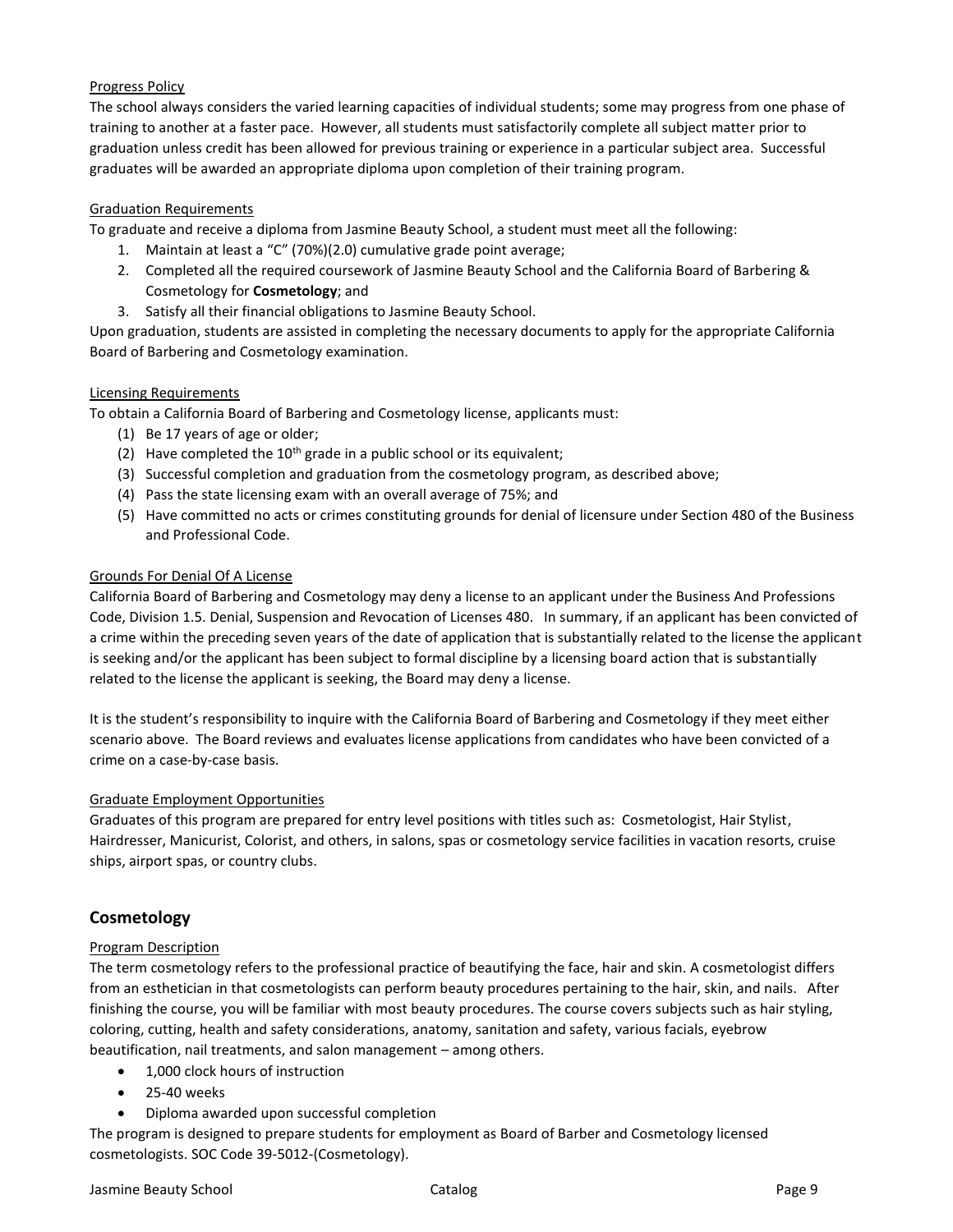## Performance Objective

- Acquire knowledge of laws and rules regulating California's cosmetology establishments' practices
- Acquire knowledge of sanitation and sterilization as related to all phases of hair, skin, and nails
- Acquire knowledge of general theory relative to cosmetology including anatomy, physiology, chemistry, and theory
- Acquire business management techniques common to cosmetology

## Skills to Be Developed

- 1. Learn the proper use of implements relative to all cosmetology services.
- 2. Acquire the knowledge of analyzing the scalp, face, and hands prior to all services to determine any disorders.
- 3. Identify the procedures and terminology used in performing all cosmetology services.
- 4. Learn the application of daytime and evening make-up to include the application of individual and strip eyelashes.
- 5. Learn the proper procedure of manicuring to include water and oil manicure and pedicuring.
- 6. Learn the application of brush-on nails, nail wraps and nail tips.

## Attitudes and Appreciations to Be Developed

Be able to appreciate good workmanship common to cosmetology, possess a positive attitude towards the public and fellow workers, appreciate honesty and integrity and have improved personality in dealings with patrons and colleagues.

## Instructional Methods

- *Technical (theory) instruction* is defined as the instructor-led instruction given by demonstration, lecture, classroom participation, or examination, as measured in clock hours. Selected theory work may be offered via distance learning which takes place in real time via Zoom or similar classroom platform on computers, tablets, and smartphones.
- *Practical instruction* is the total number of clock hours assigned to the actual performance of a complete service (practical operation), by the student, on a person or mannequin, as measured in clock hours.
- *Practical Operations Activities* represents the minimum number of activities that will be performed by the student.

## Clock Hour Definition

A clock hour is defined as 50 minutes of instruction in a 60-minute period.

## Curriculum

The curriculum for students enrolled in a cosmetologist course shall consist of one thousand (1,000) clock hours of technical instruction and practical operations covering all practices constituting the art of cosmetology pursuant to Section 7316 of the Barbering and Cosmetology Act, as outlined below.

| <b>Instructional Areas</b>                                                             | <b>TECHNICAL</b><br><b>CLOCK HOURS</b> | PRACTICAL<br><b>CLOCK HOURS</b> | PRACTICAL<br><b>OPERATIONS</b><br><b>ACTIVITIES</b> | <b>DISTANCE</b><br><b>EDUCATION</b> |
|----------------------------------------------------------------------------------------|----------------------------------------|---------------------------------|-----------------------------------------------------|-------------------------------------|
| HEALTH AND SAFETY CONSIDERATIONS: Shall include training on hazardous                  | 62                                     | 10                              | 10                                                  | 28                                  |
| substances, chemical safety, safety data sheets, protection from hazardous             |                                        |                                 |                                                     |                                     |
| chemicals, preventing chemical injuries, health and safety laws and regulations, and   |                                        |                                 |                                                     |                                     |
| preventing communicable diseases                                                       |                                        |                                 |                                                     |                                     |
| BOARD APPROVED HEALTH & SAFETY COURSE (B&P 7389(a)): Including instruction             |                                        |                                 |                                                     |                                     |
| on hazardous substances, basic labor laws, and physical and sexual assault awareness   |                                        |                                 |                                                     |                                     |
| DISINFECTION AND SANITATION: Shall include the following procedures: Proper            | 62                                     | 10                              | 10                                                  | 28                                  |
| procedures to protect the health and safety of the consumer as well as the             |                                        |                                 |                                                     |                                     |
| technician. Proper disinfection procedures for equipment used in establishments.       |                                        |                                 |                                                     |                                     |
| Disinfection procedures will be emphasized throughout the entire training period and   |                                        |                                 |                                                     |                                     |
| will be performed before the use of all instruments and equipment                      |                                        |                                 |                                                     |                                     |
| HAIRSTYLING: Shall include but not limited to arranging, blow drying, cleansing,       | 29                                     | 160                             | 160                                                 | 31                                  |
| curling, dressing, hair analysis, shampooing, waving, and nonchemical straightening,   |                                        |                                 |                                                     |                                     |
| and hair cutting. Include the use of shears, razors, electrical clippers and trimmers, |                                        |                                 |                                                     |                                     |
| and thinning shears, for wet and dry cutting                                           |                                        |                                 |                                                     |                                     |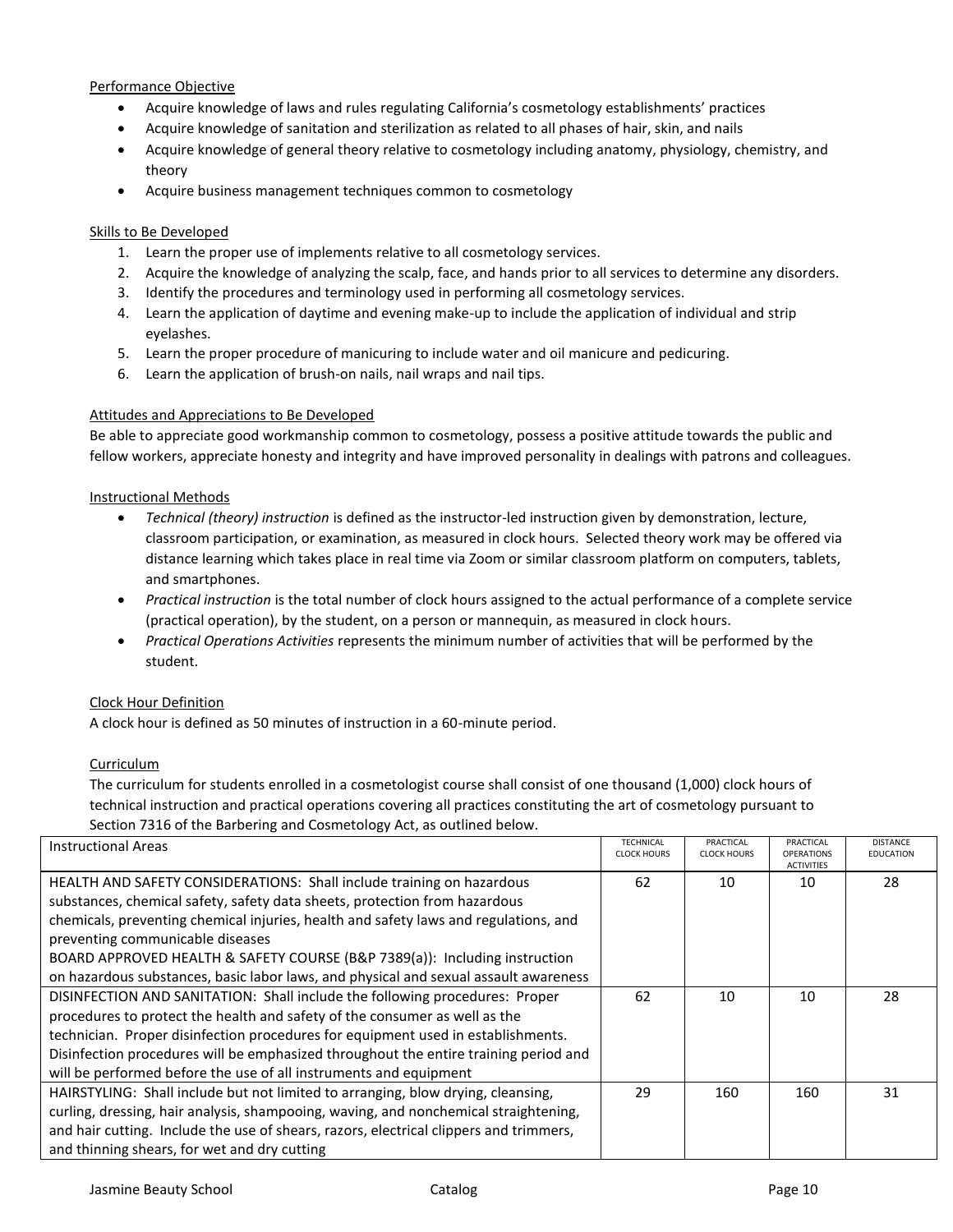| CHEMICAL HAIR SERVICES: Shall include but not limited to coloring, straightening,         | 58  | 170                     | 85       | 27  |
|-------------------------------------------------------------------------------------------|-----|-------------------------|----------|-----|
|                                                                                           |     |                         |          |     |
| waving, bleaching, hair analysis, predisposition and strand tests, safety precautions,    |     |                         |          |     |
| formula mixing, and the use of dye removers                                               |     |                         |          |     |
| SKIN CARE: Shall include, but is not limited to the following techniques and              | 34  | 100                     | 100      | 16  |
| procedures: Chemical and manual facials and massaging, stimulating, exfoliating,          |     |                         |          |     |
| cleansing, or beautifying the face, scalp, neck, or body by the use of hands, esthetic    |     |                         |          |     |
| devices, cosmetic products, antiseptics, lotions, tonics, or creams that do not result in |     |                         |          |     |
| the ablation or destruction of the live tissue                                            |     |                         |          |     |
| HAIR REMOVAL AND LASH AND BROW BEAUTIFICATION: Shall include, but is not                  | 14  | 30                      | 30       | 6   |
| limited to the following techniques and procedures: Tinting and perming eyelashes         |     |                         |          |     |
| and brows and applying eyelashes to any person, and includes removing superfluous         |     |                         |          |     |
| hair from the body of any person by use of depilatories, tweezers, sugaring,              |     |                         |          |     |
| nonprescription chemicals, or waxing, or by the use of devices and appliances of any      |     |                         |          |     |
| kind or description, except by the use of lasers or light waves, which are commonly       |     |                         |          |     |
| known as rays                                                                             |     |                         |          |     |
| MANICURE AND PEDICURE: Shall include training on water and oil manicures, hand            | 24  | 65                      | 65       | 11  |
| and arm massage, foot and ankle massage, nail analysis, and artificial nail services,     |     |                         |          |     |
| including, but not limited to, acrylic, liquid and powder brush-ons, dip, tips, wraps,    |     |                         |          |     |
| and repairs                                                                               |     |                         |          |     |
| SALON MANAGEMENT, BUSINESS ETHICS                                                         | 17  | 0                       | n/a      | 8   |
| Total hours for each instructional method                                                 | 300 | 545                     | $\Omega$ | 155 |
| <b>Total hours for the Cosmetology Diploma Program</b>                                    |     | 1,000 total clock hours |          |     |

## Distance Learning

Please see the [Hybrid Distance Learning](#page-41-0) section of this catalog for additional information on the availability of hybrid distance learning in the Cosmetology program.

## Grading Procedure:

- Theory classes will be measured by having exams for the subject taught for the week. Students can take the examinations online
- Practical classes will be measured by having students perform the service during a live class. Instructor will be able to evaluate, guide, and correct the students if needed.

## Progress Policy

The school always considers the varied learning capacities of individual students; some may progress from one phase of training to another at a faster pace. However, all students must satisfactorily complete all subject matter prior to graduation unless credit has been allowed for previous training or experience in a particular subject area. Successful graduates will be awarded an appropriate diploma upon completion of their training program.

## Graduation Requirements

To graduate and receive a diploma from Jasmine Beauty School, a student must meet all the following:

- 1. Maintain at least a "C" (70%)(2.0) cumulative grade point average;
- 2. Completed all the required coursework of Jasmine Beauty School and the California Board of Barbering & Cosmetology for **Cosmetology**; and
- 3. Satisfy all their financial obligations to Jasmine Beauty School.

Upon graduation, students are assisted in completing the necessary documents to apply for the appropriate California Board of Barbering and Cosmetology examination.

## Licensing Requirements

To obtain a California Board of Barbering and Cosmetology license, applicants must:

- (1) Be 17 years of age or older;
- (2) Have completed the  $10^{th}$  grade in a public school or its equivalent;
- (3) Successful completion and graduation from the cosmetology program, as described above;
- (4) Pass the state licensing exam with an overall average of 75%; and
- (5) Have committed no acts or crimes constituting grounds for denial of licensure under Section 480 of the Business and Professional Code.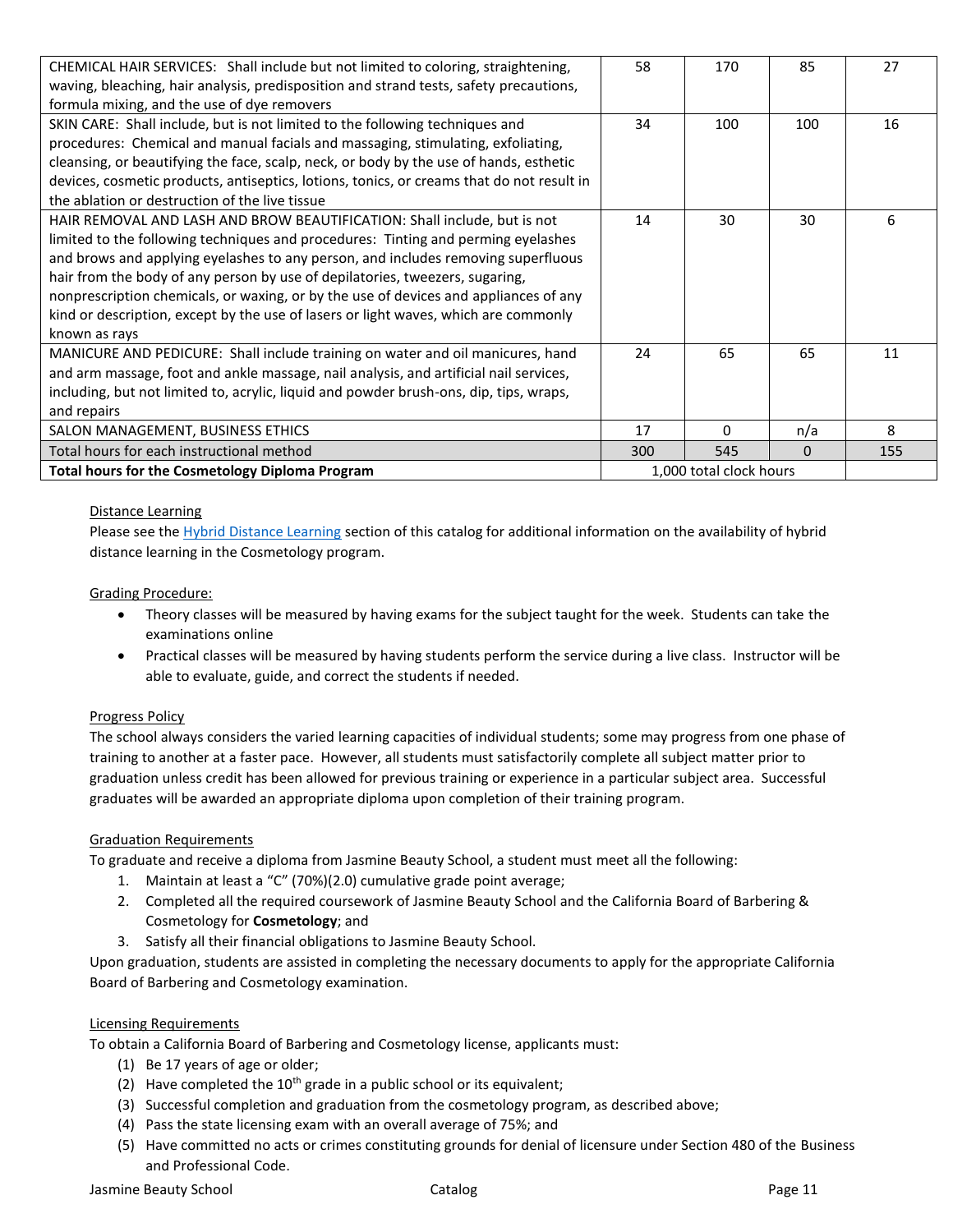## Grounds For Denial Of A License

California Board of Barbering and Cosmetology may deny a license to an applicant under the Business And Professions Code, Division 1.5. Denial, Suspension and Revocation of Licenses 480. In summary, if an applicant has been convicted of a crime within the preceding seven years of the date of application that is substantially related to the license the applicant is seeking and/or the applicant has been subject to formal discipline by a licensing board action that is substantially related to the license the applicant is seeking, the Board may deny a license.

It is the student's responsibility to inquire with the California Board of Barbering and Cosmetology if they meet either scenario above. The Board reviews and evaluates license applications from candidates who have been convicted of a crime on a case-by-case basis.

## Graduate Employment Opportunities

Graduates of this program are prepared for entry level positions with titles such as: Cosmetologist, Hair Stylist, Hairdresser, Manicurist, Colorist, and others, in salons, spas or cosmetology service facilities in vacation resorts, cruise ships, airport spas, or country clubs.

## **Advanced Barbering**

## Program Description

This course will teach you how to cut, color and shave hair. You will learn various hair cutting techniques and styles, and the best way to do them. It's one of our longer programs because it'll also cover the basics of owning a business – like pricing, business management, etc. If you're new to the beauty industry, learning the basics is essential.

The Advanced Barbering 1500 curriculum includes hair styling (hair analysis, shampooing, curling etc.), permanent waving and chemical straightening, hair coloring and bleaching, hair cutting, shaving (preparation, assessing skin, shaving, aftershave application, massaging), professionalism, laws, health considerations, anatomy, and sanitation.

- 1,500 clock hours of instruction
- 40 97 weeks
- Diploma awarded upon successful completion

## Performance Objective

The objective of the Advanced Barbering 1500 program is to develop in the student the practical skills, theoretical knowledge, and professional attitudes necessary for success in the profession, and to qualify and equip the student to pass the California Board of Barbering and Cosmetology licensing examination. After the graduate has successfully passed his/her state examination, they are qualified to work as a licensed barber in any licensed facility in the state of California.

## Skills to Be Developed

The Advanced Barbering 1500 program trains the students to properly shave and trim facial/neck hair and beards, cut and dress hair, fit hairpieces, give facial and scalp massages, apply cosmetic treatments, and prepares the students for licensure as professional barbers at various levels.

## Attitudes and Appreciations to Be Developed

Be able to appreciate good workmanship common to barbering, possess a positive attitude towards the public and fellow workers, appreciate honesty and integrity and have improved personality in dealings with patrons and colleagues.

## Instructional Methods

•

Technical instruction means instruction given by demonstration, lecture, classroom participation, or examination. Practical operation shall mean actual performance by the student of a complete service on another person or mannequin.

- *Technical (theory) instruction* is defined as the instructor-led instruction given by demonstration, lecture, classroom participation, or examination, as measured in clock hours.
- *Practical instruction* is the total number of clock hours assigned to the actual performance of a complete service (practical operation), by the student, on a person or mannequin, as measured in clock hours.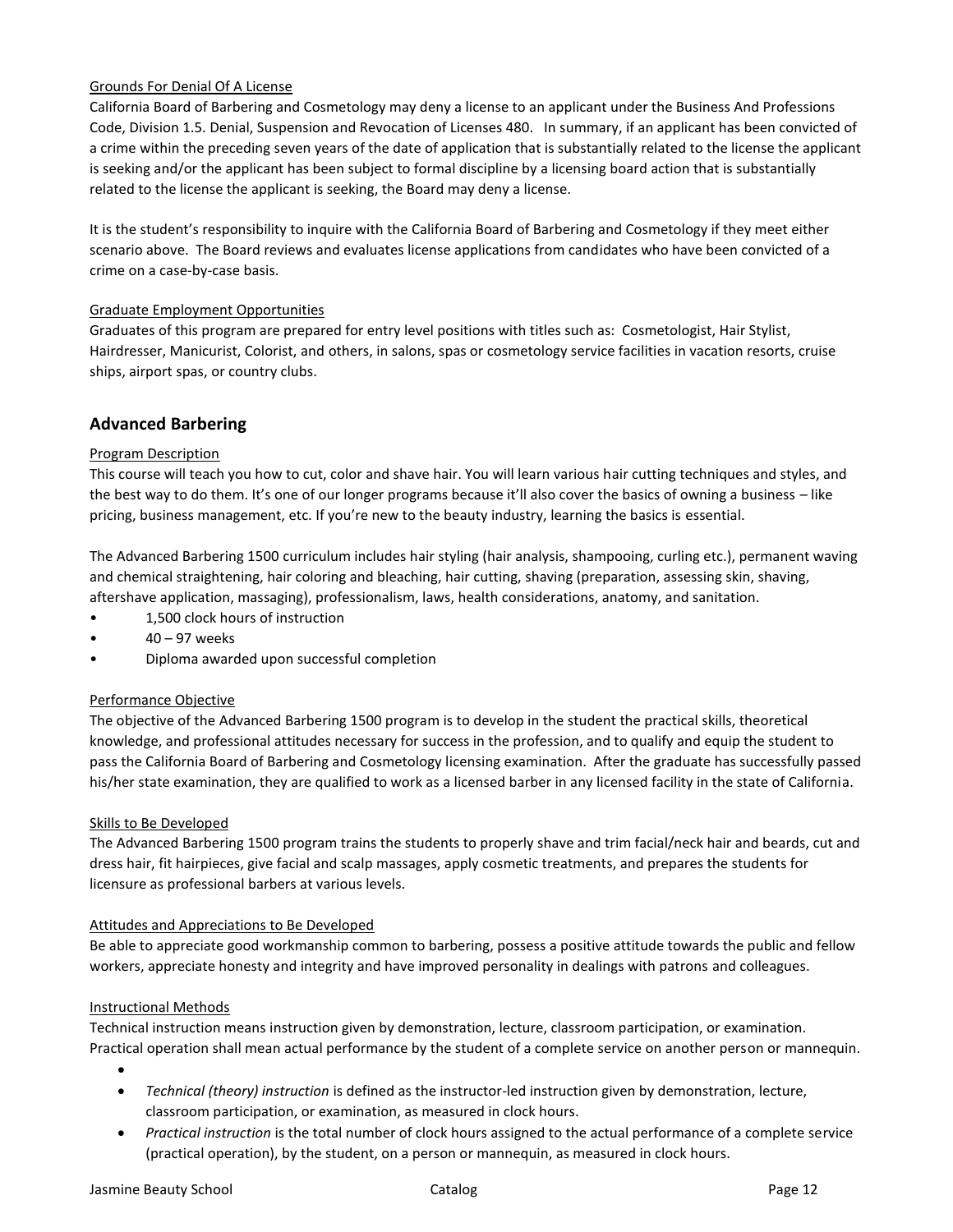• *Practical Operations Activities* represents the minimum number of activities that will be performed by the student.

## Clock Hour Definition

A clock hour is defined as 50 minutes of instruction in a 60-minute period.

**Curriculum** 

The curriculum for students enrolled in the Advanced Barbering 1500 program shall consist of fifteen hundred (1,500) clock hours of technical instruction and practical operations covering all practices of Barbering.

| <b>Instructional Areas</b>                                                       | <b>DISTANCE</b><br>EDUCATION/TECHNI<br>CAL CLOCK HOURS | PRACTICAL<br><b>CLOCK HOURS</b> | PRACTICAL<br>OPERATIONS<br><b>ACTIVITIES</b> |
|----------------------------------------------------------------------------------|--------------------------------------------------------|---------------------------------|----------------------------------------------|
| Laws and Regulations                                                             | 20                                                     | 0                               | n/a                                          |
| HEALTH AND SAFETY CONSIDERATIONS: Shall include training in chemicals and        | 90                                                     | 0                               | n/a                                          |
| health in establishments, material safety data sheets, protection from           |                                                        |                                 |                                              |
| hazardous chemicals, preventing chemical injuries, health and safety laws and    |                                                        |                                 |                                              |
| agencies, bacteriology and preventing diseases including HIV/AIDS and Hepatitis  |                                                        |                                 |                                              |
| DISINFECTION AND SANITATION: Shall include the following procedures:             | 50                                                     | 0                               | n/a                                          |
| Proper procedures to protect the health and safety of the consumer as well as    |                                                        |                                 |                                              |
| the technician. Proper disinfection procedures for equipment used in             |                                                        |                                 |                                              |
| establishments. Disinfection procedures will be emphasized throughout the        |                                                        |                                 |                                              |
| entire training period and will be performed before the use of all instruments   |                                                        |                                 |                                              |
| and equipment                                                                    |                                                        |                                 |                                              |
| ANATOMY AND PHYSIOLOGY: Shall include but not limited to the studies of          | 20                                                     | 0                               | n/a                                          |
| Human Anatomy, and Human Physiology                                              |                                                        |                                 |                                              |
| Board Approved Health & Safety Course                                            | 15                                                     | 10                              | 10                                           |
| HAIRSTYLING: Shall include but not limited to hair analysis, shampooing, finger  | 65                                                     | 280                             | 280                                          |
| waving, pin curling, comb outs, straightening, waving, curling with hot combs,   |                                                        |                                 |                                              |
| hot curling irons and blow styling                                               |                                                        |                                 |                                              |
| PERMANENT WAVING AND CHEMICAL STRAIGHTENING: Shall include but not               | 40                                                     | 345                             | 115                                          |
| limited to, hair analysis, acid and alkaline permanent waving, chemical          |                                                        |                                 |                                              |
| straightening, including the use of sodium hydroxide and other base solutions    |                                                        |                                 |                                              |
| HAIR COLORING AND BLEACHING: Shall include but not limited to hair analysis,     | 60                                                     | 180                             | 60                                           |
| predisposition strand testing, safety precautions, formula mixing, tinting,      |                                                        |                                 |                                              |
| bleaching, high and low lights, and the use of dye removers. Types of color will |                                                        |                                 |                                              |
| include the use of permanent, semi-permanent, demi-permanent, and                |                                                        |                                 |                                              |
| temporary colors                                                                 |                                                        |                                 |                                              |
| HAIR CUTTING: Shall include but not limited to the following techniques and      | 20                                                     | 160                             | 160                                          |
| procedures: The use of scissors, razor (shaper), electrical clippers/trimmers,   |                                                        |                                 |                                              |
| and thinning shears (tapering) for wet and dry cutting                           |                                                        |                                 |                                              |
| SHAVING PREPARATION AND PERFORMANCE: Shall include but not limited to            | 100                                                    | 30                              | 55                                           |
| the following techniques and procedures: Preparing the client's hair for         |                                                        |                                 |                                              |
| shaving, assessing the condition of the client's skin, performing shaving        |                                                        |                                 |                                              |
| techniques, applying after-shave antiseptic following facial services, massaging |                                                        |                                 |                                              |
| the client's face and rolling cream massages.                                    |                                                        |                                 |                                              |
| PROFESSIONALISM: Shall include but not limited to the salon business and what    | 10                                                     | 5                               | 5                                            |
| to expect. Opening salon business yourself. Managing your clients and building   |                                                        |                                 |                                              |
| a client base. Seeking Employment - Preparing students for licensure and         |                                                        |                                 |                                              |
| employment. Job resume preparation                                               |                                                        |                                 |                                              |
| Total hours for each instructional method                                        | 490                                                    | 1,010                           | $\mathbf{0}$                                 |
| Total hours for the Advanced Barbering 1500 Diploma Program                      |                                                        | 1,500 total clock hours         |                                              |

## Graduation Requirements

To graduate and receive a diploma from Jasmine Beauty School, a student must meet all the following: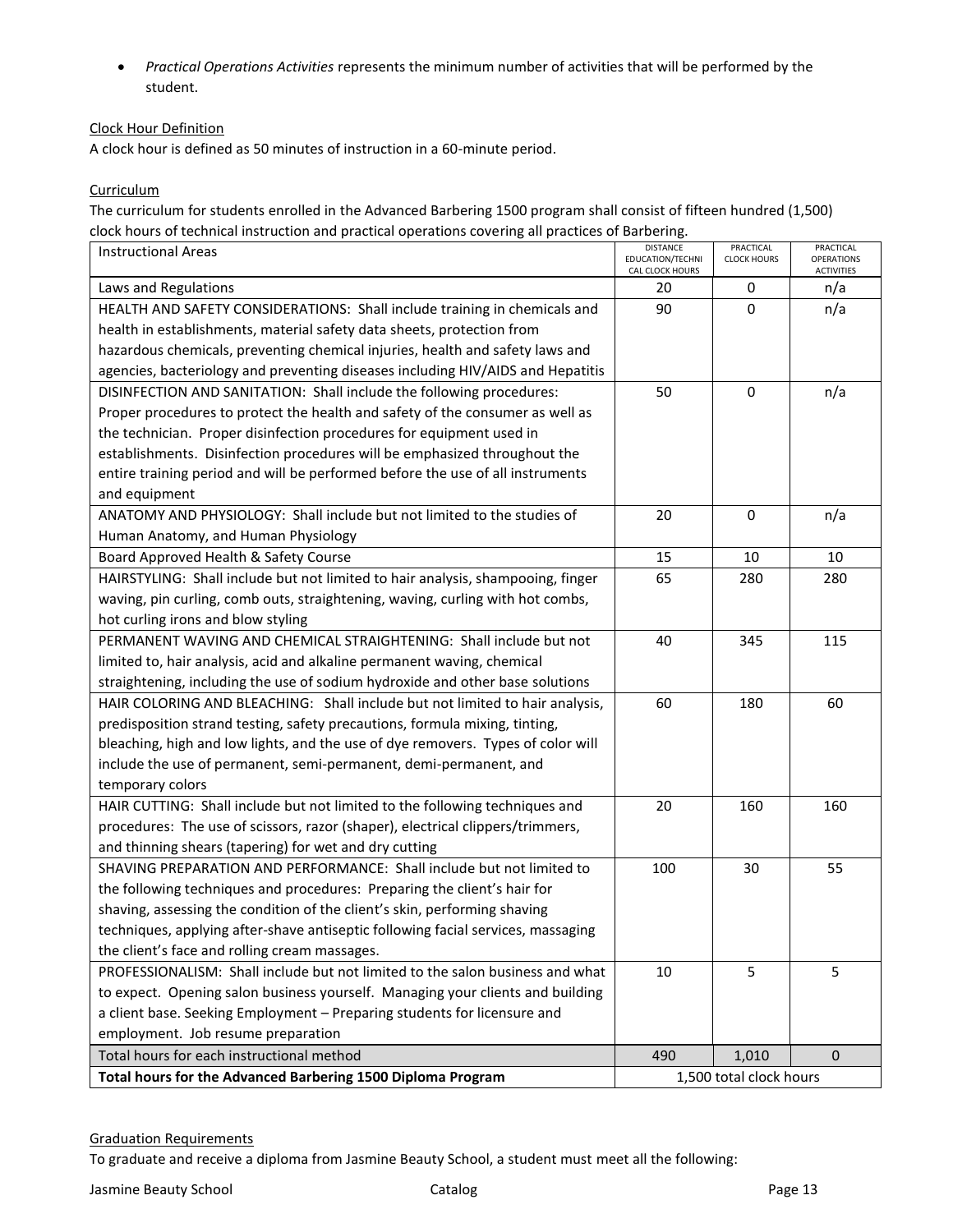- 1. Maintain at least a "C" (70%)(2.0) cumulative grade point average;
- 2. Completed all the required coursework required Jasmine Beauty School and the California Board of Barbering & Cosmetology for **Barbering**; and
- 3. Satisfy all their financial obligations to Jasmine Beauty School.

Upon graduation, students are assisted in completing the necessary documents to apply for the appropriate California Board of Barbering and Cosmetology examination.

## Licensing Requirements

To obtain a California Board of Barbering and Cosmetology license, applicants must:

- (1) Be 17 years of age or older;
- (2) Have completed the  $10^{th}$  grade in a public school or its equivalent;
- (3) Successful completion and graduation from the Barbering program, as described above;
- (4) Pass the state licensing exam with an overall average of 75%; and
- (5) Have committed no acts or crimes constituting grounds for denial of licensure under Section 480 of the Business and Professional Code.

## Grounds For Denial Of A License

California Board of Barbering and Cosmetology may deny a license to an applicant under the Business And Professions Code, Division 1.5. Denial, Suspension and Revocation of Licenses 480. In summary, if an applicant has been convicted of a crime within the preceding seven years of the date of application that is substantially related to the license the applicant is seeking and/or the applicant has been subject to formal discipline by a licensing board action that is substantially related to the license the applicant is seeking, the Board may deny a license.

It is the student's responsibility to inquire with the California Board of Barbering and Cosmetology if they meet either scenario above. The Board reviews and evaluates license applications from candidates who have been convicted of a crime on a case-by-case basis.

## Graduate Opportunities

Graduates of this course are prepared for entry level positions as a barber in barber shops, salons, vacation resorts, cruise ships, airport spas, or country clubs.

## **Barbering**

## Program Description

This course will teach you how to cut, color and shave hair. You will learn various hair cutting techniques and styles, and the best way to do them. It's one of our longer programs because it'll also cover the basics of owning a business – like pricing, business management, etc. If you're new to the beauty industry, learning the basics is essential.

The course curriculum includes hair styling (hair analysis, shampooing, curling etc.), permanent waving and chemical straightening, hair coloring and bleaching, hair cutting, shaving (preparation, assessing skin, shaving, aftershave application, massaging), professionalism, laws, health considerations, anatomy, and sanitation.

- 1,000 clock hours of instruction
- $\bullet$  25 40 weeks
- Diploma awarded upon successful completion

## Performance Objective

The objective of the Barbering 1000 course is to develop in the student the practical skills, theoretical knowledge, and professional attitudes necessary for success in the profession, and to qualify and equip the student to pass the California Board of Barbering and Cosmetology licensing examination. After the graduate has successfully passed his/her state examination, they are qualified to work as a licensed barber in any licensed facility in the state of California.

## Skills to Be Developed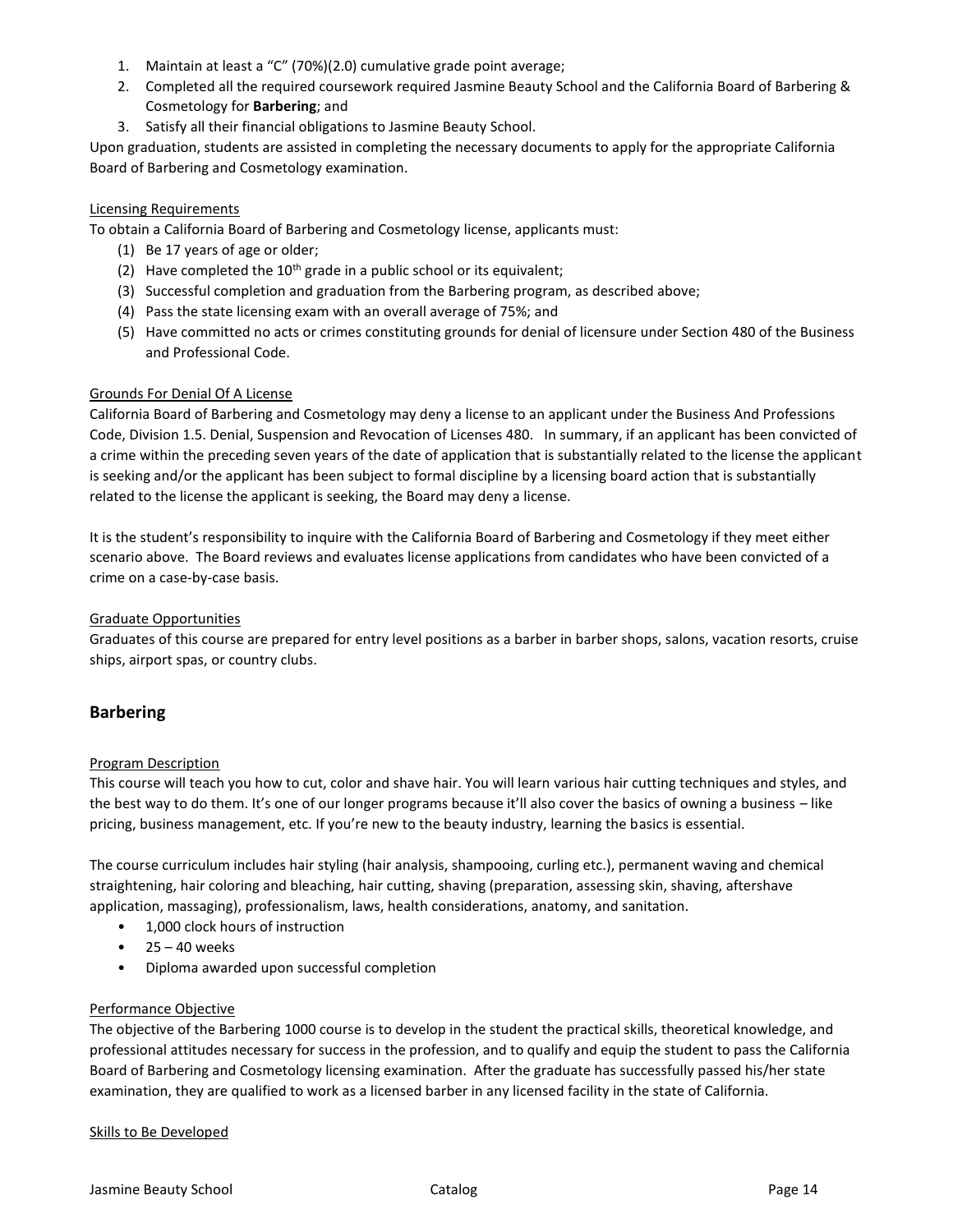The Barbering program trains the students to properly shave and trim facial/neck hair and beards, cut and dress hair, fit hairpieces, give facial and scalp massages, apply cosmetic treatments, and prepares the students for licensure as professional barbers at various levels.

## Attitudes and Appreciations to Be Developed

Be able to appreciate good workmanship common to barbering, possess a positive attitude towards the public and fellow workers, appreciate honesty and integrity and have improved personality in dealings with patrons and colleagues.

## Instructional Methods

Technical instruction means instruction given by demonstration, lecture, classroom participation, or examination. Practical operation shall mean actual performance by the student of a complete service on another person or mannequin.

- *Technical (theory) instruction* is defined as the instructor-led instruction given by demonstration, lecture, classroom participation, or examination, as measured in clock hours.
- *Practical instruction* is the total number of clock hours assigned to the actual performance of a complete service (practical operation), by the student, on a person or mannequin, as measured in clock hours.
- *Practical Operations Activities* represents the minimum number of activities that will be performed by the student.

## Clock Hour Definition

A clock hour is defined as 50 minutes of instruction in a 60-minute period.

## **Curriculum**

The curriculum for students enrolled in a Barbering 1000 course shall consist of one thousand (1,000) clock hours of technical instruction and practical operations covering all practices of Barbering.

| <b>Instructional Areas</b>                                                 | <b>TECHNICAL CLOCK</b><br><b>HOURS</b> | PRACTICAL CLOCK<br><b>HOURS</b> |  | PRACTICAL<br>OPERATIONS<br><b>ACTIVITIES</b> |              |
|----------------------------------------------------------------------------|----------------------------------------|---------------------------------|--|----------------------------------------------|--------------|
| HEALTH AND SAFETY CONSIDERATIONS: Shall include training on                | 90                                     | 10                              |  | 10                                           |              |
| hazardous substances, chemical safety, safety data sheets, protection from |                                        |                                 |  |                                              |              |
| hazardous chemicals, preventing chemical injuries, health and safety laws  |                                        |                                 |  |                                              |              |
| and regulations, and preventing communicable diseases                      |                                        |                                 |  |                                              |              |
| BOARD APPROVED HEALTH & SAFETY COURSE (B&P 7389(a)): Including             |                                        |                                 |  |                                              |              |
| instruction on hazardous substances, basic labor laws, and physical and    |                                        |                                 |  |                                              |              |
| sexual assault awareness                                                   |                                        |                                 |  |                                              |              |
| DISINFECTION AND SANITATION: Shall include the following procedures:       | 90                                     | 10                              |  | 10                                           |              |
| Proper procedures to protect the health and safety of the consumer as well |                                        |                                 |  |                                              |              |
| as the technician. Proper disinfection procedures for equipment used in    |                                        |                                 |  |                                              |              |
| establishments. Disinfection procedures will be emphasized throughout      |                                        |                                 |  |                                              |              |
| the entire training period and will be performed before the use of all     |                                        |                                 |  |                                              |              |
| instruments and equipment                                                  |                                        |                                 |  |                                              |              |
| HAIRSTYLING: Shall include but not limited to arranging, blow drying,      | 85                                     | 220                             |  | 220                                          |              |
| cleansing, curling, dressing, hair analysis, shampooing, waving, and       |                                        |                                 |  |                                              |              |
| nonchemical straightening, and hair cutting. Include the use of shears,    |                                        |                                 |  |                                              |              |
| razors, electrical clippers and trimmers, and thinning shears, for wet and |                                        |                                 |  |                                              |              |
| dry cutting                                                                |                                        |                                 |  |                                              |              |
| CHEMICAL HAIR SERVICES: Shall include but not limited to coloring,         | 85                                     | 210                             |  | 105                                          |              |
| straightening, waving, bleaching, hair analysis, predisposition and strand |                                        |                                 |  |                                              |              |
| tests, safety precautions, formula mixing, and the use of dye removers     |                                        |                                 |  |                                              |              |
| SHAVING AND TRIMMING OF THE BEARD: Shall include but not limited to        | 100                                    | 100                             |  | 150                                          |              |
| the following techniques and procedures: Preparing the client's hair for   |                                        |                                 |  |                                              |              |
| shaving, assessing the condition of the client's skin, performing shaving  |                                        |                                 |  |                                              |              |
| techniques, applying after-shave antiseptic following facial services,     |                                        |                                 |  |                                              |              |
| massaging the client's face, and rolling cream massages.                   |                                        |                                 |  |                                              |              |
| Total hours for each instructional method                                  |                                        | 450                             |  | 550                                          | $\mathbf{0}$ |
| Total hours for the Barbering 1000 Diploma Program                         | 1,000 total clock hours                |                                 |  |                                              |              |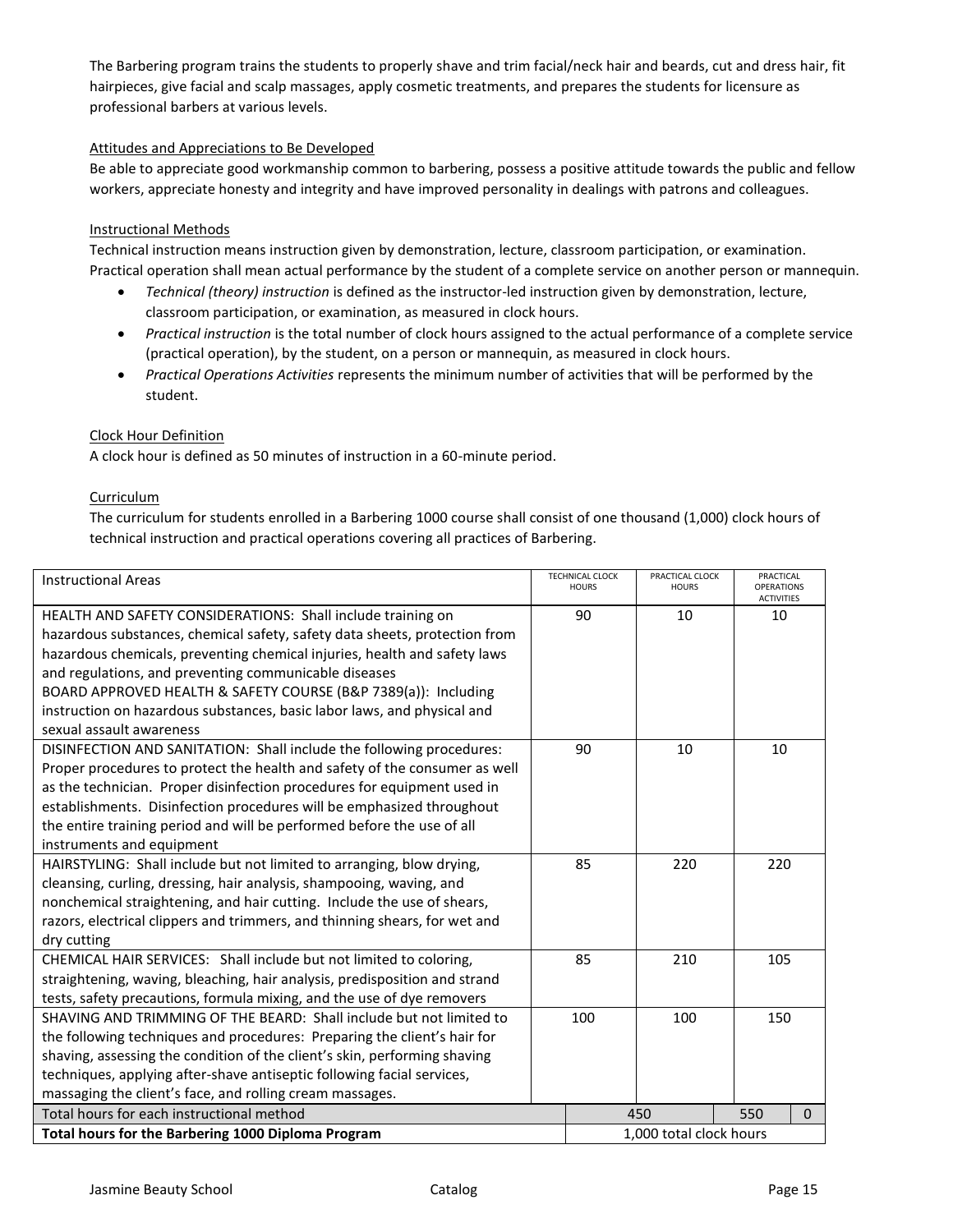## Distance Learning

Please see the [Hybrid Distance Learning](#page-41-0) section of this catalog for additional information on the availability of hybrid distance learning in the Cosmetology program.

#### Grading Procedure:

- Theory classes will be measured by having exams for the subject taught for the week. Students can take the examinations online
- Practical classes will be measured by having students perform the service during a live class. Instructor will be able to evaluate, guide, and correct the students if needed.

#### Progress Policy

The school always considers the varied learning capacities of individual students; some may progress from one phase of training to another at a faster pace. However, all students must satisfactorily complete all subject matter prior to graduation unless credit has been allowed for previous training or experience in a particular subject area. Successful graduates will be awarded an appropriate diploma upon completion of their training program.

#### Graduation Requirements

To graduate and receive a diploma from Jasmine Beauty School, a student must meet all the following:

- 1. Maintain at least a "C" (70%)(2.0) cumulative grade point average
- 2. Completed all the required coursework required Jasmine Beauty School and the California Board of Barbering & Cosmetology for **Barbering**; and
- 3. Satisfy all their financial obligations to Jasmine Beauty School.

Upon graduation, students are assisted in completing the necessary documents to apply for the appropriate California Board of Barbering and Cosmetology examination.

#### Licensing Requirements

To obtain a California Board of Barbering and Cosmetology license, applicants must:

- (1) Be 17 years of age or older;
- (2) Have completed the  $10<sup>th</sup>$  grade in a public school or its equivalent;
- (3) Successful completion and graduation from the Barbering program, as described above;
- (4) Pass the state licensing exam with an overall average of 75%; and
- (5) Have committed no acts or crimes constituting grounds for denial of licensure under Section 480 of the Business and Professional Code.

## Grounds For Denial Of A License

California Board of Barbering and Cosmetology may deny a license to an applicant under the Business And Professions Code, Division 1.5. Denial, Suspension and Revocation of Licenses 480. In summary, if an applicant has been convicted of a crime within the preceding seven years of the date of application that is substantially related to the license the applicant is seeking and/or the applicant has been subject to formal discipline by a licensing board action that is substantially related to the license the applicant is seeking, the Board may deny a license.

It is the student's responsibility to inquire with the California Board of Barbering and Cosmetology if they meet either scenario above. The Board reviews and evaluates license applications from candidates who have been convicted of a crime on a case-by-case basis.

## Graduate Opportunities

Graduates of this course are prepared for entry level positions as a barber in barber shops, salons, vacation resorts, cruise ships, airport spas, or country clubs.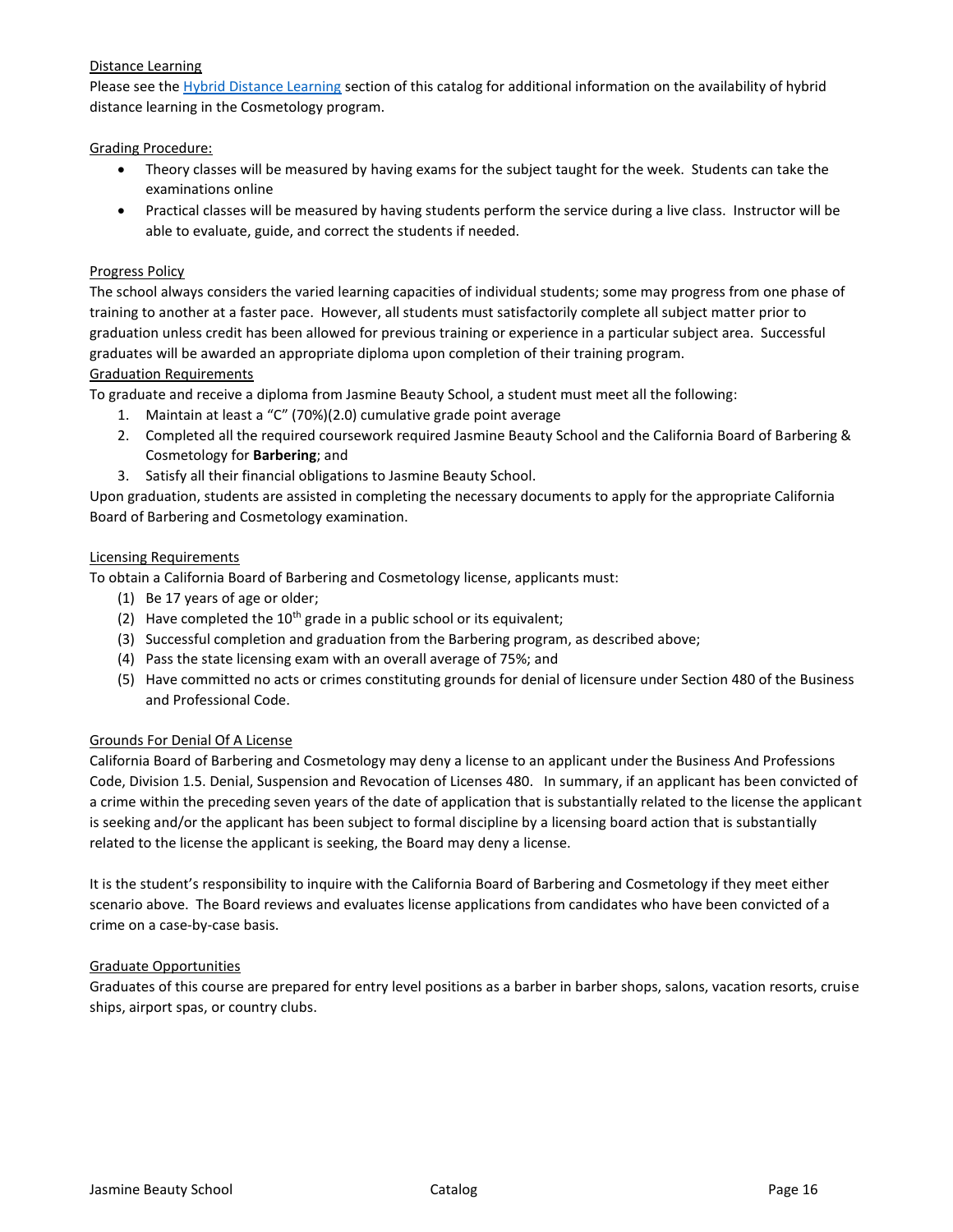## **Esthetician**

## Program Description

The profession is an important one as estheticians work in the skincare area and can specialize in skin treatments and hair removal methods that others (makeup artists, cosmetologists, etc.) are not permitted to practice. The course is a very interesting one and will train you on how to perform procedures in a professional manner. It does not include business basics.

The esthetician course will cover subjects such as preparation, facials, eyebrows, laws and regulations, health and safety, sanitation, anatomy and physiology, makeup, and some others. Since you will be learning how to perform advanced hair removal and skincare treatments, the focus will be heavily on health and safety and other regulations to ensure you are in compliance with U.S. laws.

- 600 clock hours of instruction
- 15-38 weeks of instruction (full time/part time)
- Diploma awarded upon successful completion

## Performance Objective

- Acquire knowledge of laws and rules regulating California Cosmological establishing practices;
- Acquire the knowledge of sanitation and sterilization as related to all phases of skin;
- Acquire the knowledge of general theory relative to Esthetics including anatomy, physiology, chemistry, and theory; and
- Acquire business management techniques common to Esthetics.

## Skills to Be Developed

Learn the proper use of implements relative to all **Esthetician** services, acquire the knowledge of analyzing the skin prior to all services to determine any skin disorders; learn the procedures and terminology used in performing all **Esthetician**  services; learn the application of daytime and evening make-up to include the application of individual and false strip eyelashes; and learn the proper procedure of plain and electrical facials.

## Attitudes and Appreciations to Be Developed

Be able to appreciate good workmanship common to Esthetic, possess a positive attitude towards the public and fellow workers, appreciate honesty and integrity and have improved personality in dealings with patrons and colleagues.

## Instructional Methods

- *Technical (theory) instruction* is defined as the instructor-led instruction given by demonstration, lecture, classroom participation, or examination, as measured in clock hours. Selected theory work may be offered via distance learning which takes place in real time via Zoom or similar classroom platform on computers, tablets, and smartphones. Please see the [Hybrid Distance Learning s](#page-41-0)ection of this catalog for additional information on the availability of hybrid distance learning.
- *Practical instruction* is the total number of clock hours assigned to the actual performance of a complete service (practical operation), by the student, on a person or mannequin, as measured in clock hours.
- *Practical Operations Activities* represents the minimum number of activities that will be performed by the student.

## Clock Hour Definition

A clock hour is defined as 50 minutes of instruction in a 60-minute period.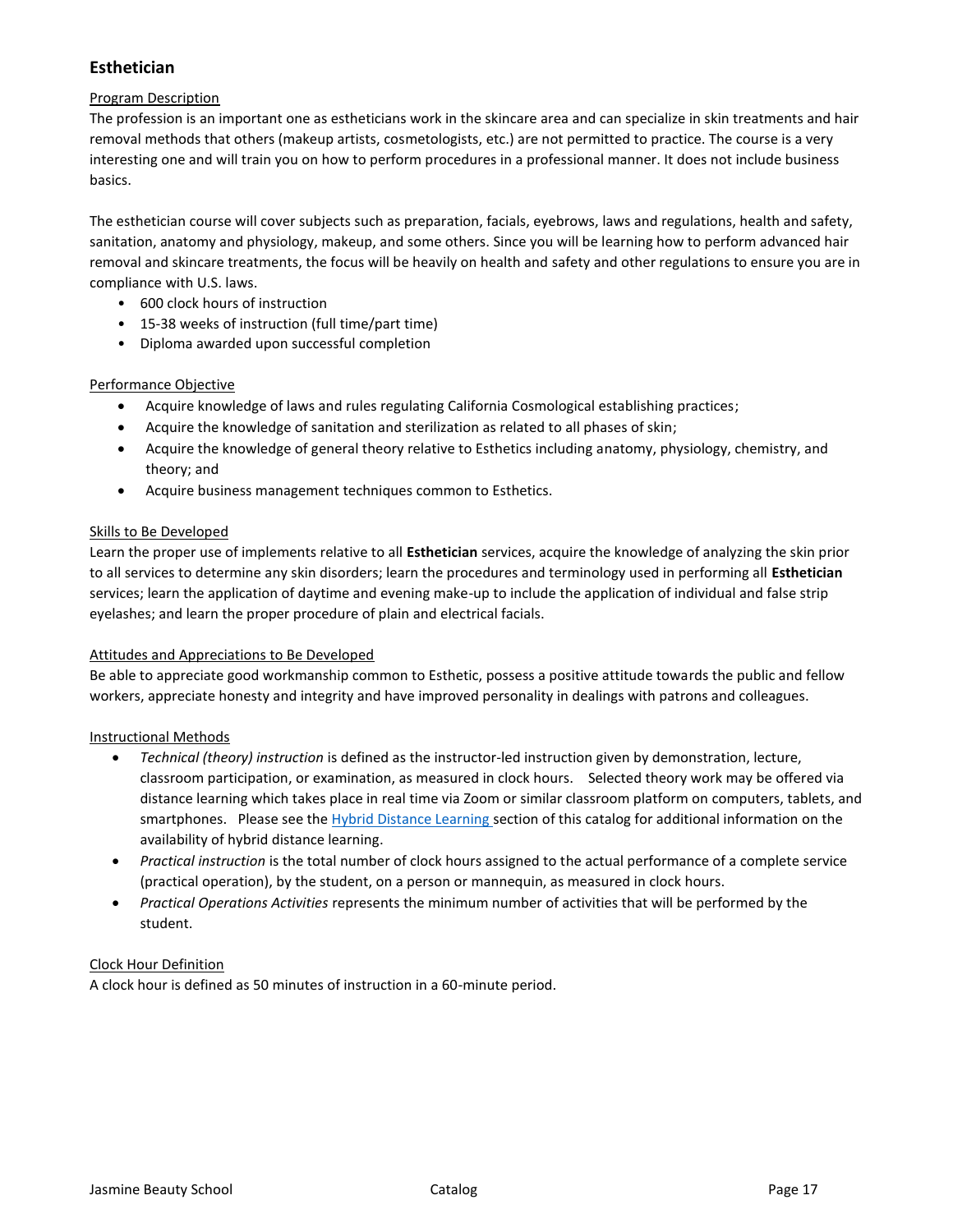## **Curriculum**

The curriculum for students enrolled in the Esthetician program shall consist of six hundred (600) clock hours of technical instruction and practical operations covering all practical aspects of Skin Care, pursuant to Section 7354 of the Cosmetology Act, as outlined below.

| <b>Instructional Areas:</b>                                                               | <b>TECHNICAL</b><br><b>CLOCK HOURS</b> | PRACTICAL<br><b>CLOCK HOURS</b> | PRACTICAL<br><b>OPERATIONS</b> |
|-------------------------------------------------------------------------------------------|----------------------------------------|---------------------------------|--------------------------------|
| ANATOMY AND PHYSIOLOGY: Shall include but is not limited to the following issues:         | 20                                     | 0                               | <b>ACTIVITES</b><br>N/A        |
| Human Anatomy, Human Physiology, Bacteriology, skin analysis and conditions.              |                                        |                                 |                                |
| EYEBROW BEAUTIFICATION: Shall include, but is not limited to, the following issues:       | 25                                     | 50                              | 50                             |
| Eyebrow shaping and hair removal techniques, hair analysis, waxing, tweezing, manual      |                                        |                                 |                                |
| or electrical depilatories                                                                |                                        |                                 |                                |
| MAKE-UP: Shall include, but is not limited to, the following issues: Skin analysis, basic | 20                                     | 45                              | 40                             |
| and corrective application, application of false eyelashes.                               |                                        |                                 |                                |
| PREPARATION: Shall include, but not be limited to the following issues: Client            | 15                                     | $\pmb{0}$                       | N/A                            |
| consultation, intake procedures, contraindications, professionalism, client record        |                                        |                                 |                                |
| keeping, pre- and post-operative care, CPR/AED, salon and spa skills                      |                                        |                                 |                                |
|                                                                                           |                                        |                                 |                                |
| MANUAL, ELECTRICAL AND CHEMICAL FACIALS: Shall include, but is not limited to the         | 70                                     | 172.5                           | 150                            |
| following techniques and procedures: Manual Facials including cleansing, scientific       |                                        |                                 |                                |
| manipulations, packs, and masks. Electrical Facials include the use of electrical         |                                        |                                 |                                |
| modalities, dermal lights and electrical apparatus, for facials and skin care purposes;   |                                        |                                 |                                |
| however, machines capable of producing an electrical current shall not be used to         |                                        |                                 |                                |
| stimulate so as to contract, or for the purpose of contracting, the muscles of the body   |                                        |                                 |                                |
| or face. Chemical Facials include chemical skin peels, packs, masks and scrubs.           |                                        |                                 |                                |
| Training shall emphasize that only the non-living, uppermost layers of facial skin,       |                                        |                                 |                                |
| known as the epidermis, may be removed, and only for the purpose of beautification.       |                                        |                                 |                                |
| HEALTH AND SAFETY CONSIDERATIONS: Shall include, but is not limited to, the               | 100                                    | 0                               | N/A                            |
| following techniques and procedures: Training in chemicals and health in                  |                                        |                                 |                                |
| establishments, material safety data sheets, protection from hazardous chemicals and      |                                        |                                 |                                |
| preventing chemical injuries, health and safety laws and agencies, communicable           |                                        |                                 |                                |
| diseases including HIV/AIDS and Hepatitis B. Chemical composition and purpose of          |                                        |                                 |                                |
| cosmetic and skin care preparation. Elementary chemical makeup, chemical skin             |                                        |                                 |                                |
| peels, physical and chemical changes of matter. Electrical current, principles of         |                                        |                                 |                                |
| operating electrical devices, and the various safety precautions used when operating      |                                        |                                 |                                |
| electrical equipment.                                                                     |                                        |                                 |                                |
| DISINFECTION & SANITATION: Shall include, but is not limited to, the following            | 40                                     | $\mathbf 0$                     | N/A                            |
| techniques and procedures: Procedures to protect the health and safety of the             |                                        |                                 |                                |
| consumer as well as the technician. Proper disinfection procedures.                       |                                        |                                 |                                |
| Disinfection shall be emphasized throughout the entire training period and must be        |                                        |                                 |                                |
| performed before use of all instruments and equipment.                                    |                                        |                                 |                                |
|                                                                                           |                                        |                                 |                                |
| LAWS AND REGULATIONS: Shall include, but is not limited to, the following issues:         | 20                                     | 0                               | N/A                            |
| The Barbering and Cosmetology Act and the Board's Rules and Regulations.                  |                                        |                                 |                                |
| BOARD APPROVED HEALTH & SAFETY COURSE                                                     | 15                                     | 7.5                             | 10                             |
| TOTAL TECHNICAL INSTRUCTION (THEORY) CLOCK HOURS                                          | 325                                    | $\Omega$                        | 0                              |
| Total hours for each instructional method                                                 | 325                                    | 275                             | 0                              |
| <b>Total hours for the Esthetics Diploma Program</b>                                      | 600 total hours                        |                                 |                                |

## Progress Policy

The school always considers the varied learning capacities of individual students; some may progress from one phase of training to another at a faster pace. However, all students must satisfactorily complete all subject matter prior to graduation unless credit has been allowed for previous training or experience in a particular subject area. Successful graduates will be awarded an appropriate diploma upon completion of their training program.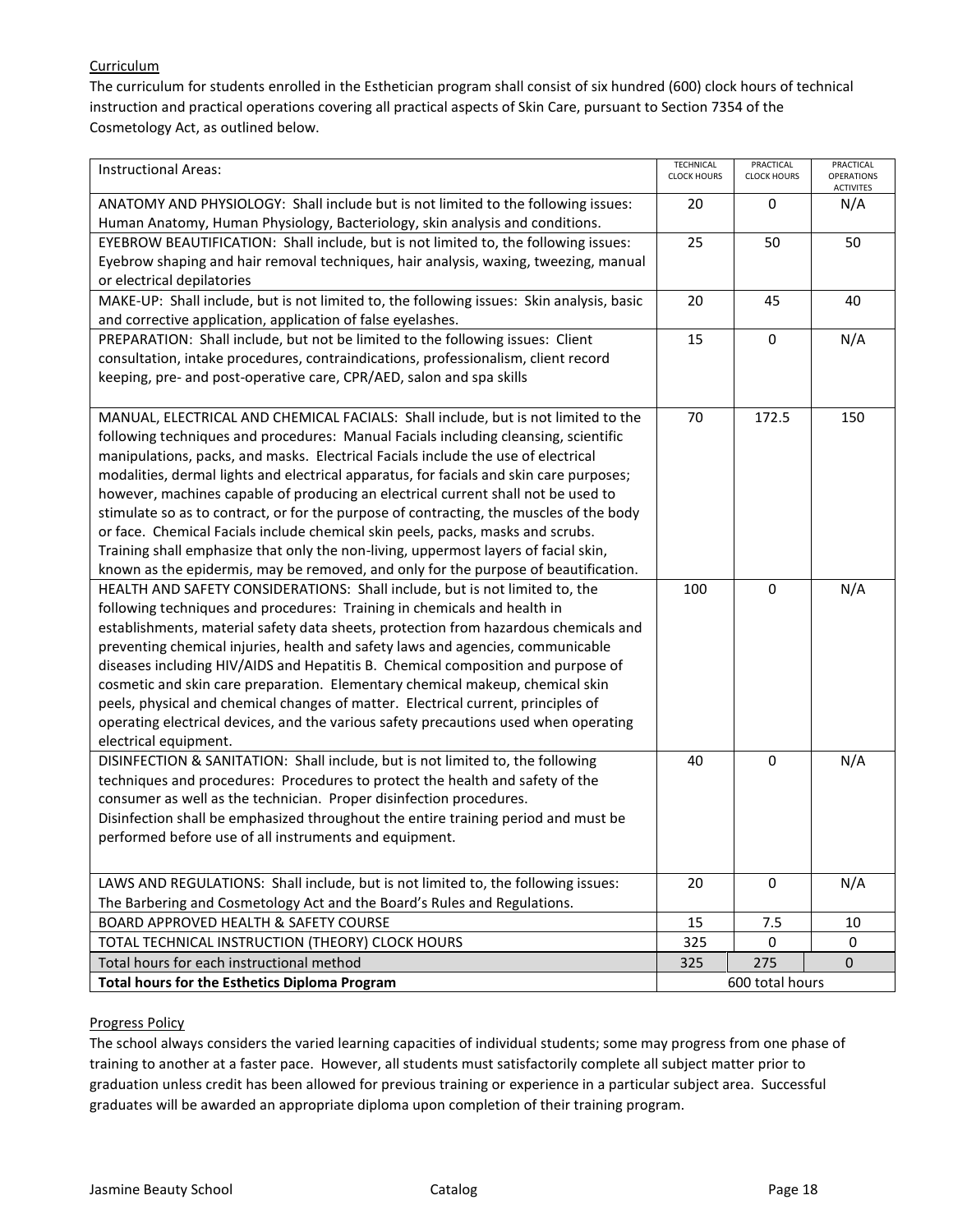## Graduation Requirements

To graduate and receive a diploma from Jasmine Beauty School, a student must meet all the following:

- 1. Maintain at least a "C" (70%)(2.0) cumulative grade point average
- 2. Completed all the required coursework of Jasmine Beauty School and the California Board of Barbering & Cosmetology for **Esthetics**; and
- 3. Satisfy all their financial obligations to Jasmine Beauty School.

Upon graduation, students are assisted in completing the necessary documents to apply for the appropriate California Board of Barbering and Cosmetology examination.

## Licensing Requirements

To obtain a California Board of Barbering and Cosmetology license, applicants must:

- (1) Be 17 years of age or older;
- (2) Have completed the  $10^{th}$  grade in a public school or its equivalent;
- (3) Successful completion and graduation from the Esthetician/Skin Care program, as described above;
- (4) Pass the state licensing exam with an overall average of 75%; and
- (5) Have committed no acts or crimes constituting grounds for denial of licensure under Section 480 of the Business and Professional Code.

#### Grounds For Denial Of A License

California Board of Barbering and Cosmetology may deny a license to an applicant under the Business And Professions Code, Division 1.5. Denial, Suspension and Revocation of Licenses 480. In summary, if an applicant has been convicted of a crime within the preceding seven years of the date of application that is substantially related to the license the applicant is seeking and/or the applicant has been subject to formal discipline by a licensing board action that is substantially related to the license the applicant is seeking, the Board may deny a license.

It is the student's responsibility to inquire with the California Board of Barbering and Cosmetology if they meet either scenario above. The Board reviews and evaluates license applications from candidates who have been convicted of a crime on a case-by-case basis.

## Graduate Opportunities

Graduates of this course are prepared for entry level esthetician positions in salons, spas or nail service facilities in vacation resorts, cruise ships, airport spas, or country clubs.

## **Manicuring**

## Program Description

Manicures and nail art are always in demand because nails play an important role in the beauty industry. Furthermore, nail trends change rather faster than others, so the industry is a very dynamic one. If you're interested in becoming a nail artist or manicurist, our manicuring course is perfect for you.

This short course will, teach you how to perform manicures and pedicures, use nail extensions and acrylics, repair nails and create nail designs. Some other important subjects covered in the course include professionalism, laws and regulations, health and safety considerations (safe uses of chemicals, diseases), disinfection and sanitation, bacteriology, anatomy and physiology.

- 400 clock hours of instruction
- 10-16 weeks
- Diploma awarded upon successful completion

## Performance Objective

Acquire knowledge of laws and rules regulating California Cosmological establishing practices, understand sterilization procedures, acquire the knowledge of general theory relative to manicuring, including anatomy, physiology, chemistry, and theory and acquire business management techniques common to manicurists.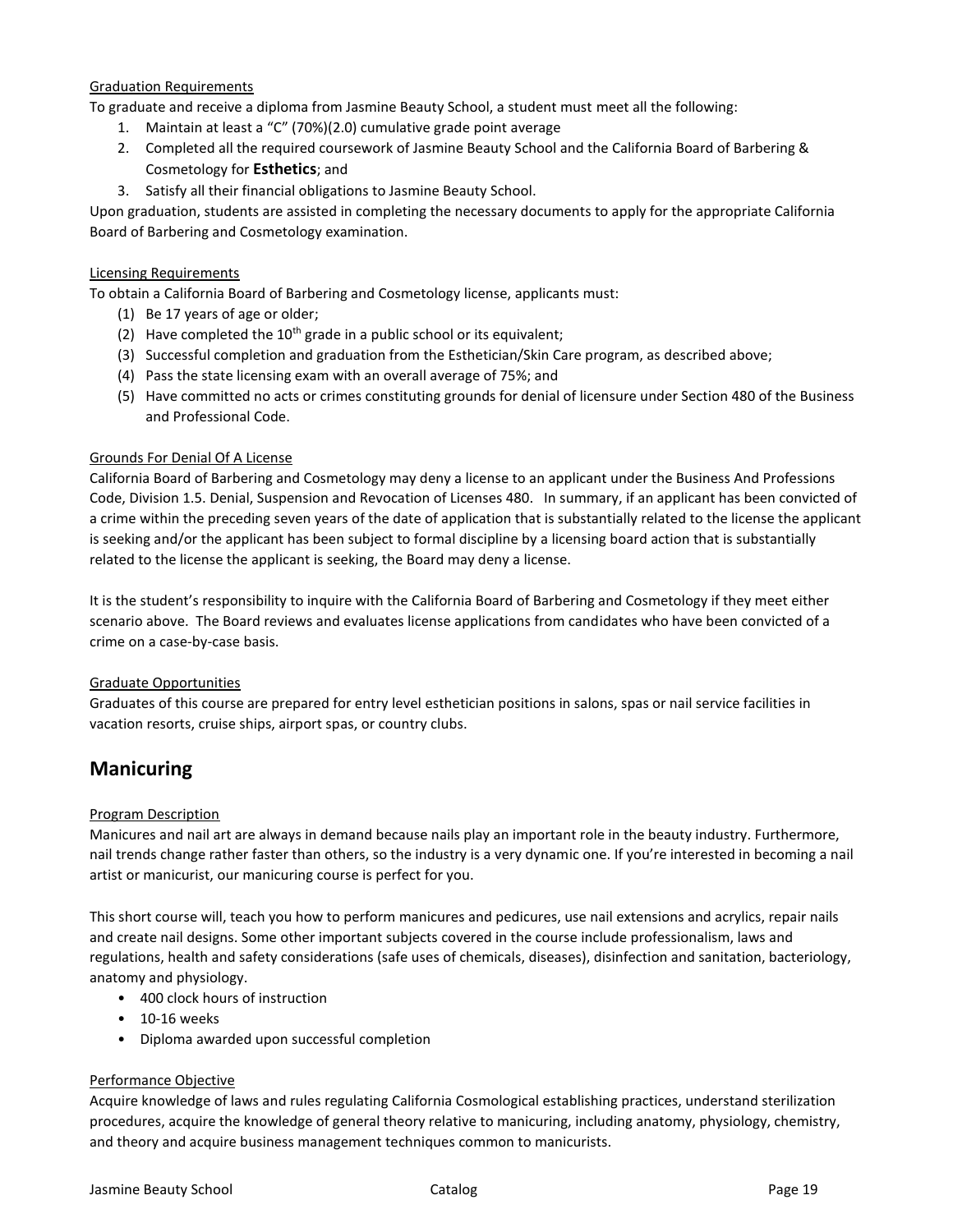## Skills to Be Developed

Use of proper implementation relative to all manicuring, pedicuring, and artificial nails. Develop the knowledge to recognize various skin conditions and disorders. Acquire knowledge of analyzing the hands and feet prior to all services to determine any disorders. Develop the knowledge of safety precautions in use of manicuring, pedicure and artificial nails.

## Attitudes and Appreciations to Be Developed

Be able to appreciate good workmanship common to nails care, possess a positive attitude towards the public and fellow workers, appreciate honesty and integrity and have improved personality in dealings with patrons and colleagues.

## Instructional Methods

- *Technical (theory) instruction* is defined as the instructor-led instruction given by demonstration, lecture, classroom participation, or examination, as measured in clock hours. Selected theory work may be offered via distance learning which takes place in real time via Zoom or similar classroom platform on computers, tablets, and smartphones.
- *Practical instruction* is the total number of clock hours assigned to the actual performance of a complete service (practical operation), by the student, on a person or mannequin, as measured in clock hours.
- *Practical Operations Activities* represents the minimum number of activities that will be performed by the student.

## Clock Hour Definition

A clock hour is defined as 50 minutes of instruction in a 60-minute period.

## Curriculum

The curriculum for students enrolled in the manicuring program shall consist of four hundred (400) clock hours of technical instruction and practical operations covering all practices of a manicurist and pedicurist, as outlined below.

| <b>Instructional Areas:</b>                                                            | <b>TECHNICAL</b><br><b>CLOCK</b><br><b>HOURS</b> | PRACTICAL<br><b>CLOCK HOURS</b> | PRACTICAL<br><b>OPERATIONS</b> |
|----------------------------------------------------------------------------------------|--------------------------------------------------|---------------------------------|--------------------------------|
| DISINFECTION AND SANITATION (shall include procedures to protect the health and        | 10                                               | 5                               | N/A                            |
| safety of the consumer as well as the technician. The ten required minimum             |                                                  |                                 |                                |
| operations shall entail performing all necessary functions for disinfecting instrument |                                                  |                                 |                                |
| and equipment as specified. Disinfection should be emphasized through-out the          |                                                  |                                 |                                |
| entire training period and must be performed before use of all instruments and         |                                                  |                                 |                                |
| equipment                                                                              |                                                  |                                 |                                |
| MANICURES AND PEDICURES: The subject of Manicures and Pedicures shall include,         | 60                                               | 40                              | 60                             |
| but is not limited to, the following techniques and procedures: Water and Oil          |                                                  |                                 | (Manicures)                    |
| manicures including hand and arm massage, complete pedicure including foot and         |                                                  |                                 |                                |
| ankle massage, application of artificial nails including liquid, gel, and powder brush |                                                  | 170                             | 180                            |
| on, nails tips, nail wraps and repairs, and nail analysis                              |                                                  |                                 | (pedicures)                    |
| PROFESSIONALISM: Provide training in the area of communication skills that             | 15                                               | 15                              | N/A                            |
| includes professional ethics, salesmanship, decorum, record-keeping, client service    |                                                  |                                 |                                |
| record cards, basic tax responsibilities related to independent contractors, booth     |                                                  |                                 |                                |
| renters, employees, and employers                                                      |                                                  |                                 |                                |
| Laws and Regulations                                                                   | 10                                               | 10                              | N/A                            |
| Board Approved Health & Safety Course                                                  | 15                                               | 0                               | N/A                            |
| HEALTH AND SAFETY CONSIDERATIONS, (Training in chemicals and health in                 | 40                                               | 0                               | N/A                            |
| establishments, material safety data sheets, protection from hazardous chemicals,      |                                                  |                                 |                                |
| and preventing chemical injuries, health and safety laws and agencies, ergonomics,     |                                                  |                                 |                                |
| communicable diseases including HIV/AIDS and Hepatitis B)                              |                                                  |                                 |                                |
| Bacteriology, Anatomy, and Physiology                                                  | 10                                               | $\Omega$                        | N/A                            |
| Total hours for each instructional method                                              | 160                                              | 240                             | 0                              |
| <b>Total hours for the Manicuring Diploma Program</b>                                  | 400 total clock hours                            |                                 |                                |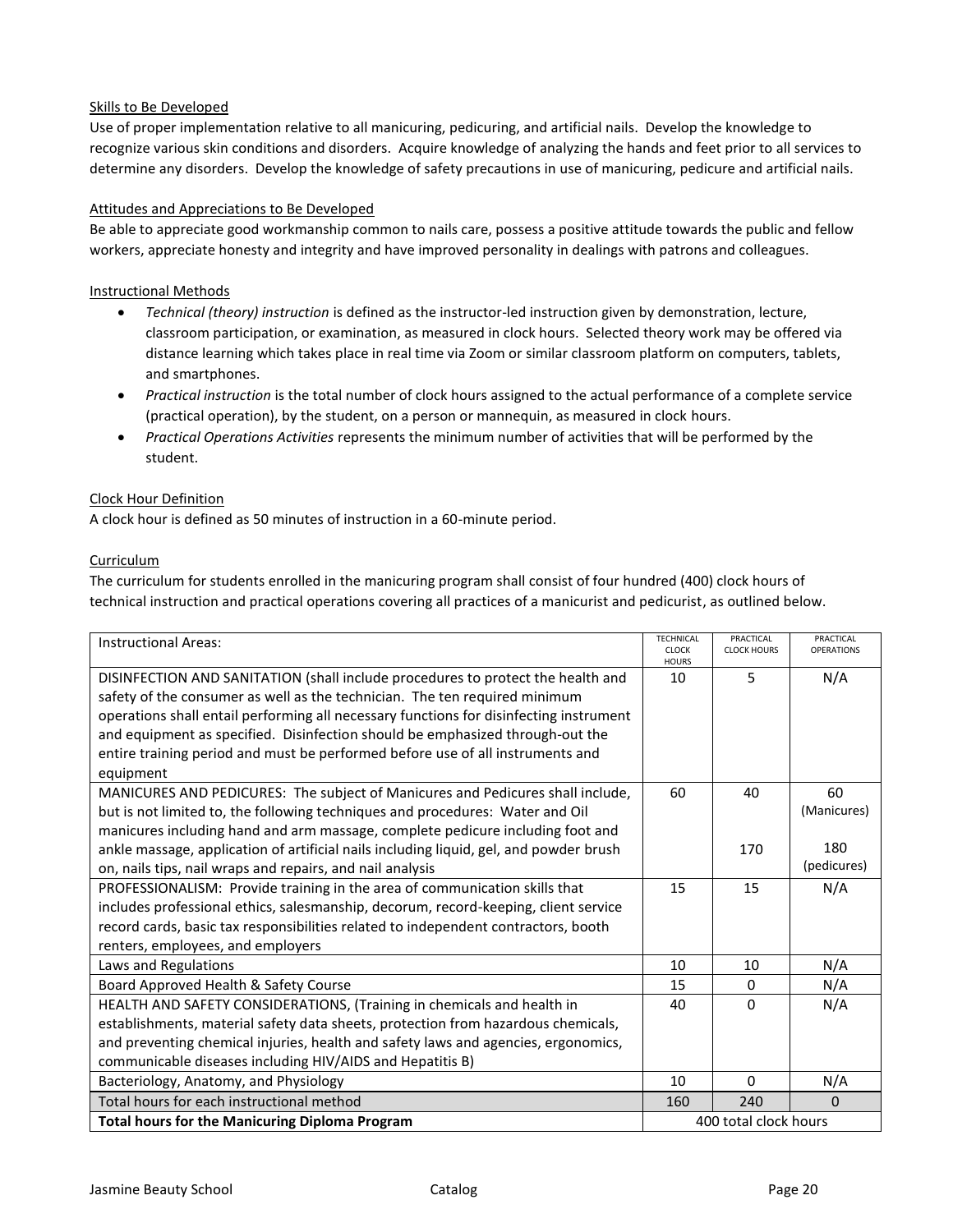## Distance Learning

Please see the [Hybrid Distance Learning](#page-41-0) section of this catalog for additional information on the availability of hybrid distance learning in the Cosmetology program.

## Graduation Requirements

To graduate and receive a diploma from Jasmine Beauty School, a student must meet all the following:

- 1. Maintain at least a "C" (70%)(2.0) cumulative grade point average
- 2. Completed all the required coursework of Jasmine Beauty School and the California Board of Barbering & Cosmetology for **Manicuring**; and
- 3. Satisfy all their financial obligations to Jasmine Beauty School.

Upon graduation, students are assisted in completing the necessary documents to apply for the appropriate California Board of Barbering and Cosmetology examination.

#### Licensing Requirements

To obtain a California Board of Barbering and Cosmetology license, applicants must:

- (1) Be 17 years of age or older;
- (2) Have completed the  $10<sup>th</sup>$  grade in a public school or its equivalent;
- (3) Successful completion and graduation from the cosmetology program, as described above;
- (4) Pass the state licensing exam with an overall average of 75%; and
- (5) Have committed no acts or crimes constituting grounds for denial of licensure under Section 480 of the Business and Professional Code.

## Grounds For Denial Of A License

California Board of Barbering and Cosmetology may deny a license to an applicant under the Business And Professions Code, Division 1.5. Denial, Suspension and Revocation of Licenses 480. In summary, if an applicant has been convicted of a crime within the preceding seven years of the date of application that is substantially related to the license the applicant is seeking and/or the applicant has been subject to formal discipline by a licensing board action that is substantially related to the license the applicant is seeking, the Board may deny a license.

It is the student's responsibility to inquire with the California Board of Barbering and Cosmetology if they meet either scenario above. The Board reviews and evaluates license applications from candidates who have been convicted of a crime on a case-by-case basis.

## Graduate Opportunities

Graduates of this course are prepared for entry level positions as a Nail Technician in salons, spas or nail service facilities in vacation resorts, cruise ships, airport spas, or country clubs.

## **Manicuring 102**

## Program Description

Manicures and nail art are always in demand because nails play an important role in the beauty industry. Furthermore, nail trends change rather faster than others, so the industry is a very dynamic one. If you're interested in becoming a nail artist or manicurist, our manicuring course is perfect for you.

This course includes the 400 hours of the Manicuring program, which teaches you how to perform manicures and pedicures, use nail extensions and acrylics, repair nails and create nail designs. Some other important subjects covered in the course include professionalism, laws and regulations, health and safety considerations (safe uses of chemicals, diseases), disinfection and sanitation, bacteriology, anatomy and physiology.

An additional 200 hours of intensive training in spa treatments so students will have the confidence and expertise to perform spa services.

- 600 clock hours of instruction
- 15-38 weeks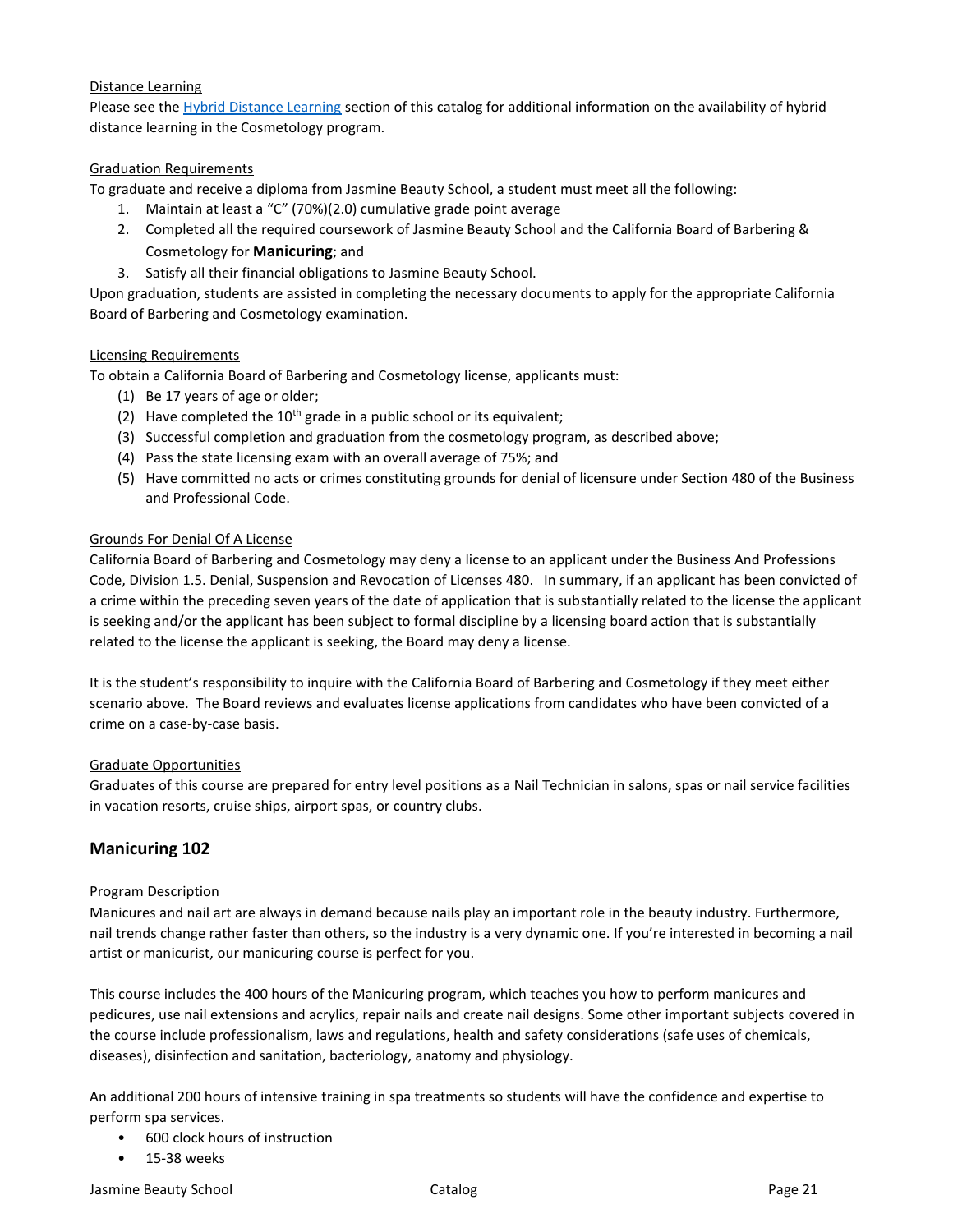• Diploma awarded upon successful completion

## Performance Objective

Acquire knowledge of laws and rules regulating California Cosmological establishing practices, understand sterilization procedures, acquire the knowledge of general theory relative to manicuring, including anatomy, physiology, chemistry, and theory and acquire business management techniques common to manicurists.

## Skills to Be Developed

Use of proper implementation relative to all manicuring, pedicuring, and artificial nails. Develop the knowledge to recognize various skin conditions and disorders. Acquire knowledge of analyzing the hands and feet prior to all services to determine any disorders. Develop the knowledge of safety precautions in use of manicuring, pedicure, and artificial nails.

## Attitudes and Appreciations to Be Developed

Be able to appreciate good workmanship common to nails care, possess a positive attitude towards the public and fellow workers, appreciate honesty and integrity and have improved personality in dealings with patrons and colleagues.

## Instructional Methods

- *Technical (theory) instruction* is defined as the instructor-led instruction given by demonstration, lecture, classroom participation, or examination, as measured in clock hours.
- *Practical instruction* is the total number of clock hours assigned to the actual performance of a complete service (practical operation), by the student, on a person or mannequin, as measured in clock hours.
- *Practical Operations Activities* represents the minimum number of activities that will be performed by the student.

## Clock Hour Definition

A clock hour is defined as 50 minutes of instruction in a 60-minute period.

## **Curriculum**

The curriculum for students enrolled in a manicurist and pedicurist course shall consist of four hundred (400) clock hours of technical instruction and practical operations covering all practices of a manicurist and pedicurist. An additional of (200) hours of intensive training in spa treatments so students will have the confidence and expertise to perform spa services.

| <b>Instructional Areas:</b>                                                            | <b>TECHNICAL</b><br><b>CLOCK</b> | PRACTICAL<br><b>CLOCK HOURS</b> | PRACTICAL<br><b>OPERATIONS</b> |
|----------------------------------------------------------------------------------------|----------------------------------|---------------------------------|--------------------------------|
| DISINFECTION AND SANITATION (shall include procedures to protect the health and        | <b>HOURS</b><br>10               | 5                               | N/A                            |
| safety of the consumer as well as the technician. The ten required minimum             |                                  |                                 |                                |
| operations shall entail performing all necessary functions for disinfecting instrument |                                  |                                 |                                |
| and equipment as specified. Disinfection should be emphasized through-out the          |                                  |                                 |                                |
| entire training period and must be performed before use of all instruments and         |                                  |                                 |                                |
| equipment                                                                              |                                  |                                 |                                |
| MANICURES AND PEDICURES: The subject of Manicures and Pedicures shall include,         | 60                               | 40                              | 60                             |
| but is not limited to, the following techniques and procedures: Water and Oil          |                                  |                                 | (Manicures)                    |
| manicures including hand and arm massage, complete pedicure including foot and         |                                  |                                 |                                |
| ankle massage, application of artificial nails including liquid, gel, and powder brush |                                  | 170                             | 180                            |
| on, nails tips, nail wraps and repairs, and nail analysis                              |                                  |                                 | (pedicures)                    |
| PROFESSIONALISM: Provide training in the area of communication skills that             | 15                               | 15                              | N/A                            |
| includes professional ethics, salesmanship, decorum, record-keeping, client service    |                                  |                                 |                                |
| record cards, basic tax responsibilities related to independent contractors, booth     |                                  |                                 |                                |
| renters, employees, and employers                                                      |                                  |                                 |                                |
| Laws and Regulations                                                                   | 10                               | 10                              | N/A                            |
| Board Approved Health & Safety Course                                                  | 15                               | 0                               | N/A                            |
| HEALTH AND SAFETY CONSIDERATIONS, (Training in chemicals and health in                 | 40                               | $\Omega$                        | N/A                            |
| establishments, material safety data sheets, protection from hazardous chemicals,      |                                  |                                 |                                |
| and preventing chemical injuries, health and safety laws and agencies, ergonomics,     |                                  |                                 |                                |
| communicable diseases including HIV/AIDS and Hepatitis B)                              |                                  |                                 |                                |
| Bacteriology, Anatomy, and Physiology                                                  | 10                               | 0                               | N/A                            |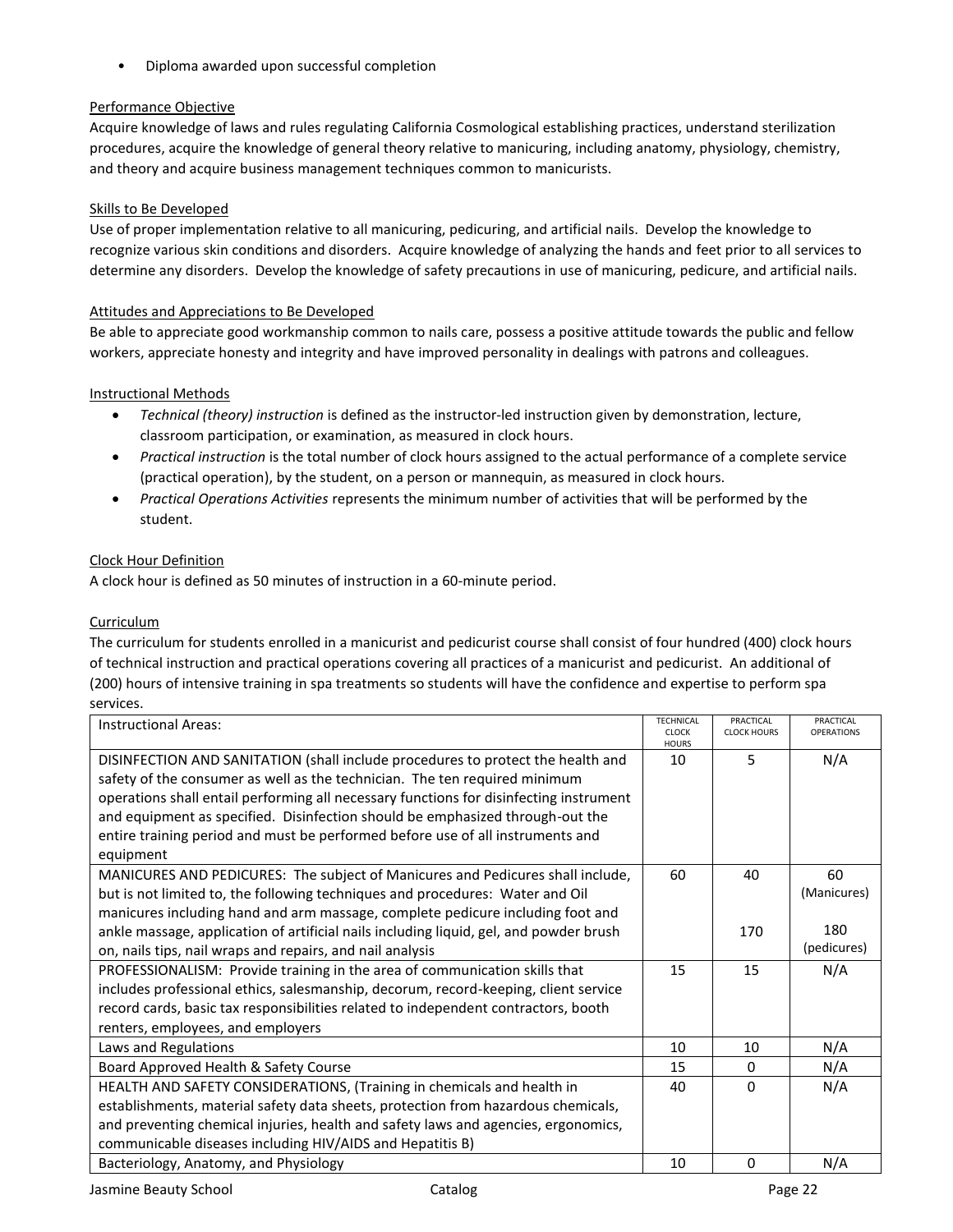| Total hours for each instructional method                                           | 160                   | 240 | U |
|-------------------------------------------------------------------------------------|-----------------------|-----|---|
| Total hours for the Manicuring Diploma Program                                      | 400 total clock hours |     |   |
| Additional training following the 400-hour curriculum:                              |                       |     |   |
| Milady <sup>®</sup> DVD which focus on practical aspects of manicuring and pedicure | 16                    | 16  |   |
| Milady <sup>®</sup> Online Licensing Preparation                                    |                       |     |   |
| Externship(s)                                                                       |                       | 60  |   |
| <b>Practical Experience</b>                                                         |                       | 60  |   |
| Professional Ethics, include training in business and communication skills          | 10                    | 20  |   |
| Training in salon decorum, record keeping, and client service records               | 8                     | 10  |   |
| Total hours for each instructional method                                           | 34                    | 166 |   |
| Total hours for the Manicuring 102 Diploma Program                                  | 600 total clock hours |     |   |

## Graduation Requirements

To graduate and receive a diploma from Jasmine Beauty School, a student must meet all the following:

- 1. Maintain at least a "C" (70%)(2.0) cumulative grade point average
- 2. Completed all the required coursework of Jasmine Beauty School and the California Board of Barbering & Cosmetology for **Manicuring;** and
- 3. Satisfy all their financial obligations to Jasmine Beauty School.

Upon graduation, students are assisted in completing the necessary documents to apply for the appropriate California Board of Barbering and Cosmetology examination.

#### Licensing Requirements

To obtain a California Board of Barbering and Cosmetology license, applicants must:

- (1) Be 17 years of age or older;
- (2) Have completed the  $10<sup>th</sup>$  grade in a public school or its equivalent;
- (3) Successful completion and graduation from the cosmetology program, as described above;
- (4) Pass the state licensing exam with an overall average of 75%; and
- (5) Have committed no acts or crimes constituting grounds for denial of licensure under Section 480 of the Business and Professional Code.

#### Grounds For Denial Of A License

California Board of Barbering and Cosmetology may deny a license to an applicant under the Business And Professions Code, Division 1.5. Denial, Suspension and Revocation of Licenses 480. In summary, if an applicant has been convicted of a crime within the preceding seven years of the date of application that is substantially related to the license the applicant is seeking and/or the applicant has been subject to formal discipline by a licensing board action that is substantially related to the license the applicant is seeking, the Board may deny a license.

It is the student's responsibility to inquire with the California Board of Barbering and Cosmetology if they meet either scenario above. The Board reviews and evaluates license applications from candidates who have been convicted of a crime on a case-by-case basis.

#### Graduate Opportunities

Graduates of this course are prepared for entry level positions as a Nail Technician in salons, spas or nail service facilities in vacation resorts, cruise ships, airport spas, or country clubs.

## **Massage Therapy**

## Program Description

Massage therapy is a complex field with strict boundaries and health considerations, and in this course, you will learn about all of that and more. You will be given technical instruction as well as well as practical lessons. The curriculum includes the human anatomy and the 10 systems, ethics, pathology, kinesiology, massage theory, massage techniques, and an internship. Additional training will be given in salon management, communication skills, salesmanship, recordkeeping, modeling and some other related subjects.

• 700 clock hours of instruction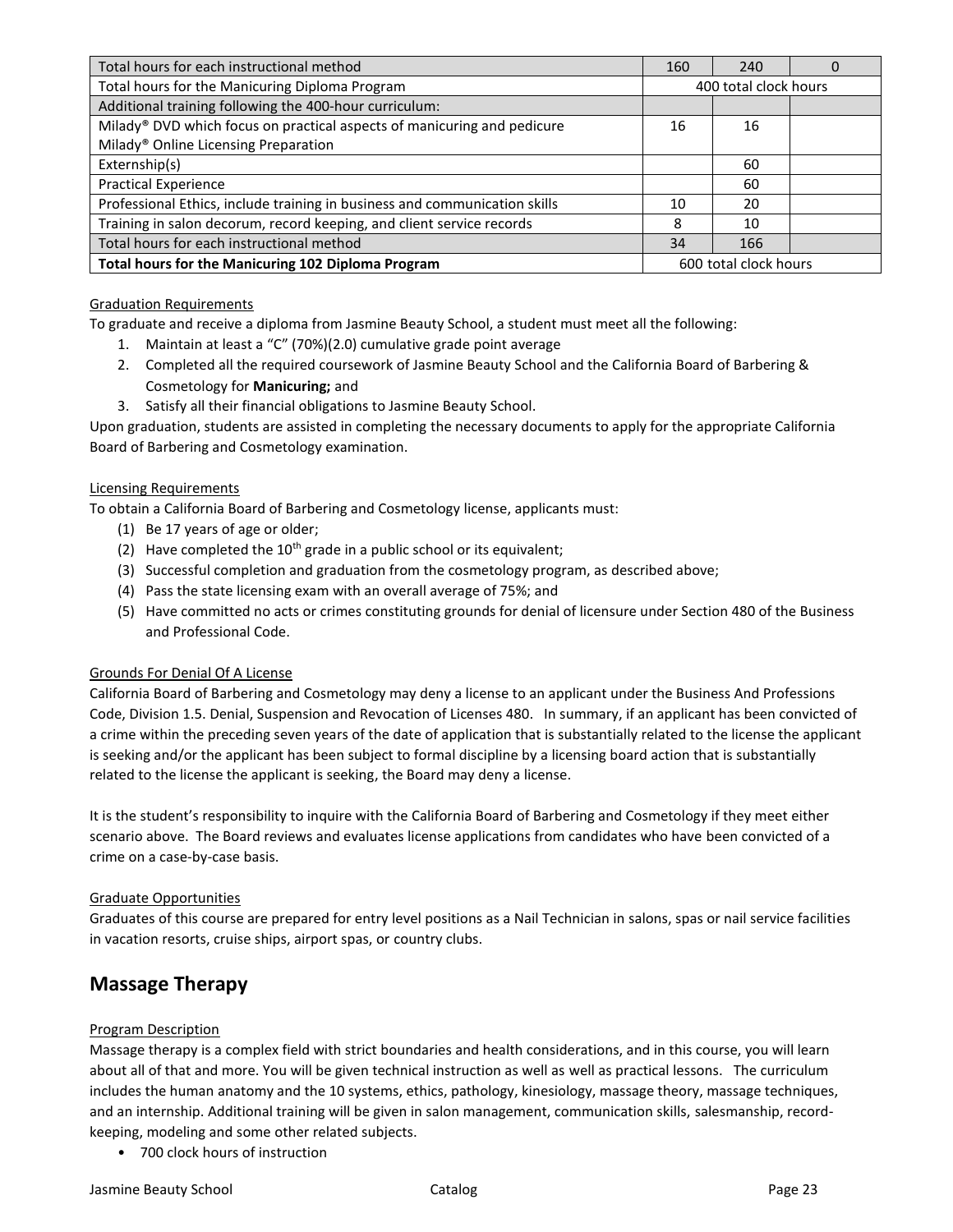- 15-44 weeks
- Diploma awarded upon successful completion

## Disclosure Regarding 700 Clock Hours

In California, a 500 Clock Hour Massage Therapy program is sufficient to prepare students for gainful employment as Massage Therapists upon graduation from the program.

The California Massage Therapy Law requires a minimum of 100 hours of instruction in anatomy and physiology, contraindications, health and hygiene, and business and ethics. The Jasmine Beauty School offers subjects related to anatomy and physiology, ethics and professionalism, pathology, and kinesiology. In addition, hours devoted to massage theory and techniques that offer instruction in various massage therapy styles and techniques. Supervised clinical work completes the program with 80 hours.

The School has opted to offer a Massage Therapy program that is above the minimum and offers significant advantages and benefits to students who complete this program. This program is solid in theory and practice and will position the graduate for a fulfilling massage therapy career.

## Additional Training Will Be Given In the Following Subjects

Salon Management, communication skills that includes professional ethics, salesmanship, decorum, record keeping, client service record cards, preparing a resume, employment development, modeling, desk and reception, and care and other subjects relating to the field.

#### Performance Objective

Acquire knowledge of laws and rules regulating California Massage Therapy practices, understand sterilization procedures, acquire the knowledge of general theory relative to Massage Therapy, including anatomy, physiology, chemistry, and theory relative to practical procedures, and acquire business management techniques common to massage therapists.

## Skills to Be Developed

Use of proper implementation relative to all massage procedures. Develop the knowledge to recognize various skin conditions and disorders. Acquire knowledge of analyzing the hands and feet prior to all services to determine any disorders.

## Attitudes and Appreciations to Be Developed

Be able to appreciate good workmanship common to massage therapy, possess a positive attitude towards the public and fellow workers, appreciate honesty and integrity and have improved personality in dealings with patrons and colleagues.

## Requirements for Satisfactory Completion of Course

A student shall have completed Theory and Operations with a grade average of "C" (70%)(2.0) or better.

#### Instructional Methods

- *Technical (theory) instruction* is defined as the instructor-led instruction given by demonstration, lecture, classroom participation, or examination, as measured in clock hours.
- *Practical instruction* is the total number of clock hours assigned to the actual performance of a complete service (practical operation), by the student, on a person or mannequin, as measured in clock hours.
- *Practical Operations Activities* represents the minimum number of activities that will be performed by the student.

#### Clock Hour Definition

A clock hour is defined as 50 minutes of instruction in a 60-minute period.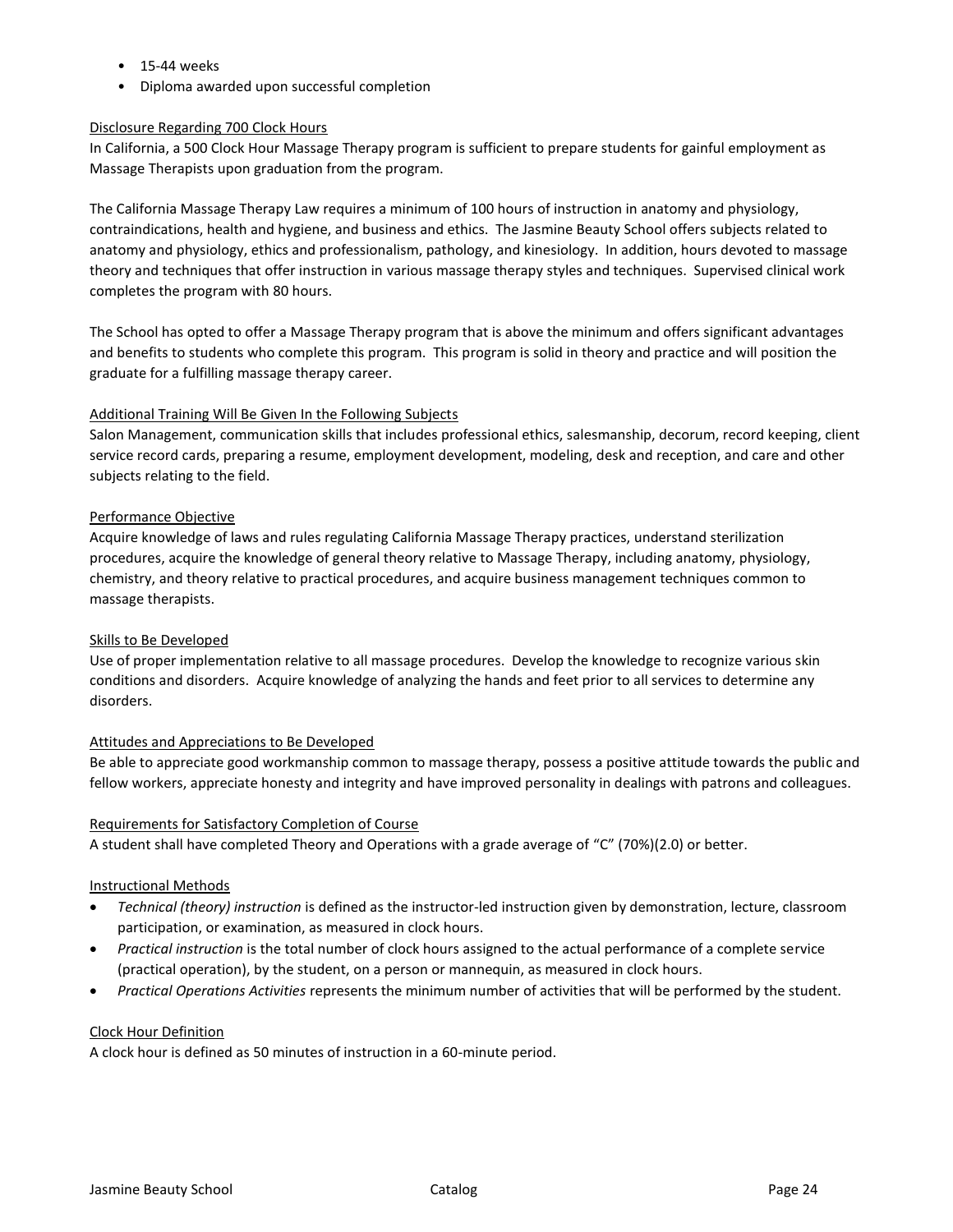## **Curriculum**

The student enrolled in a massage therapy course shall consist of seven hundred (700) clock hours of technical instruction and practical operations covering all practices of a massage therapist specialist.

| <b>Instructional Areas</b>                                                                     | <b>TECHNICAL</b><br><b>CLOCK</b> | PRACTICAL<br><b>CLOCK HOURS</b> |
|------------------------------------------------------------------------------------------------|----------------------------------|---------------------------------|
|                                                                                                | <b>HOURS</b>                     |                                 |
| Anatomy & Physiology, Kinesiology, and Pathology                                               | 138                              |                                 |
|                                                                                                |                                  |                                 |
| ANATOMY & PHYSIOLOGY: Physiology is the study of the function of body parts and the body       |                                  |                                 |
| as a whole. Anatomy is the study of body parts visible to the naked eye, such as the heart or  |                                  |                                 |
| bones. Relationship of Anatomy and physiology to massage body work, disease, stress, pain,     |                                  |                                 |
| spasm, pain cycle, healing mechanism of the body, infection, inflammation, the wellness model, |                                  |                                 |
| medical and anatomical terminology, levels of complexity of living matter, cells, enzymes,     |                                  |                                 |
| tissue, the anatomical position of the body, the atomic terms and meanings of body cavities    |                                  |                                 |
| and organs, the regions of the human body. The structure of the human body and the 10          |                                  |                                 |
| systems:<br>Muscular - The muscular system produces motion in body parts and our viscera<br>1. |                                  |                                 |
| (internal organs.)                                                                             |                                  |                                 |
| Skeletal - Provides the structural support for the body, protection for internal organs,<br>2. |                                  |                                 |
| and generates all blood cells.                                                                 |                                  |                                 |
| Circulatory/Immune System - Involved in the transport of nutrients, water, gases,<br>3.        |                                  |                                 |
| hormones, blood, and cells; provides for protect from invading organisms.                      |                                  |                                 |
| Nervous - Allows the body to respond to both external and internal stimuli. Regulates<br>4.    |                                  |                                 |
| and coordinates the body.                                                                      |                                  |                                 |
| Integumentary - Prevents excess water loss and regulates the temperature<br>5.                 |                                  |                                 |
| Digestive - Functions to break down food through release of enzymes to allow easy<br>6.        |                                  |                                 |
| uptake of absorbable nutrients.                                                                |                                  |                                 |
| Respiratory - Allows for exchanges of gases.<br>7.                                             |                                  |                                 |
| Urinary - Remove bodily waste from bloodstream and regulates homeostasis<br>8.                 |                                  |                                 |
| Reproductive - Production of sex cells.<br>9.                                                  |                                  |                                 |
| 10. Endocrine - Regulates the growth of body via hormone secretion.                            |                                  |                                 |
| PATHOLOGY: The disease of the 10 systems. Physical changes during the disease                  |                                  |                                 |
|                                                                                                |                                  |                                 |
| KINESIOLOGY is the exploration of human movement and integrates three disciplines:             |                                  |                                 |
| musculoskeletal anatomy (form), neuromuscular physiology (function) and biomechanics.          |                                  |                                 |
| Kinesiology is that area in which these three disciplines intersect. An introduction to        |                                  |                                 |
| Kinesiology as related to the upper/lower body. The course will explore the origin, insertion  |                                  |                                 |
| and action of the upper/lower body muscles related to massage therapy. Palpation of the        |                                  |                                 |
| muscles will be demonstrated and practiced.                                                    |                                  |                                 |
|                                                                                                |                                  |                                 |
| ETHICS AND PROFESSIONALISM: Boundaries, Code of ethics, ethical touch, the therapeutic         | 36.5                             |                                 |
| relationship, ethical touch supervision, ethical business practices, communication skills,     |                                  |                                 |
| building a professional image, business scope of practice, licenses, education requirements,   |                                  |                                 |
| health requirements for practitioners, Licenses versus certification.                          | 445.5                            |                                 |
| MASSAGE THEORY AND TECHNIQUES: Massage theory: effects/benefits, indications and               |                                  |                                 |
| contraindications, equipment and products, sanitary and safety practices, consultation and     |                                  |                                 |
| documentation, classical massage movements, application of massage techniques, procedures      |                                  |                                 |
| for whole body massage, hydrotherapy, massage in the spa, clinical massage techniques, lymph   |                                  |                                 |
| massage, therapeutic procedure athletic, sport massage, massage for special population,        |                                  |                                 |
| massage in medicine, additional therapeutic modalities.                                        |                                  |                                 |
|                                                                                                |                                  | 80                              |
| SUPERVISED CLINICAL EXPERIENCE                                                                 |                                  |                                 |
| Sanitation, sterilization<br>-                                                                 |                                  |                                 |
| Reflexology: hand and foot massage                                                             |                                  |                                 |
| Swedish                                                                                        |                                  |                                 |
| Sport massage                                                                                  |                                  |                                 |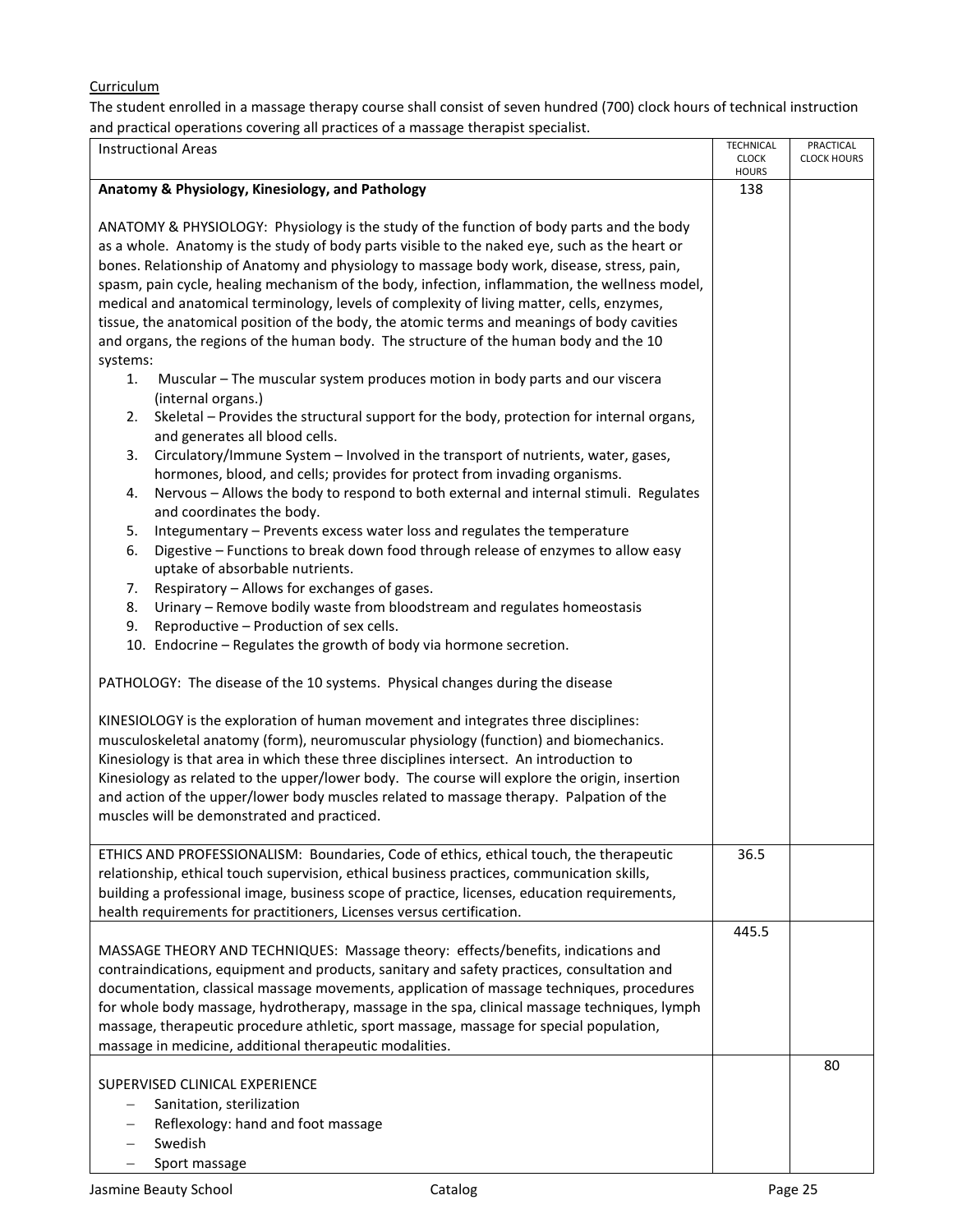| $-$ Classification of massage movements                                         |     |                       |
|---------------------------------------------------------------------------------|-----|-----------------------|
| Application of massage strokes                                                  |     |                       |
| The six major categories: Touch, Gliding, Kneading, Friction, Percussion, Joint |     |                       |
| movements                                                                       |     |                       |
| Total hours for each instructional method                                       | 620 | 80                    |
| Total hours for the Massage Therapy Diploma Program                             |     | 700 clock total hours |

## Graduation Requirements

To graduate and receive a diploma from Jasmine Beauty School, a student must meet all the following:

- 1. Maintain at least a "C" (70%)(2.0) cumulative grade point average
- 2. Completed all the required coursework of Jasmine Beauty School for **Massage Therapy**; and
- 3. Satisfy all their financial obligations to Jasmine Beauty School.

## Licensing Requirements

At this time, completion of this course does not lead to licensure in the State of California. The California Massage Therapy Council issues voluntary certifications to massage professionals that meet the requirements in the California State Law. Certification is voluntary. CAMTC Certification is not required by State Law in order for a massage professional to practice their profession in the State. However, some cities and counties locally require CAMTC Certification for massage professionals. Jasmine Beauty School is not approved by CAMTC, and the education completed at the school cannot be used to satisfy any of the requirements for CAMTC certification as a massage therapist or massage practitioner in which you wish to practice. Local permits may be needed for each city or county where you practice unless you are CAMTC Certified. If you are in an unincorporated area, please check with the county.

## Graduate Employment Opportunities

Graduates of this course are prepared for entry level positions as a Massage Therapist in salons, spas or other facilities that offer massage therapy such as vacation resorts, cruise ships, airport spas, or country clubs.

## **Barbering Crossover**

## Program Description

The Barbering Crossover program is for Licensed Cosmetologists who are looking to expand upon their skill set and learn how shave hair using various shaving techniques and styles, and the best way to do them. The course curriculum includes shaving (preparation, assessing skin, shaving, aftershave application, massaging).

- 200 Clock Hours
- 6 8 weeks
- Diploma awarded upon completion

## Performance Objectives

The objective of the Barbering Crossover Course is to develop in the student the practical skills, theoretical knowledge, and professional attitudes necessary for success in the profession, and to qualify and equip the student to pass the California Board of Barbering and Cosmetology licensing examination. After the graduate has successfully passed his/her state examination, they are qualified to work as a licensed barber in any licensed facility in the state of California.

## Skills to Be Developed

The Barbering Crossover program trains the students to properly shave and trim facial/neck hair and beards and prepares the students for licensure as professional barbers at various levels.

A cosmetology to barber crossover program is designed for licensed cosmetologists who want to advance their knowledge and skills to further learn barbering techniques and obtain their state barbering license.

## Instructional Methods

• Technical (theory) instruction is defined as the instructor-led instruction given by demonstration, lecture, classroom participation, or examination, as measured in clock hours.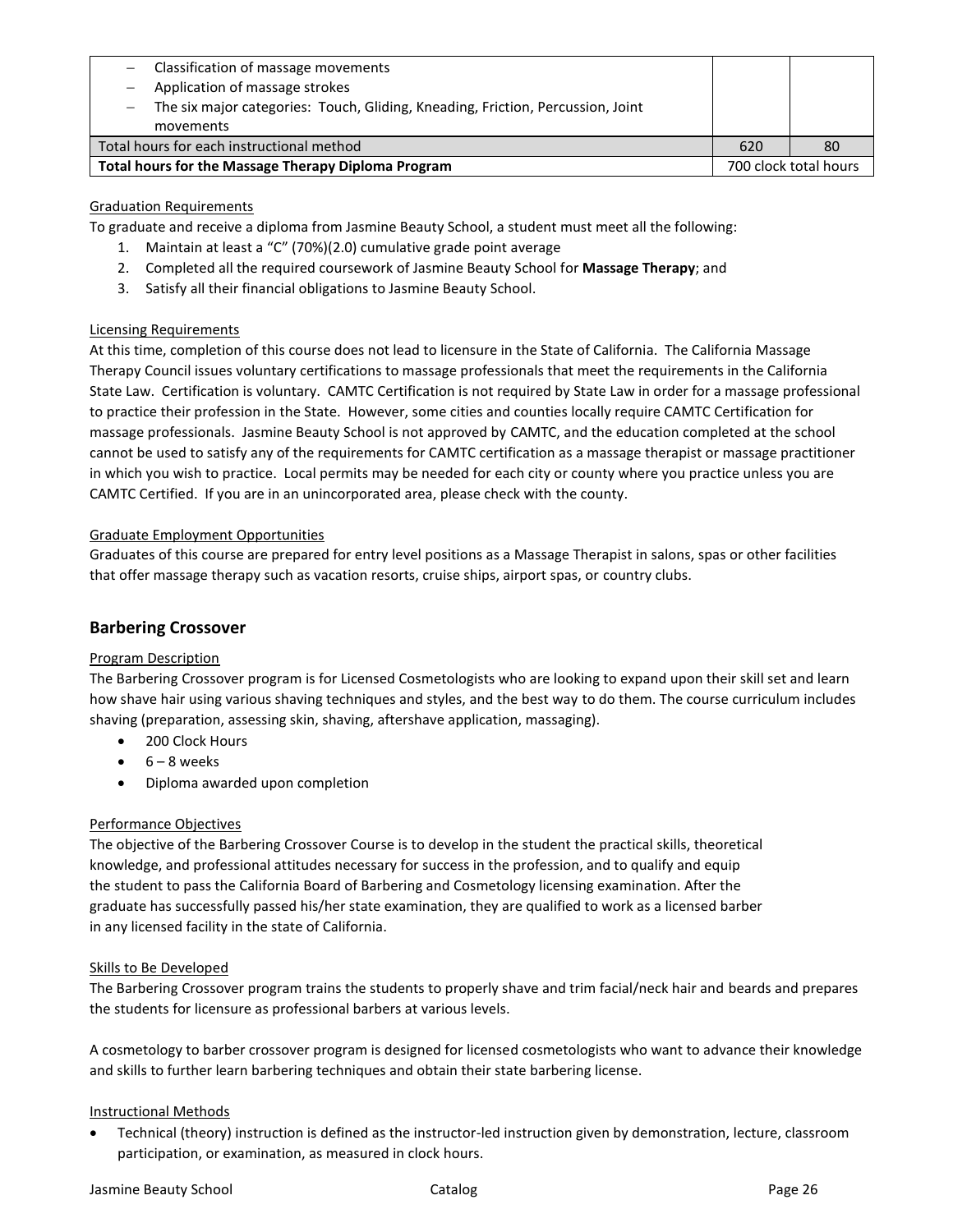- Practical instruction is the total number of clock hours assigned to the actual performance of a complete service (practical operation), by the student, on a person or mannequin, as measured in clock hours.
- Practical Operations Activities represents the minimum number of activities that will be performed by the student.

## Clock Hour Definition

A clock hour is defined as 50 minutes of instruction in a 60-minute period.

## **Curriculum**

To qualify for the barber examination a cosmetologist or an individual that has completed the cosmetology course would need to complete 200 clock hours of technical training and practical operations that will cover barbering practices not covered under the cosmetology courses.

| Instructional Areas:                                                                        | <b>TECHNICAL</b><br><b>CLOCK</b> | PRACTICAL<br><b>CLOCK</b> | PRACTICAL<br><b>OPERATIONS</b> |
|---------------------------------------------------------------------------------------------|----------------------------------|---------------------------|--------------------------------|
|                                                                                             | <b>HOURS</b>                     | <b>HOURS</b>              | <b>ACTIVITIES</b>              |
| Shaving Preparation and Performance - Shall include but not limited to the following        |                                  |                           |                                |
| techniques and procedures: Preparing the client's hair for shaving, assessing the condition |                                  |                           |                                |
| of the client's skin, performing shaving techniques, applying after-shave antiseptic        | 100                              | 100                       | 40                             |
| following facial services, massaging the client's face, and rolling cream massages.         |                                  |                           |                                |
| <b>Total hours for the Barbering Crossover Program</b>                                      | 200 Clock hours                  |                           |                                |

## Graduation Requirements

To graduate and receive a diploma from Jasmine Beauty School, a student must meet all the following:

- 1. Maintain at least a "C" (70%)(2.0) cumulative grade point average
- 2. Completed all the required coursework of Jasmine Beauty School for **Barbering Crossover**; and
- 3. Satisfy all their financial obligations to Jasmine Beauty School.

## Graduate Opportunities

Graduates of this course are prepared for entry level positions as a barber in barber shops, salons, vacation resorts, cruise ships, airport spas, or country clubs.

## **Cosmetology Crossover**

## Program Description

The Cosmetology Crossover program is for Licensed Barbers who are looking to expand upon their skill set and learn the art of hair, makeup, and nails to become an all-around beauty professional. The term cosmetology refers to the professional practice of beautifying the face, hair and skin. A cosmetologist differs from an esthetician in that cosmetologists can perform beauty procedures pertaining to the hair, skin, and nails. After finishing the course, you will be familiar with most beauty procedures. The course covers subjects such as various facials, eyebrow beautification, nail treatments, and salon management – among others.

- 300 Clock Hours
- $\bullet$  8 10 weeks
- Diploma

## Performance Objectives

- 1. Acquire knowledge of laws and rules regulating California's cosmetology establishments' practices
- 2. Acquire knowledge of sanitation and sterilization as related to all phases of hair, skin, and nails
- 3. Acquire business management techniques common to cosmetology

## Skills to Be Developed

- 1. Learn the proper use of implements relative to all cosmetology services.
- 2. Acquire the knowledge of analyzing the face, and hands prior to all services to determine any disorders.
- 3. Identify the procedures and terminology used in performing all cosmetology services.
- 4. Learn the application of daytime and evening make-up to include the application of individual and strip eyelashes.
- 5. Learn the proper procedure of manicuring to include water and oil manicure and pedicuring.
- 6. Learn the application of brush-on nails, nail wraps and nail tips.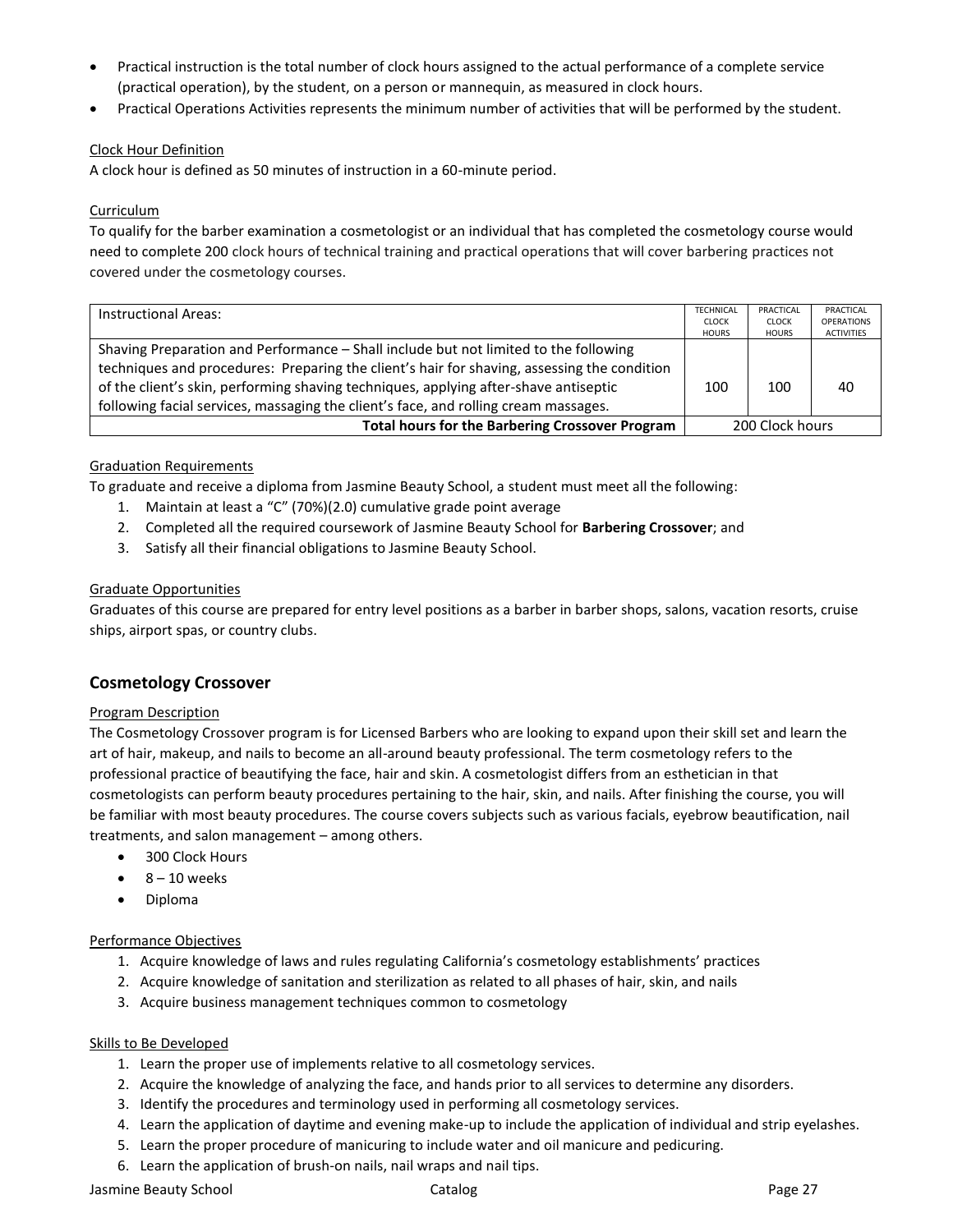## Attitudes and Appreciations to Be Developed

Be able to appreciate good workmanship common to nails care, possess a positive attitude towards the public and fellow workers, appreciate honesty and integrity and have improved personality in dealings with patrons and colleagues.

## Instructional Methods

- Technical (theory) instruction is defined as the instructor-led instruction given by demonstration, lecture, classroom participation, or examination, as measured in clock hours.
- Practical instruction is the total number of clock hours assigned to the actual performance of a complete service (practical operation), by the student, on a person or mannequin, as measured in clock hours.
- Practical Operations Activities represents the minimum number of activities that will be performed by the student.

## Clock Hour Definition

A clock hour is defined as 50 minutes of instruction in a 60-minute period.

## Curriculum

To qualify for the cosmetology examination a barber or an individual that has completed the barbering course would need to complete a total of 300 clock hours as follows:

| <b>Instructional Areas:</b>                                                                   | <b>TECHNICAL CLOCK</b><br><b>HOURS</b> | PRACTICAL<br><b>CLOCK HOURS</b> | PRACTICAL<br>OPERATIONS<br><b>ACTIVITIES</b> |
|-----------------------------------------------------------------------------------------------|----------------------------------------|---------------------------------|----------------------------------------------|
| ESTHETICS: MANUAL, ELECTRICAL AND CHEMICAL FACIALS                                            | 25                                     | 110                             | 100                                          |
| Shall include but is not limited to the following techniques and procedures: Manual           |                                        |                                 |                                              |
| Facials including cleansing, scientific manipulations, packs, and masks. Electrical Facials   |                                        |                                 |                                              |
| include the use of electrical modalities, dermal lights and electrical apparatus, for facials |                                        |                                 |                                              |
| and skin care purposes; however, machines capable of producing an electrical current          |                                        |                                 |                                              |
| shall not be used to stimulate so as to contract, or for the purpose of contracting, the      |                                        |                                 |                                              |
| muscles of the body or face. Chemical Facials include chemical skin peels, packs, masks       |                                        |                                 |                                              |
| and scrubs. Training shall emphasize that only the non-living, uppermost layers of facial     |                                        |                                 |                                              |
| skin, known as the epidermis, may be removed, and only for the purpose of                     |                                        |                                 |                                              |
| beautification.                                                                               |                                        |                                 |                                              |
| EYEBROW BEAUTIFICATION & MAKE-UP                                                              | 25                                     | 40                              | 40                                           |
| The subject of Eyebrow Beautification shall include, but is not limited to, the following     |                                        |                                 |                                              |
| issues: Eyebrow Arching and Hair Removal, including the use of wax, tweezers, electric        |                                        |                                 |                                              |
| or manual, and depilatories for the removal of superfluous hair.                              |                                        |                                 |                                              |
| The subject of Makeup shall include, but is not limited to, the following issues: skin        |                                        |                                 |                                              |
| analysis, complete and corrective makeup, the application of false eyelashes, and lash        |                                        |                                 |                                              |
| and brow tinting, if a product exists that is not disapproved, prohibited or banned by        |                                        |                                 |                                              |
| the U.S. Food and Drug Administration, the Occupational Safety and Health                     |                                        |                                 |                                              |
| Administration, or the U.S. Environmental Protection Agency.                                  |                                        |                                 |                                              |
| Total hours for each instructional method in Esthetics                                        | 50                                     | 150                             | $\Omega$                                     |
| <b>Total Esthetics Instruction Hours</b>                                                      |                                        | 200 clock hours                 |                                              |
| MANICURING & PEDICURING: Shall include but are not limited to: Water and oil                  | 10                                     | 50                              | 50                                           |
| manicure, including nail analysis, and hand/foot and arm/ankle massage.                       |                                        |                                 |                                              |
| ARTIFICIAL NAILS & WRAPS: Artificial nails including acrylic: liquid and powder brush-        | 15                                     | 25                              | 35                                           |
| on, artificial nail tips and nail wraps and repairs                                           |                                        |                                 |                                              |
| Total hours for each instructional method in Manicuring & Pedicuring                          | 25                                     | 75                              | 0                                            |
| Total Manicuring & Pedicuring Instruction Hours                                               |                                        | 100 clock hours                 |                                              |
| <b>Total Hours for the Cosmetology Crossover Program</b>                                      |                                        | 300 clock hours                 |                                              |

## Graduation Requirements

To graduate and receive a diploma from Jasmine Beauty School, a student must meet all the following:

1. Maintain at least a "C" (70%)(2.0) cumulative grade point average

- 2. Completed all the required coursework of Jasmine Beauty School for Cosmetology Barbering Crossover; and
- 3. Satisfy all their financial obligations to Jasmine Beauty School.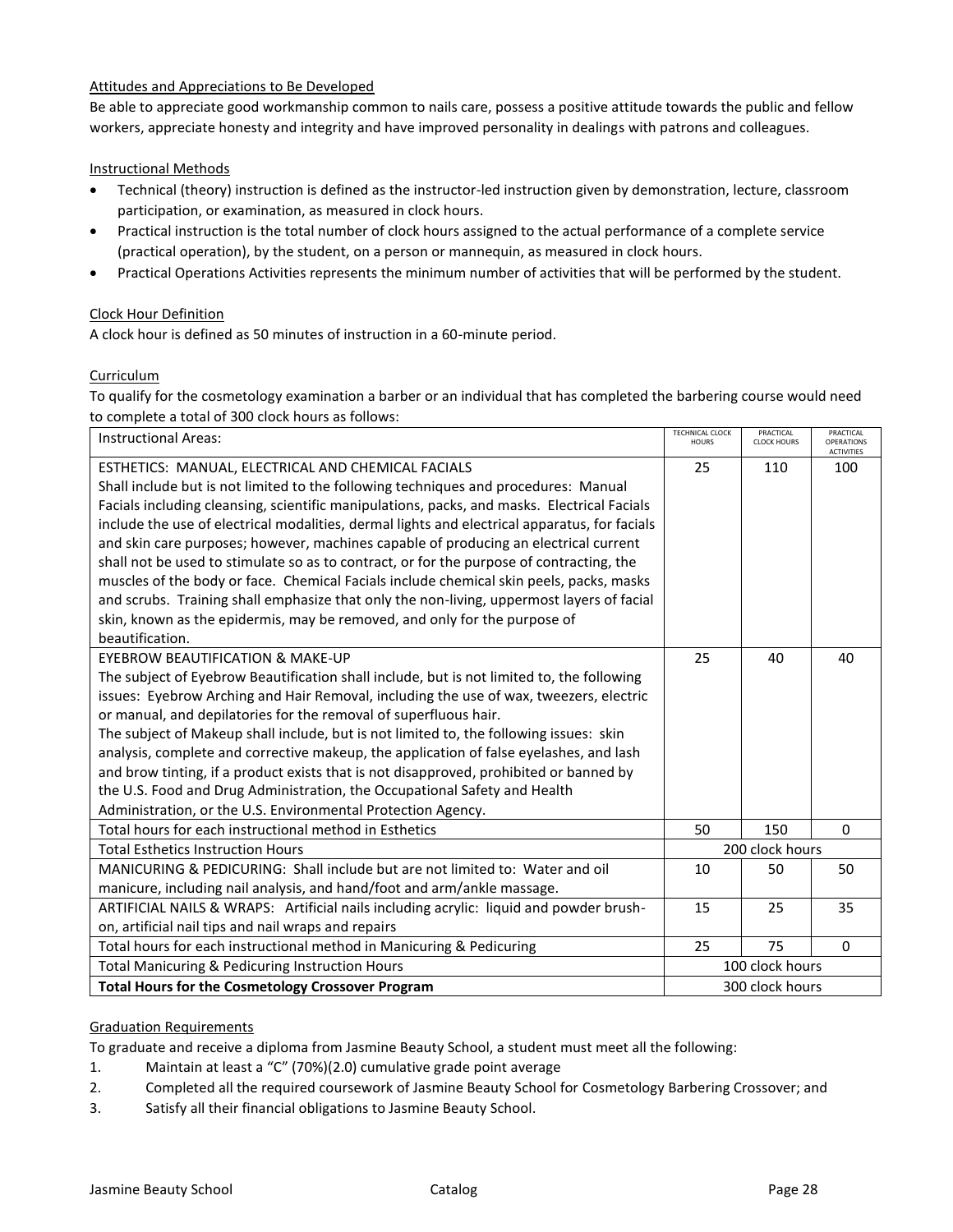## Graduate Employment Opportunities

Graduates of this program are prepared for entry level positions with titles such as: Cosmetologist, Hair Stylist, Hairdresser, Manicurist, Colorist, and others, in salons, spas or cosmetology service facilities in vacation resorts, cruise ships, airport spas, or country clubs.

# **3d Eyebrows Microblading Course**

## Program Description

Microblading is a semi-permanent method that will give clients a more natural look than a solid or soft fill because the eyebrow has a real hair stroke look instead of one solid color. This course is for anyone who would like to become a successful microblading artist with/without prior microblading experience. Upon commencing of class, student is required to be bloodborne pathogen certified. The program is 3-day intensive (in class hands-on training) including lectures and hands-on practicing.

- 24 clock hours of instruction
- 3 days
- Diploma awarded upon successful completion

## Performance Objective

Upon completion of the microblading course, students will understand the color theory, skin undertone, pigments, and how they will appear once they are healed underneath the skin. In addition, students will thoroughly know of eyebrow design, symmetry, and placement.

## Skills to Be Developed

The Microblading program trains the students with the skills to consult clients, properly handle microblading devices such as needles, and measure eyebrow. Students will gain the knowledge of color and pigments preparation and mixing. In addition, students will learn the proper techniques for disinfection and sterilization of equipment.

## Attitudes and Appreciations to Be Developed

Be able to appreciate good workmanship common to Microblading, possess a positive attitude towards the public and fellow workers, appreciate honesty and integrity and have improved personality in dealings with patrons and colleagues.

## Instructional Methods

- Technical (theory) instruction is defined as the instructor-led instruction given by demonstration, lecture, classroom participation, or examination, as measured in clock hours.
- Practical instruction is the total number of clock hours assigned to the actual performance of a complete service (practical operation), by the student, on a person or mannequin, as measured in clock hours.
- Practical Operations Activities represents the minimum number of activities that will be performed by the student.

## Clock Hour Definition

A clock hour is defined as 50 minutes of instruction in a 60-minute period.

## Curriculum

The curriculum for students enrolled in a Microblading course shall consist of twenty-four (24) clock hours of technical instruction and practical operations covering all practices of a Microblading specialist.

| <b>Instructional Areas:</b>                                                                                                                          | <b>TECHNICAL</b><br><b>CLOCK</b><br><b>HOURS</b> | PRACTICAL<br><b>CLOCK</b><br><b>HOURS</b> | PRACTICAL<br><b>OPERATIONS</b><br><b>ACTIVITIES</b> |
|------------------------------------------------------------------------------------------------------------------------------------------------------|--------------------------------------------------|-------------------------------------------|-----------------------------------------------------|
| Day 1: Overview of Microblading, Consultation, Proper handling of devices, needles,<br>and pigments, Eyebrow Measurement                             |                                                  |                                           | ь                                                   |
| Day 2: Color and Pigment Theory, Setup Workstation, Disinfection and Sterilization                                                                   |                                                  |                                           | 6                                                   |
| Day 3: Hands on Procedure, Step by Step, After Care and Healing Process – Post<br>Procedure, Maintenance of Post Procedure, Common Mistakes to Avoid |                                                  | 18                                        |                                                     |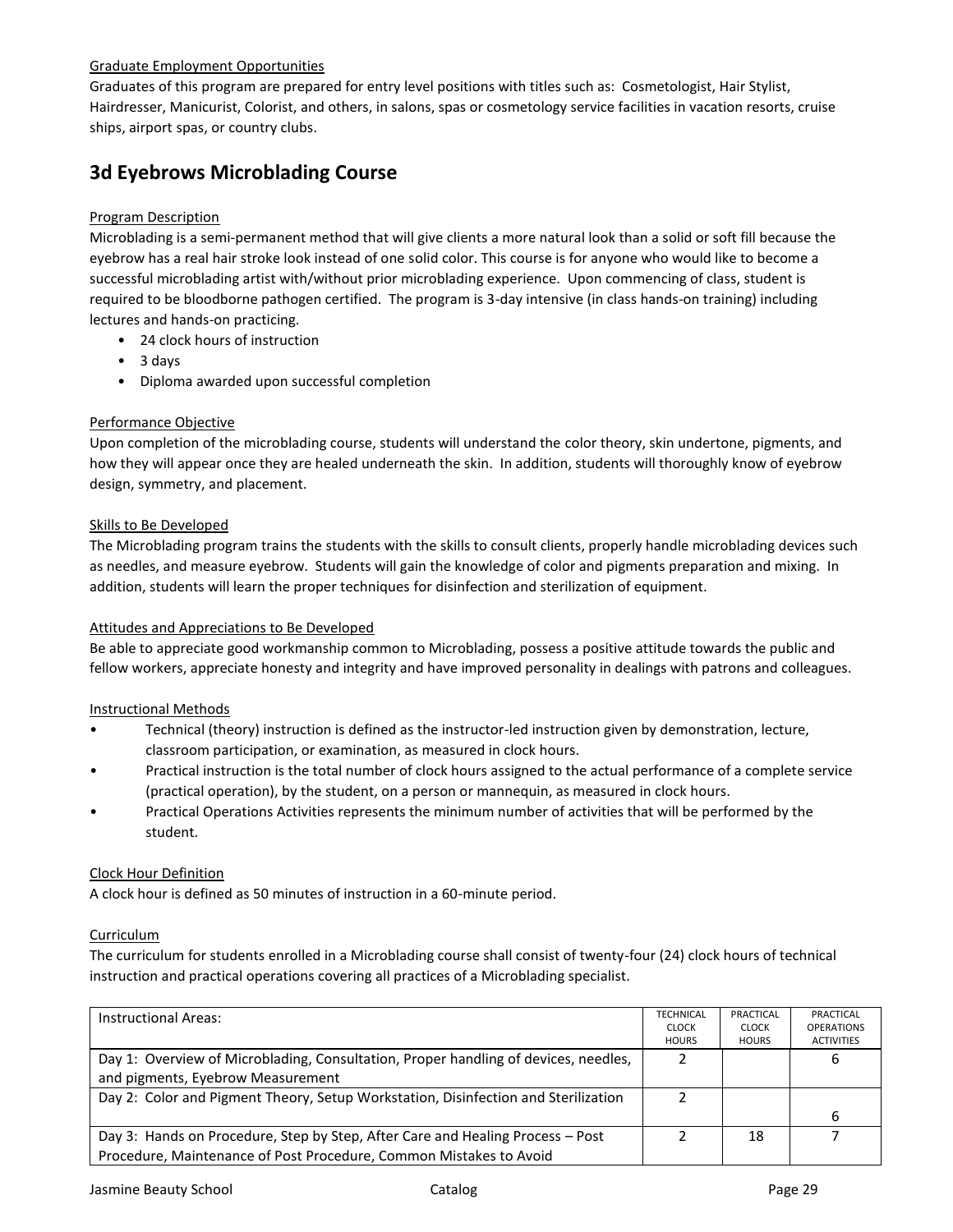| Before and After Pictures                 |    |  |    |
|-------------------------------------------|----|--|----|
| Total hours for each instructional method |    |  | 19 |
| MICROBLADING - TOTAL CLOCK HOURS          | 24 |  |    |

## Requirements for Satisfactory Completion of Course

A student shall have completed Theory and Practical Operations with a grade average of "B" (80%) or better and pass the bloodborne pathogens test, complete microblading procedure on live model.

## Graduation Requirements

When a student has completed the required theory hours and practical operations in Microblading with a grade average of "B" (80%) or better and all fees are paid in full, he/she will be awarded a diploma certifying his/her graduation.

## Licensing Requirements

Applicant must be 18 years of age or older and have completed the 10<sup>th</sup> grade. A Microblading Specialist diploma will be granted only after the student has successfully completed and graduated from the Microblading course as described above with an overall average of 80%. In addition, the student must obtain a Blood Borne Pathogen certificate and a Health Permit to Operate in his/her county.

## Graduate Opportunities

Graduates of this course are prepared for entry level positions in the skincare industry as a Microblading Specialist in salons, spas or other service facilities in vacation resorts, cruise ships, airport spas, or country clubs.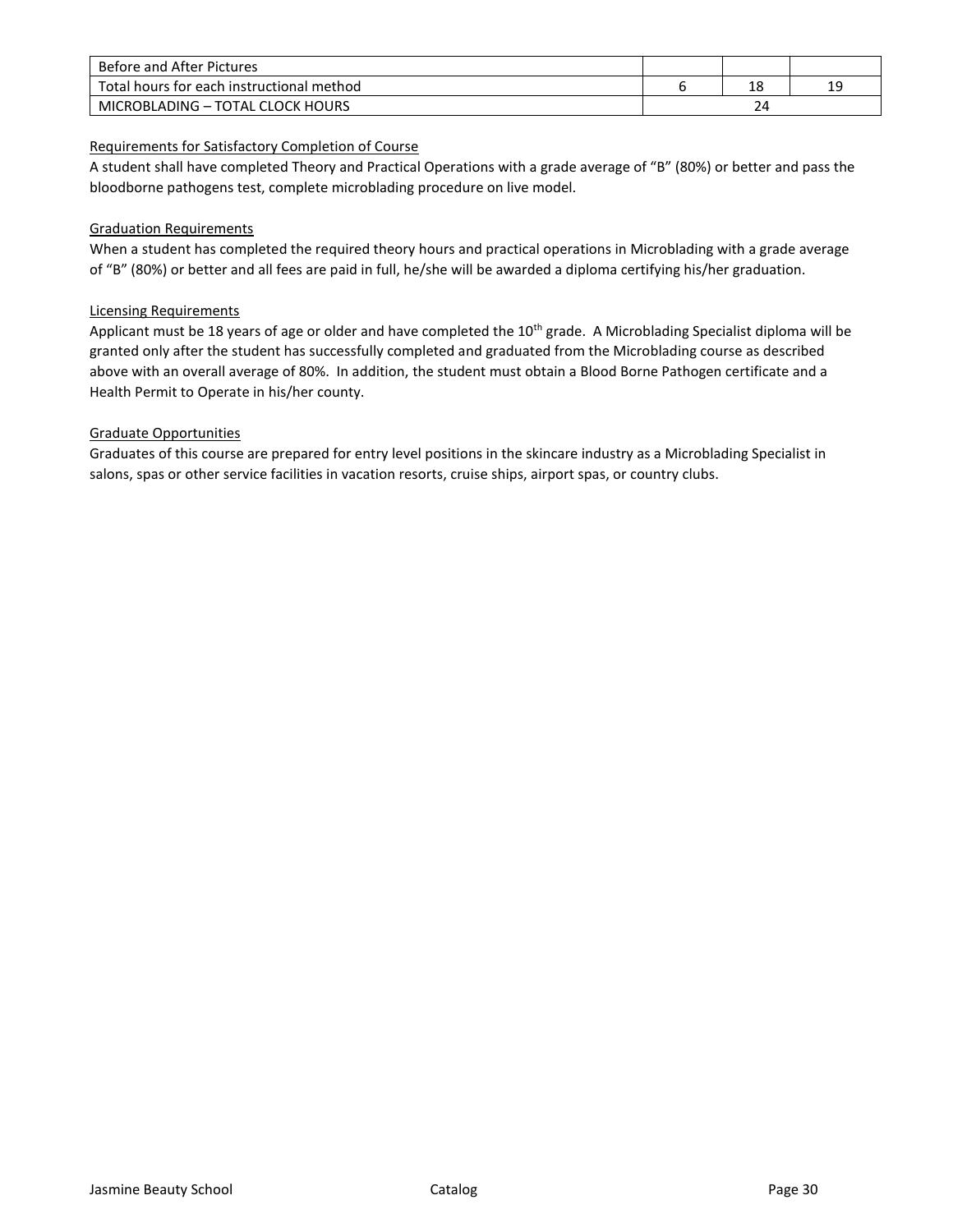## **ADMISSIONS**

Congratulations on your decision to pursue an education in one our programs. These programs are highly specialized, and we will provide guidance to you on our programs and the enrollment procedures as you work through the admissions process.

## Admissions Requirements

To apply to Jasmine Beauty School, each applicant must:

- Submit a completed application for enrollment.
- Submit the \$75 non-refundable registration fee.
- Provide proof of high school completion or GED or complete the Ability to Benefit test.

## High School Completion, GED, and Ability to Benefit Documentation

Jasmine Beauty School will accept the following documentation for proof of high school completion, GED or Ability to Benefit

## High School

A student must provide a copy of his/her High School Diploma, GED, or its equivalent. Jasmine Beauty School will verify the authenticity of the diploma prior to enrollment. Certificates of attendance, special high school diplomas or modified high school diplomas are not acceptable to establish proof of high school graduation. If the diploma cannot be verified, Jasmine Beauty School will request the student to provide a final high school transcript showing high school completion.

#### GED

A student must request that the official GED transcripts must be sent directly to the Admissions Office from each issuing institution. For information on obtaining a General Education Diploma (GED), please refer to the Community Colleges and Adult School location in your area.

## International High School Transcripts

Students who attended secondary school outside the United States must provide proof of high school completion and equivalency to a high school education in the United States. For transcripts that are not prepared in English, an English language translation of official education transcripts and diplomas is required. In addition, the evaluation must confirm that the international education is equivalent to a high school diploma in the United States. The prospective student must provide official credential translation and evaluation to Jasmine Beauty School from an agency approved by National Association of Credential Evaluation Services (NACES). The cost for the official credential translation and evaluation of post-secondary, non-U.S. transcripts and diplomas is the applicant's responsibility.

Other forms of proof of high-school equivalency will be considered on a case-by-case basis.

## Ability to Benefit

If the student does not possess a High School Diploma or GED and is over 18 years old, he/she must have at least completed the 10<sup>th</sup> grade to be admitted as a regular student and meet the school's Ability-to-Benefit (ATB) requirements. Ability-to-Benefit (ATB) requirements require that students admitted under these criteria to pass one of the Ability-to-Benefit tests approved by the U.S. Department of Education administered by an independent proctor. Our school will use the CELSA Ability-to-Benefit test. A school employee will provide students with additional information as to how to arrange for the Ability-to-Benefit test.

All Ability-to-Benefit students must take and pass the test prior to being admitted to the school. The passing score is 97 for Form 1 or Form 2. If the student fails the first exam, re-testing is available after one week waiting period and the independent proctor will explain and provide her/him with the re-testing procedures.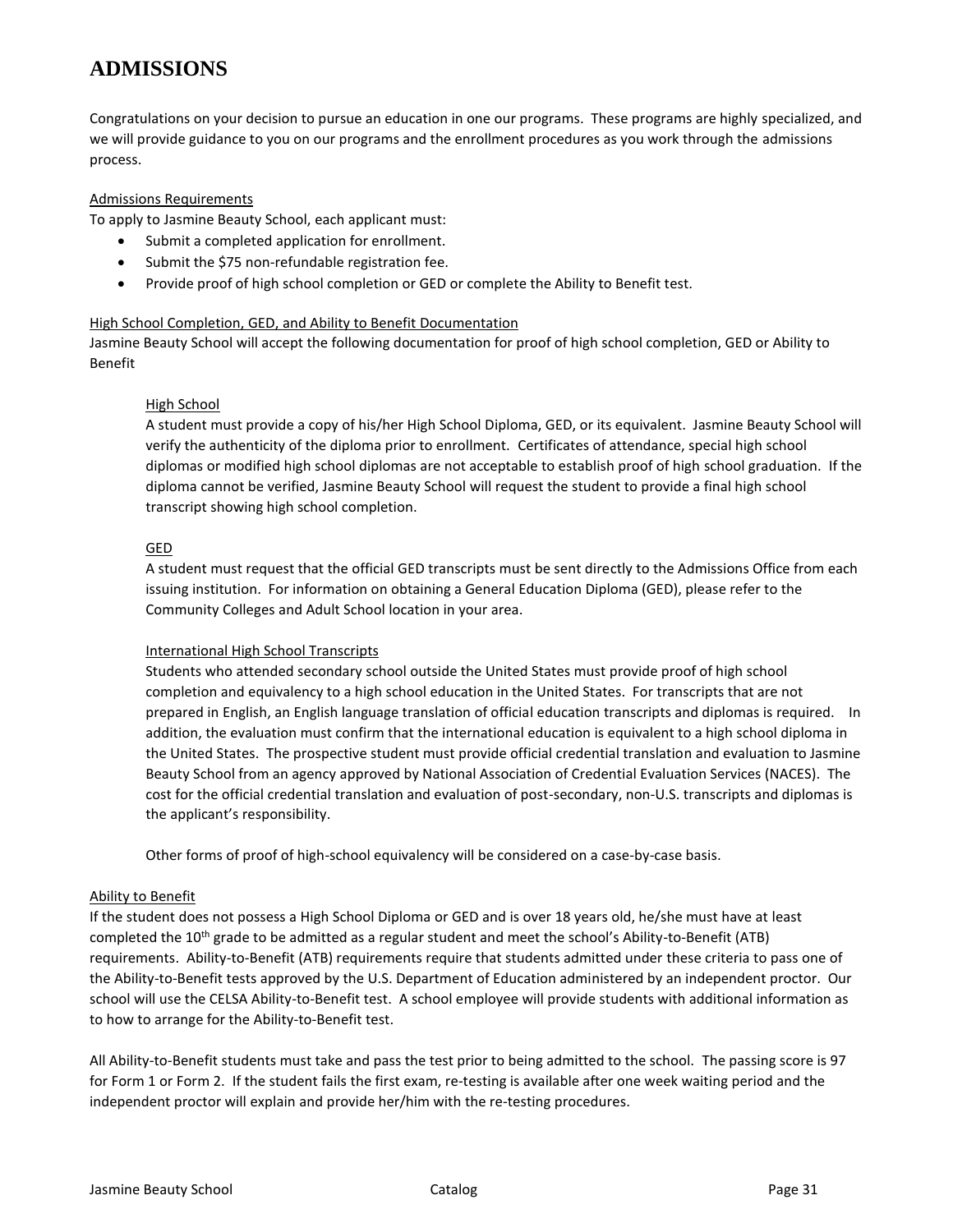## Proficient Language Skills (English and Vietnamese)

The Barber, Cosmetology, Esthetician, Manicuring, Massage Therapy, and all Crossover courses are taught in English and Vietnamese. Our school hires instructors who are fluent in the English and Vietnamese languages. The school Catalog, School Performance Fact Sheet and Enrollment Agreement are published in both English and Vietnamese.

Vietnamese: For students who are taking the class in Vietnamese language, the School administers the LPAT-V Ability-to-Benefit test. A minimum score of 17 is require on the Reading test, and a minimum score of 14 is required on the Math test. If the student fails the first exam, re-testing is available after one week waiting period and the independent proctor will explain and provide her/him with the re-testing procedures.

English: Although classes will be conducted in both English and Vietnamese, all students must be English proficient. The school does not provide instruction for English as a Second Language.

## Admission Decisions

Applicants are assessed on an individual basis to determine their ability to successfully complete the course of study. Jasmine Beauty School accepts students who demonstrate the motivation to complete the program, appropriate attitude, the ability to academically benefit from the instruction offered, employment potential, and a positive attitude toward the cosmetology industry.

#### Denial of Admission

Applicants who are denied admission are notified promptly and any fees paid are refunded, except the non-refundable registration fee.

Jasmine Beauty School reserves the right to make exceptions on any Admissions decision and exceptions are at the sole discretion of the School Director and are on a case-by-case basis. The School reserves the right to request additional information to determine admissions eligibility for any applicants. Failure to provide additional documentation may affect your admission to Jasmine Beauty School.

## Re-Entry/Re-Admission

Students who have voluntarily interrupted their studies or who have been terminated by the School may be considered for re-entry if supporting documentation is submitted to Jasmine Beauty School. It is the goal of the School to ensure that all returning students are qualified and capable of completing their training and finding and maintaining fulltime employment. However, Jasmine Beauty School is under no obligation to re-admit former students.

## To begin the re-entry process:

- 1. Submit in writing a description of the issues that resulted in your leaving the training program. Your letter should include your current mailing address and phone number, and it should answer the following questions:
	- a. Why did you leave school;
	- b. How have you resolved any problems that caused you to leave the school; and
	- c. Why should you be considered for readmission? Please submit your letter in writing to: Mr. Hung Vi La, School Director/President Jasmine Beauty School 5911 University Avenue, Suite 318-319 San Diego, CA 92115
- 2. Meet with Mr. Hung Vi La for a re-enrollment interview.
- 3. Meet with Ms. Tina Le for an academic assessment for re-enrollment.
- 4. Meet with Ms. Sandy Le to resolve any previous financial issues, explore financial aid options, and discuss tuition payment plans.

The applicant will be notified in writing of the decision.

## Policy for Transfer Students

Jasmine Beauty School welcomes applicants for admission who have completed similar courses at other institutions. All documents received by the School in association with such applications for admission become the property of Jasmine Beauty School and will not be returned to the student.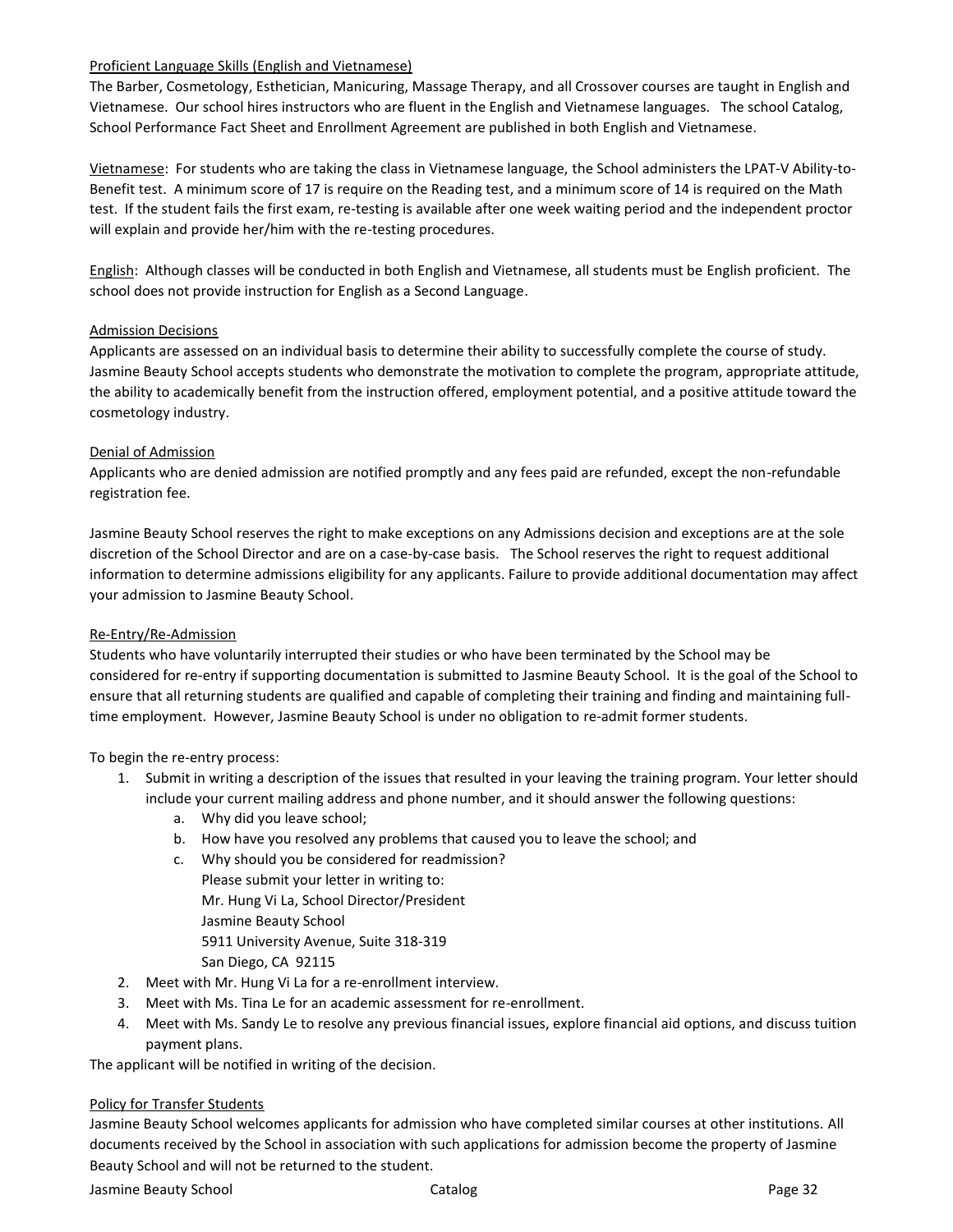It is at the discretion of the School Director, prior to enrollment, to determine that all remaining hours of instructions and operations will be completed by the transfer student in the time frame allotted. A transfer student may be required to complete additional hours at the school's discretion.

The school does not award transfer credit for acquired life experience or prior experiential learning or work in the field.

The following course requirements must be met to be considered for transfer:

- California Applicants: Students previously enrolled in an accredited school of Cosmetology may submit official transcripts of their academic work to Jasmine Beauty School for review and possible transfer of credit.
- Out of State Applicants: If the academic records are from a Cosmetology school in any other state, the applicant must first request and receive a "Letter of Evaluation" from the California Barbering and Cosmetology Program. The California Board of Barbering and Cosmetology is the only entity that may evaluate the out-of-state transcripts and grant those students proper credit of hours and practical operations. Jasmine Beauty School will only accept prior credit hours from an out of state applicant if it is accompanied by a letter of recommendation from the California Board of Barbering and Cosmetology.

At least 25% of the total clock hours for the program must be earned through coursework completed at Jasmine Beauty School.

The Microblading course does not accept transfer hours.

#### Charges for tuition for Transfer Students

Student will only be charged for the number of hours needed to complete the program. Tuition will be calculated by multiplying the current hourly instruction rate times the number of hours remaining to complete in the course.

#### Charges for fees and equipment for Transfer Students

Students must demonstrate that they own all required equipment as listed in the school's current kit list or purchase the kit from the school. Students who require more than 300 hours of instruction will be required to purchase the Jasmine Beauty School education kit. The price to purchase books, testing, kit will range from \$50 to \$500.

## **NOTICE CONCERNING TRANSFERABILITY OF CREDITS AND CREDENTIALS EARNED AT OUR SCHOOL**

The transferability of credits/hours you earn at Jasmine Beauty School is at the complete discretion of an institution to which you may seek to transfer. Acceptance of the diploma or certificate you earn in Advanced Cosmetology, Cosmetology, Advanced Barbering, Barbering, Esthetician, Manicurist, Manicurist 102, Massage Therapy, Cosmetology Cross Over, Barbering Cross Over, and 3D Microblading is also at the complete discretion of the institution to which you may seek to transfer. If the diploma or certificate that you earn at this institution is not accepted at the institution to which you seek to transfer, you may be required to repeat some or all of your coursework at that institution. For this reason, you should make certain that your attendance at this institution will meet your educational goals. This may include contacting an institution to which you may seek to transfer after attending Jasmine Beauty School to determine if your diploma or certificate will transfer."

The institution has not entered into an articulation or transfer agreement with any other college or university.

#### Orientation Class

Orientation for students in all English courses is held on Friday morning of each week from 8:30 a.m. to 10:00 prior to any new class starting. Orientation for students in all Vietnamese courses are held on Saturday mornings, each week. All new students, transfers and re-enrollment students are required to attend prior to admission.

#### Freshman Period of Enrollment

The freshman period of enrollment for each of the courses requires a specific number of hours of classroom lectures, demonstrations, and student practice. During the freshman period of enrollment, the student introduces the basics for those areas that you will need to know to pass licensing examinations. From this initial introduction, students will learn all the fundamentals that are the basic foundation for their future careers.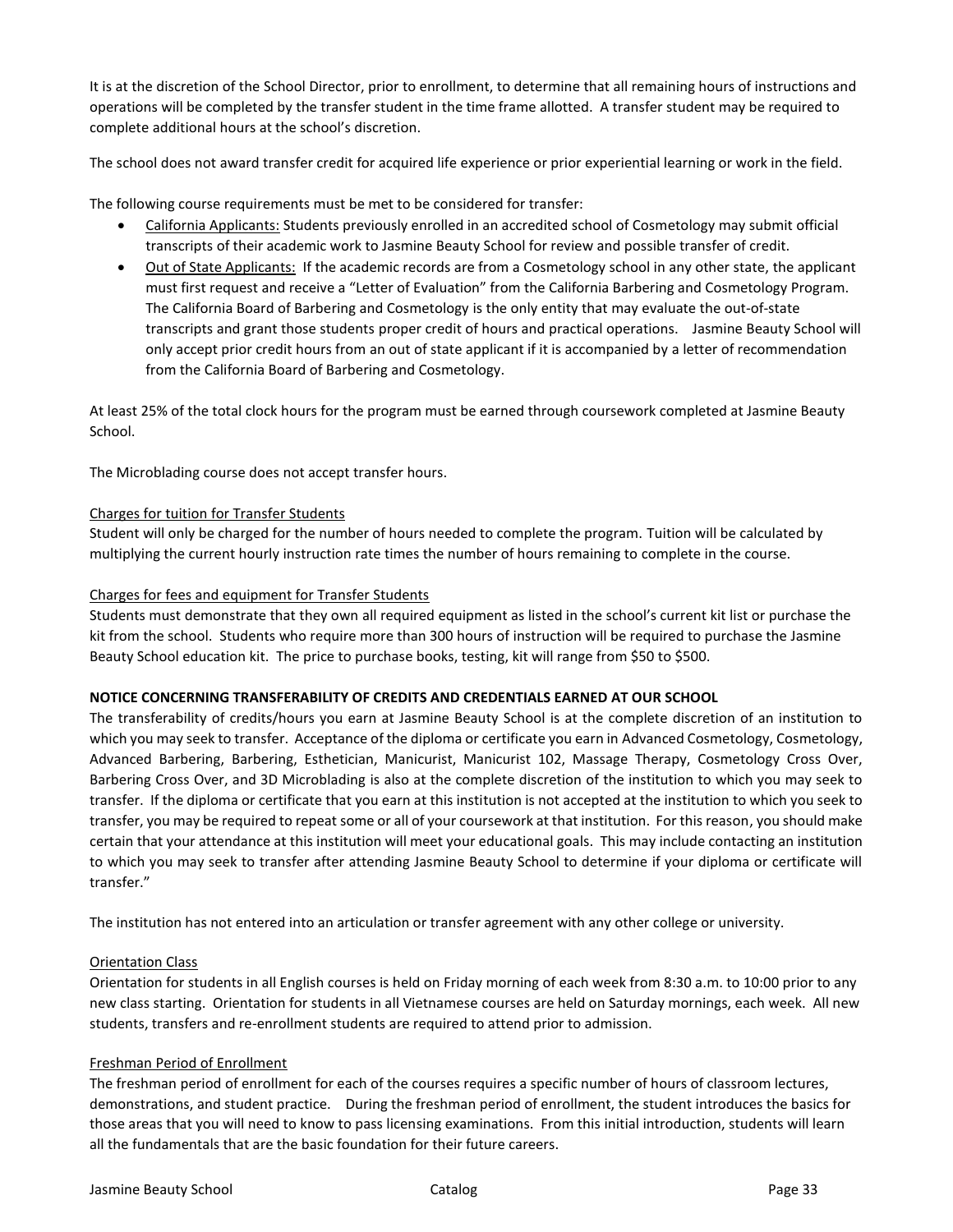The **minimum** number of hours in the freshman period of enrollment is equal to 10% of the total program clock hours. Specific freshman periods of enrollment are as follows:

| <b>Advanced Cosmetology</b> | 150 clock hours |
|-----------------------------|-----------------|
| Cosmetology                 | 100 clock hours |
| <b>Advanced Barbering</b>   | 150 clock hours |
| <b>Barbering</b>            | 100 clock hours |
| Esthetician                 | 60 clock hours  |
| Manicuring                  | 40 clock hours  |
| Manicuring 102              | 60 clock hours  |
| Massage Therapy             | 70 clock hours  |
|                             |                 |

Students may be required to complete more hours to establish competency and are not permitted to work in the School Salon until the Freshman Period of Enrollment is complete. In addition, students are not permitted to provide services for patron paying for a service until the student has completed technical instruction (theory portion of the program to include instruction by demonstration, lecture, classroom participation, or examination) and practical training in the service for which a patron is paying (technical instruction shall mean actual performance by the student of a complete service on another person or on a mannequin).

## Textbooks and Supplies

Textbooks and kits will be issued at the beginning of the freshman class. All needed supplies and equipment will be maintained in the freshman classroom. You may elect to purchase your books and kits elsewhere, and you must obtain a complete kit checklist from the administrative office and your kit must be complete within the first seven days of classes. The kit contains the equipment necessary for satisfactory completion of the course. Students are expected to maintain the kit by replacing lost or broken articles. The school is not responsible for a student's equipment, either lost or stolen. Students must learn to be responsible for the tools of their trade.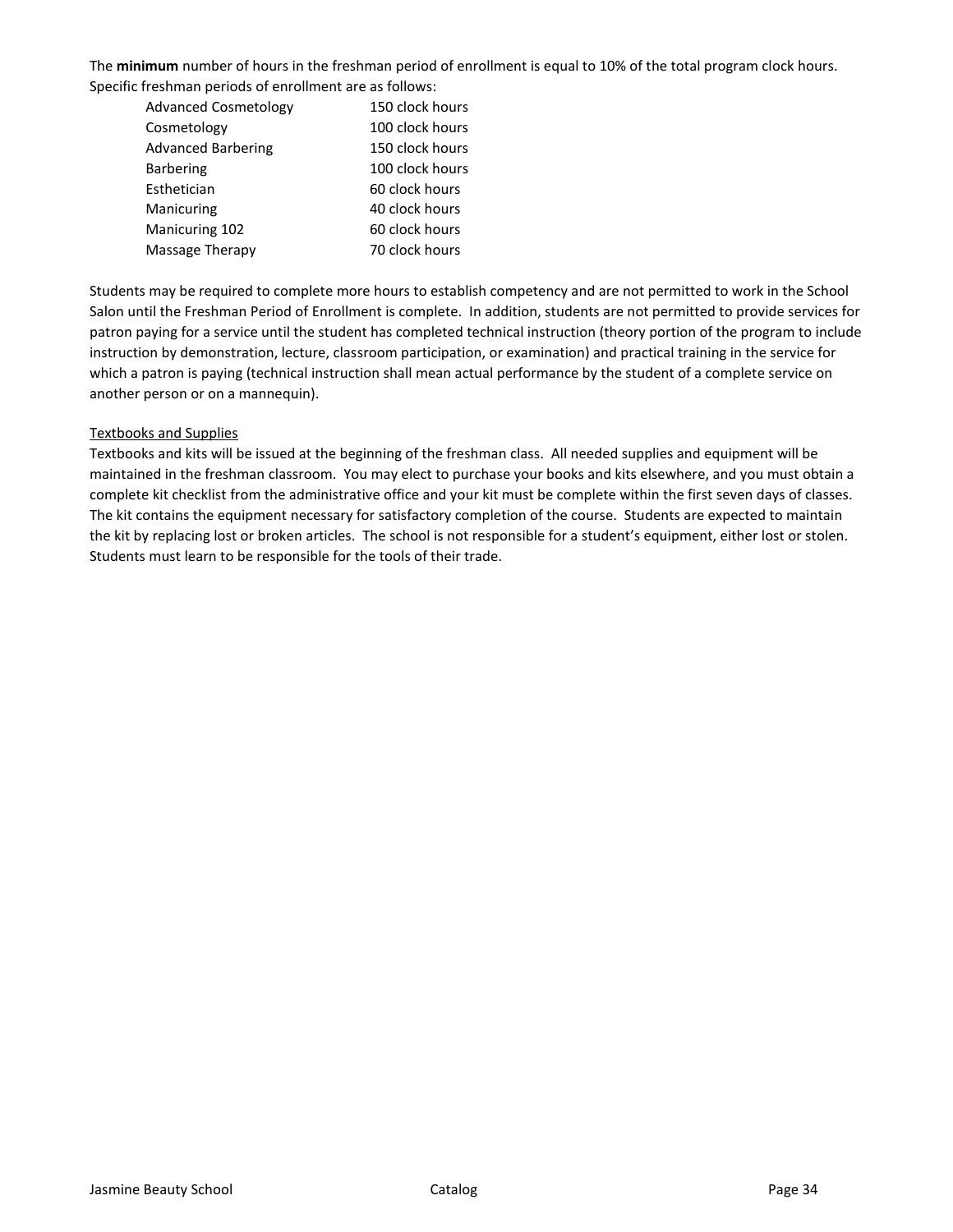# **ACADEMIC POLICIES**

## **Academic Dishonesty, Cheating, and Plagiarism**

Cheating is defined as the attempt, successful or not, to give or obtain aid and/or information by illicit means in meeting any academic requirements, including examinations. Cheating includes falsifying reports and documents. Plagiarism is defined as the use, without proper acknowledgment, of the ideas, phrases, sentences, or larger units of discourse from another writer or speaker. Plagiarism includes the unauthorized copying of software and the violation of copyright laws.

An incident of Cheating or Plagiarism upon which an Instructor may take action will be an event which the Instructor witnesses or has written evidence to support. An Instructor must observe this evidence directly and may not take action solely on the report of another party.

Academic Misconduct refers to any form of academic cheating and collusion. Examples include:

- Plagiarism (presenting the work of others as if it were your own);
- Submitting assignments downloaded from the internet;
- Commissioning another person to produce a piece of work without acknowledgement;
- Cheating in examinations;
- Colluding with others to submit work (including friends or family).
- Plagiarism is the most common form of cheating and is defined as stealing another person's ideas and presenting them as though they were your own. Some examples include:
- Copying from a textbook, journal article, thesis, essay, or website without providing adequate reference to the author;
- Reproducing original artwork, designs, film, sound, or performance and presenting them as though they were your own;
- Copying someone else's program, database, webpage, or multimedia presentation without acknowledging their work.

Throughout studies, students will be encouraged to reference the work of others. The Instructor will expect to find reference to the sources of your ideas in supporting documentation, such as sketchbooks or initial drafts. This is an essential and valuable part of your education. As long as the source of the ideas is acknowledged, this is not plagiarism. There are different ways of doing this, for example:

- In an essay or assignment, when quoting another person's words "put their words in quotation marks" and properly reference the author within the text and in the bibliography;
- In computer software show where the information has come from in the acknowledgements or credits, e.g. 'program design – A. Brown', or 'graphics – J. Smith';
- When using an artifact, put a caption against the object, e.g. 'original photograph by Cartier-Bresson';
- If presenting an original piece of work based on an existing design or work of art, quote the source, e.g. 'after Rodin', 'after Eckersley';
- If using a strategy of 'appropriation' (i.e. the deliberate and conscious use of the style and images of another artist) make sure you tell your Faculty what you are doing and why and acknowledge the strategy when submitting work for assessment;
- In a group project make sure all the members of the group are listed. If individuals undertake specific work within the project, make sure that this is acknowledged;
- In examinations do not copy another person's work.
- Do not quote passages from a textbook or journal without acknowledging the source.

Failure to acknowledge the use of another person's ideas in your work may be considered a breach of the Jasmine Beauty School's Academic Regulations; it may also constitute a breach of intellectual property rights, e.g. copyright. Such an offense is likely to lead to failure of that assignment and/or unit and serious or repeated offences may lead to failure of the whole stage of the course, suspension or even expulsion. In addition, a breach of copyright may lead to legal action.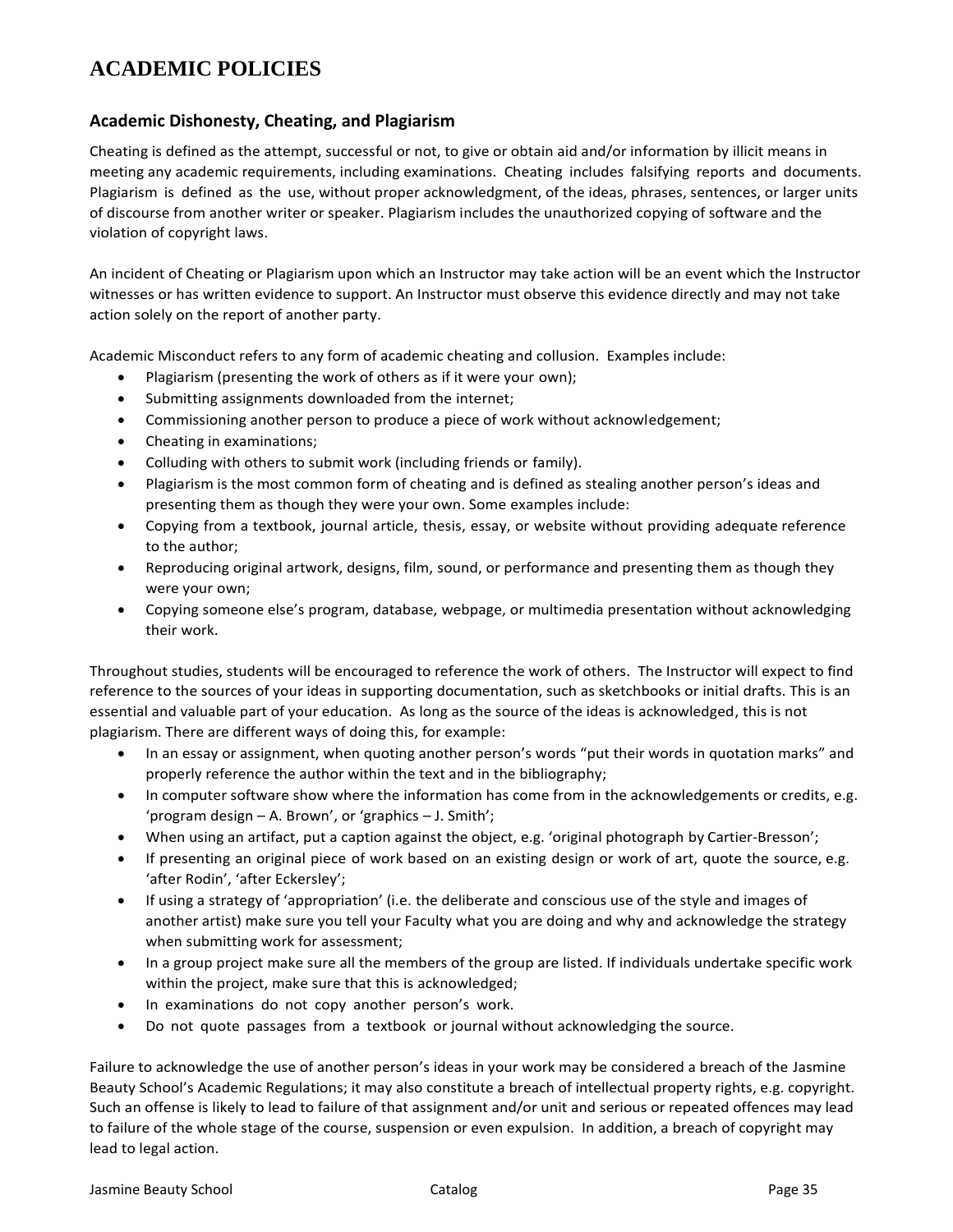## Procedures for Handling Cheating and Plagiarism

Any Instructor discovering a case of suspected cheating or plagiarism should make a responsible effort to confront the student with the evidence within five (5) working days. If the student can explain the incident to the satisfaction of the Instructor, no further action is warranted.

If the student denies cheating and the Instructor continues to believe cheating has occurred, the Instructor will send an Academic Dishonesty Form to the Program Leader (or Chief Academic Officer) of the appropriate area of study. This form is available in the office of the Chief Academic Officer. The Chief Academic Officer will hold a hearing in which the Instructor will present the evidence against the student, the student will also be present at the meeting. The Chief Academic Officer will decide who, in addition to the above, may be present at the hearing. The Chief Academic Officer will determine whether or not the evidence indicates that cheating/plagiarism has taken place.

If the student has admitted or has been found guilty of cheating or plagiarism, the following records will be kept:

- The Instructor will send a summary of the event to the Chief Academic Officer.
- The Chief Academic Officer will inform the student in writing that this report has been sent.
- Records of the incident will be kept in the Office of the Chief Academic Officer.

This record shall be destroyed upon graduation or other forms of separation from the Jasmine Beauty School if no further incidents of cheating or plagiarism occur.

If the records, in the Office of the Chief Academic Officer, indicate that the student has committed two offenses, both incidents become part of the student's permanent academic record.

The Instructor shall decide how the student will be graded for the course in which cheating or plagiarism occurred. The student may be required to resubmit the assignment or take a new examination. The student may receive a failing grade on the assignment or examination in question. The student may receive a failing grade for the course.

For a second or subsequent offense, the student shall be subject to suspension or dismissal from Jasmine Beauty School.

The student may appeal any of the above decisions in writing to the Chief Academic Officer within ten (10) working days.

## Student Responsibilities Concerning Academic Dishonesty

Students are responsible for knowing the policies regarding cheating and plagiarism and the penalties for such behavior. Failure of an individual Instructor to remind the student as to what constitutes cheating and plagiarism does not relieve the student of this responsibility. Students must take care not to provide opportunities for others to cheat. Students must inform the Instructor if cheating or plagiarism is taking place.

## **Attendance**

School hours: Monday – Friday 7:30 a.m. to 6:00 p.m., individual program hours vary.

Student must be prompt and attend class on time. To be considered enrolled, students must attend class full time, three quarter (3/4) or half time. Students will receive credit for properly documented time only.

- 1) Students' timecards must be legible
- 2) Clocked in will be rounded to the next ¼ hour, and clocked out will be rounded to the last ¼ hour
- 3) Students must clock own timecards, and report absence on a daily basis
- 4) Students who are not clocked in by 8:37 a.m. will not be allowed to clock in until 10:00 a.m.
- 5) Students must clock out for lunch except for those who attend six hours or less of class
- 6) Doctors' excuses are required for excused absences due to illness. Students with an excess of three un-excused absences or tardy within 30 days will be counseled
- 7) More than three counseling in three months may result in probation, suspension, or termination from the program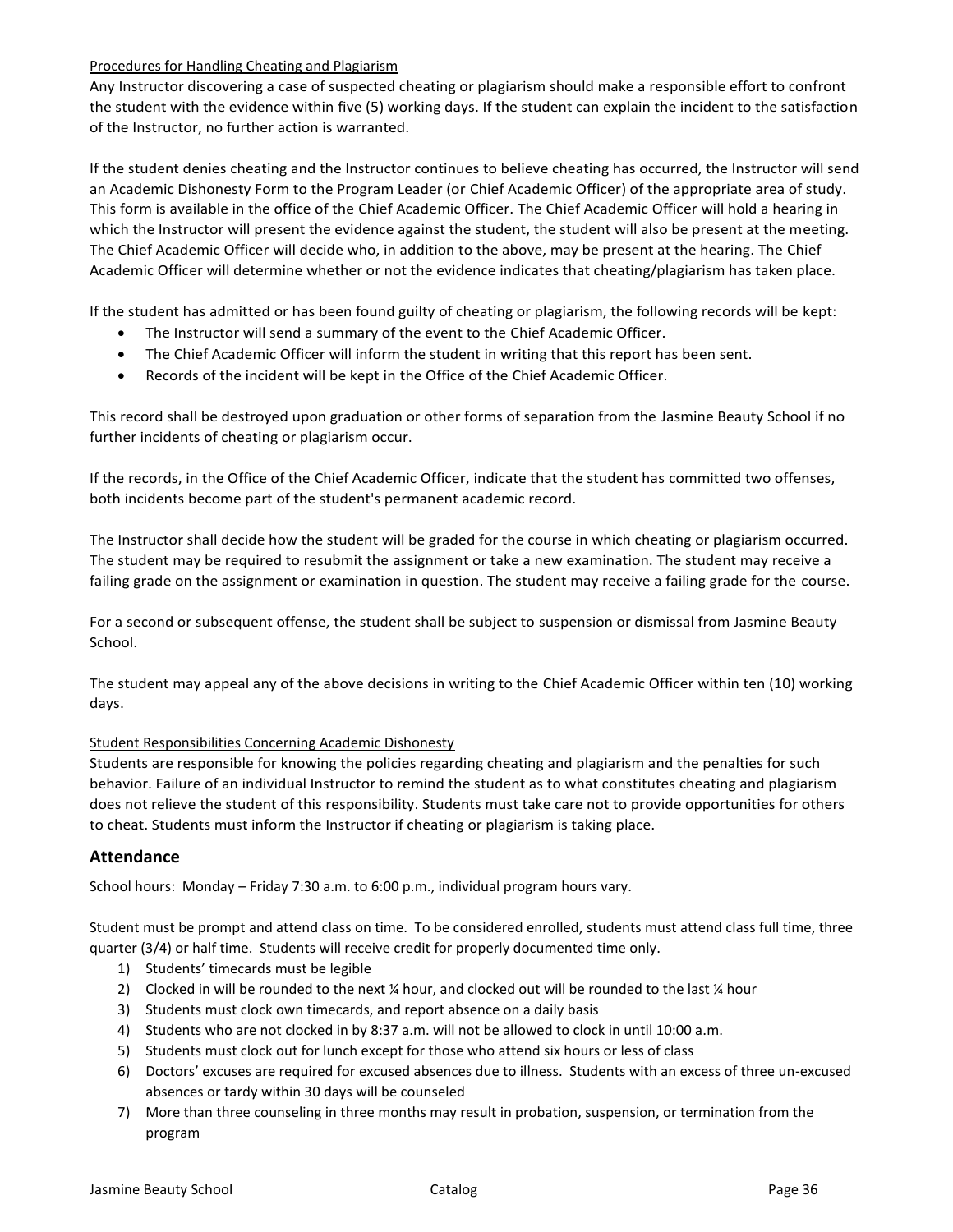Students who have more than two consecutive weeks of absences (14 calendar days) will be dismissed. This standard shall apply to all students except those on an approved Leave of Absence. Students who expect to be absent 14 or more days up to 180 days are encouraged to request a Leave of Absence.

## Attendance Exceptional Factors

Jasmine Beauty School defines exceptional factors as a serious illness or other exceptional and unpredictable cause of absence that may generate a negative effect on the student's academic performance concerning his/her attendance or evaluation.

Excused however, does not mean you will receive hours for the time you were gone from class. Excused only means you will be allowed to come back to school. All excused absences are to be in writing and will be approved at the discretion of the School Director. If a student needs to attend a special event, please provide in writing a two-week notice.

Examples of Exceptional Factors (Excused Absences):

- Serious illness, injury, hospitalization of the student
- Bereavement (close relative)
- Victim of a crime
- Mandatory court attendance

Everyday life presents difficulties and issues that cause minor seasonal illnesses with which the student has to cope during his/her studies as they can also occur in the workplace or at home. It is advisable that the student takes appropriate measures in order to alleviate the effects of such minor seasonal illnesses, since such events will not be accepted as valid Exceptional Factors.

Exceptional Factors DO NOT INCLUDE (Unexcused Absences):

- Time management problems (missing deadline, oversleeping)
- Non-availability of books or other resources
- Loss of coursework
- Financial problems
- Moving one's house, family celebrations, medical appointments, holidays, or other events thatthe student can plan in advance
- Postal problems
- Work Commitments
- Misinterpretation of the exam timetable
- Colds, headaches, and other minor conditions
- Daily transportation problems

If a student is not able to judge if an event that occurred may be accepted as valid Exceptional Factors, the student may consult the Chief Academic Officer.

## Tardy

A student is considered tardy if the student comes to class 5 minutes late or who left the class before the end of class time. If a student has three (3) tardies in 30 days, the student will be counseled. The goal of the counseling is to develop and implement an intervention program to help students learn new ways to manage time.

Lateness for classes, tutorials, workshops, exam sessions, hand-ins and any other appointments deemed necessary by the school will be viewed as "unprofessional behavior". In contemporary teaching methods the first few minutes of a lesson is often given to the outlining of the sessions' tasks or lesson plan of the class; therefore it is essential that all students arrive in a timely manner. Frequent poor time management may be considered academic misconduct. Time management is a skill that is required by all areas of the beauty industry. As it is one of our aims to produce industry professionals at the highest level, we require a demonstration of this essential skill.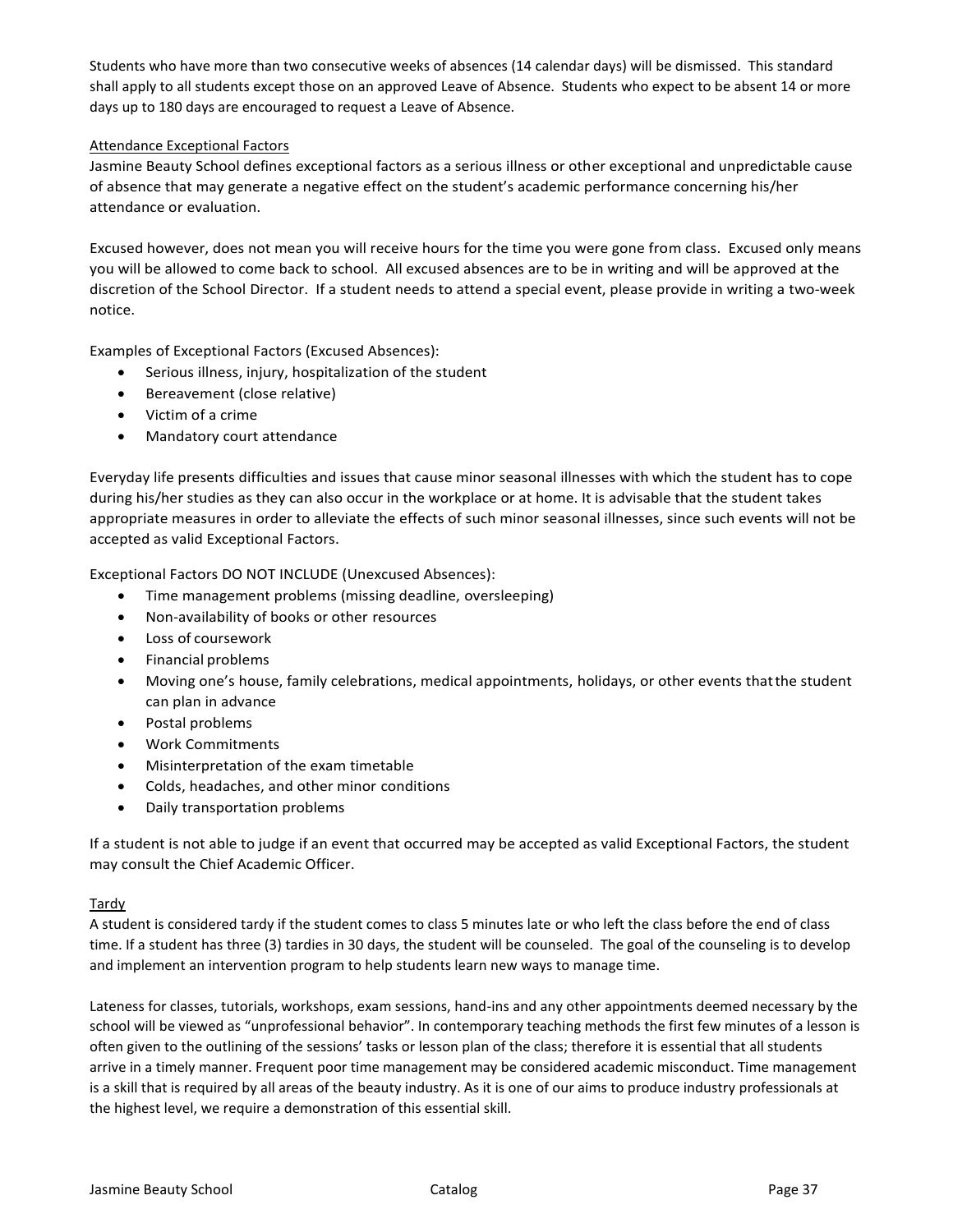## Make-up Work

A student may be permitted to complete make up coursework for absences. The student must consult with the Head Instructor or Chief Academic Officer to arrange the make-up work.

## **Externships**

Externships are required in the Manicuring 102 program and are optional for each of the other programs. The externship may not exceed 25% of the total program hours.

Before starting an externship, the student extern must complete 25% of the required minimum practical operations and technical instruction.

Student externs are prohibited from using any product or procedure, including the preparation and/or application of the product, that alters or changes the molecular structure of the hair, skin, or nails through the chemical treatments without a designated licensee is present to oversee the work process. The tasks performed by the student extern must be within the scope of practice of the designated licensee who is supervising the student extern.

Student externs shall be provided with a school laminated photo id which the student must wear at all times while at the externship site.

## **Grading Scale and Policy**

## Grading Scale

Students are evaluated on a regular basis on theory, practical, and clinical work. The evaluations are measured on a standard percentile basis which equates to a letter grade. All copies of evaluation forms are issued to students upon completion of each increment of the course hours as explained above for students' review. This evaluation form reflects the overall Attendance and Academic progress of the student. Students must maintain a minimum of "C" (70%)(2.0) cumulative grade average or practical evaluation to maintain satisfactory academic progress status. Numerical grades are considered according to the following scale:

| Numerical     | Alpha | <b>Quality Points</b> |                      |
|---------------|-------|-----------------------|----------------------|
| 90% - 100%    | А     | 4.0                   | <b>Excellent</b>     |
| $80\% - 89\%$ | в     | 3.0                   | <b>Above Average</b> |
| 70% - 79%     |       | 2.0                   | Average              |
| $60\% - 69\%$ |       | 1.0                   | Unsatisfactory       |
| $00\% - 59\%$ |       |                       | Fail                 |

## **Graduation Policy**

These are the criteria for students being eligible for graduation:

- Students who maintain a "C", 70% or 2.0 grade point average
- Students have developed a professional attitude
- Students show competency in practical procedures, and have completed all required clock hours of both practical and theory training
- Students have completed all other requirements/assignments set by the school in their course of study

Upon graduation, a diploma will be awarded to the students. The diploma certifies that the students has successfully completed the requirements for the course for which they were enrolled in.

Upon receiving the diploma, the student is now eligible to apply and take the State Licensing Exam. The State will schedule an examination date for the student. Please note that if a student possesses a Federal Offense, the State could deny him/her a State License. If the student has been convicted of a Federal Offense, the State will request additional information from the student and will take that information into consideration in deciding to issue the student a license. A license will be issued through the State for applicants who successfully passed the examinations. The school will help each student to apply for their state examination. All graduates must hold a valid State license prior to entering the job field.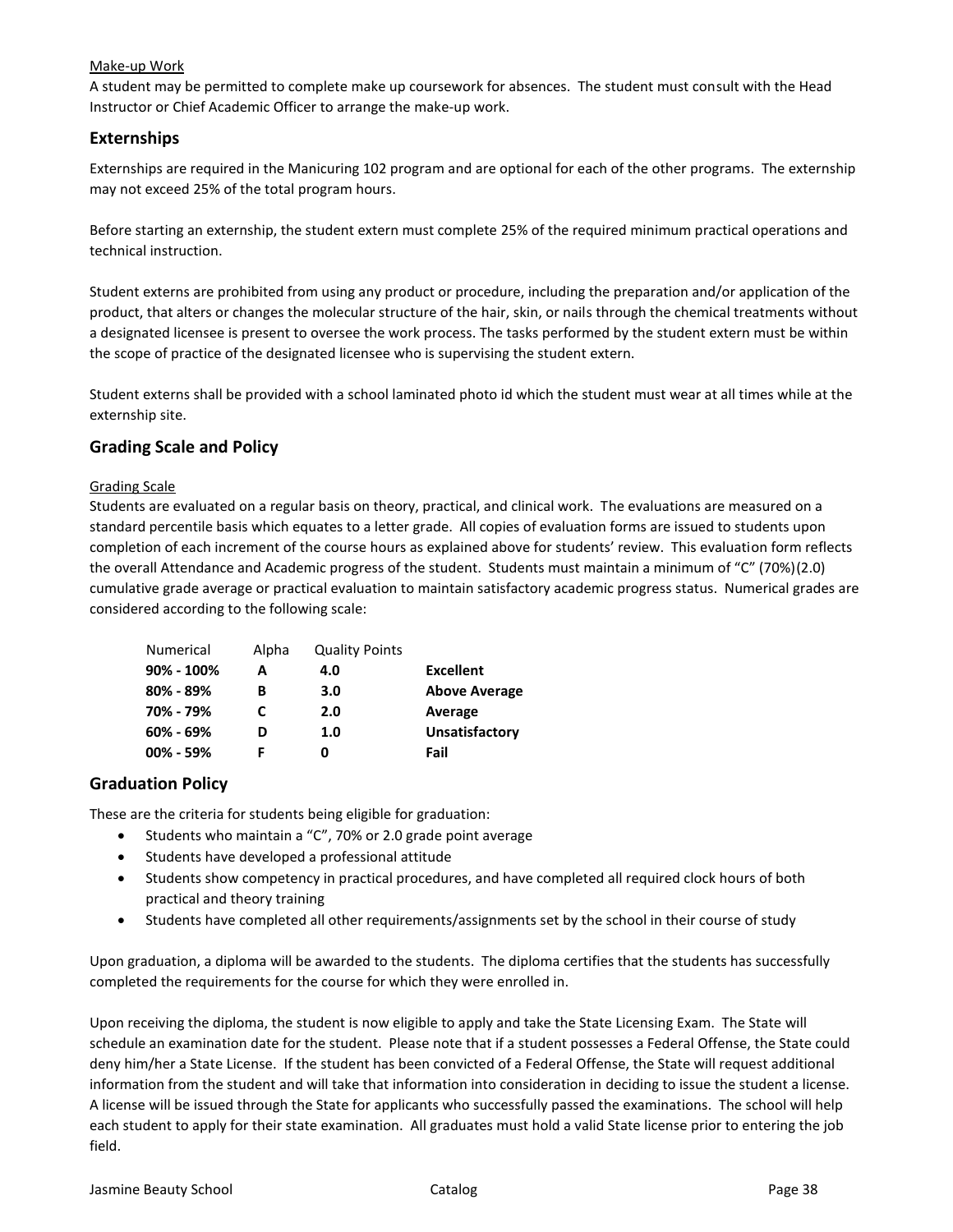## <span id="page-41-0"></span>**Hybrid Distance Learning**

## Effective 7/28/2020

Jasmine Beauty School will offer Distance Education to currently enrolled students who apply to take selected portions of their program and are accepted by the School Director to take that portion as a Distance Learner.

Distance education as defined in section 94834 of the California Code, does not require the physical presence of students and faculty at the same location but provides for interaction between students and faculty by means such as telecommunication, correspondence, electronic and computer augmented educational services, postal service, and facsimile transmission.

Distance Learning at Jasmine Beauty School will take place in real time via Zoom or similar platform on computers, tablets, and smartphones.

Attendance and interaction with instructors during online presentations will be validated by instructors as clock hours.

All assessments that will be used for calculating a student's GPA must be completed while the student is physically on campus.

The student will participate in learning activities while physically present at least once every 5 business days for the length of a scheduled class day, 5 clock hours, as outlined in the enrollment agreement.

To assess if the student is a viable candidate for Distance Learning, the student must show the device that will be used for viewing Distance Learning lessons and upload all applications while physically at Jasmine Beauty School to prove that the device is compatible for the programs that will be used and to determine if the student can login, view and chat on applicable platform(s). If the student is planning to use a desktop computer for classes, the Director will coordinate a time to test the student and computer compatibility with the platform before accepting the student as a Distance Learner.

All transcripts and Proofs of Training (official and unofficial), listing academic attainment received will identify the distance learning component; and prior to enrollment, students are provided with a disclaimer that academic achievement earned via distance education may not be accepted for reciprocity or eligible licensure in other states. A signed and dated copy of the disclosure will be found in the student's file.

In the event of an emergency shutdown (i.e. COVID-19), all students will be allowed to complete online lessons and submit Theory assessments to instructors and/or the Director via email. Practical assessments will be completed using real time demonstrations via Zoom or similar platforms by the student who will schedule an assessment time with the instructor for the practical assessment. Theory and Practical assessment results will be provided to the student within 5 school days of the completion of the assessment. If a student is not comfortable with Distance Learning, the student has the option to request a Leave of Absence or to withdraw from the program until the school resumes in person instruction.

| Programs that offer Distance Education | <b>Total Program Clock Hours</b> | <b>Total Distance Education Hours</b> |  |
|----------------------------------------|----------------------------------|---------------------------------------|--|
| <b>Advanced Cosmetology</b>            | 1500                             | 750                                   |  |
| Cosmetology                            | 1000                             | 330                                   |  |
| <b>Advanced Barbering</b>              | 1500                             | 750                                   |  |
| <b>Barbering</b>                       | 1000                             | 330                                   |  |
| Esthetician                            | 600                              | 300                                   |  |
| Manicuring                             | 400                              | 160                                   |  |
| Manicuring 102                         | 600                              | 240                                   |  |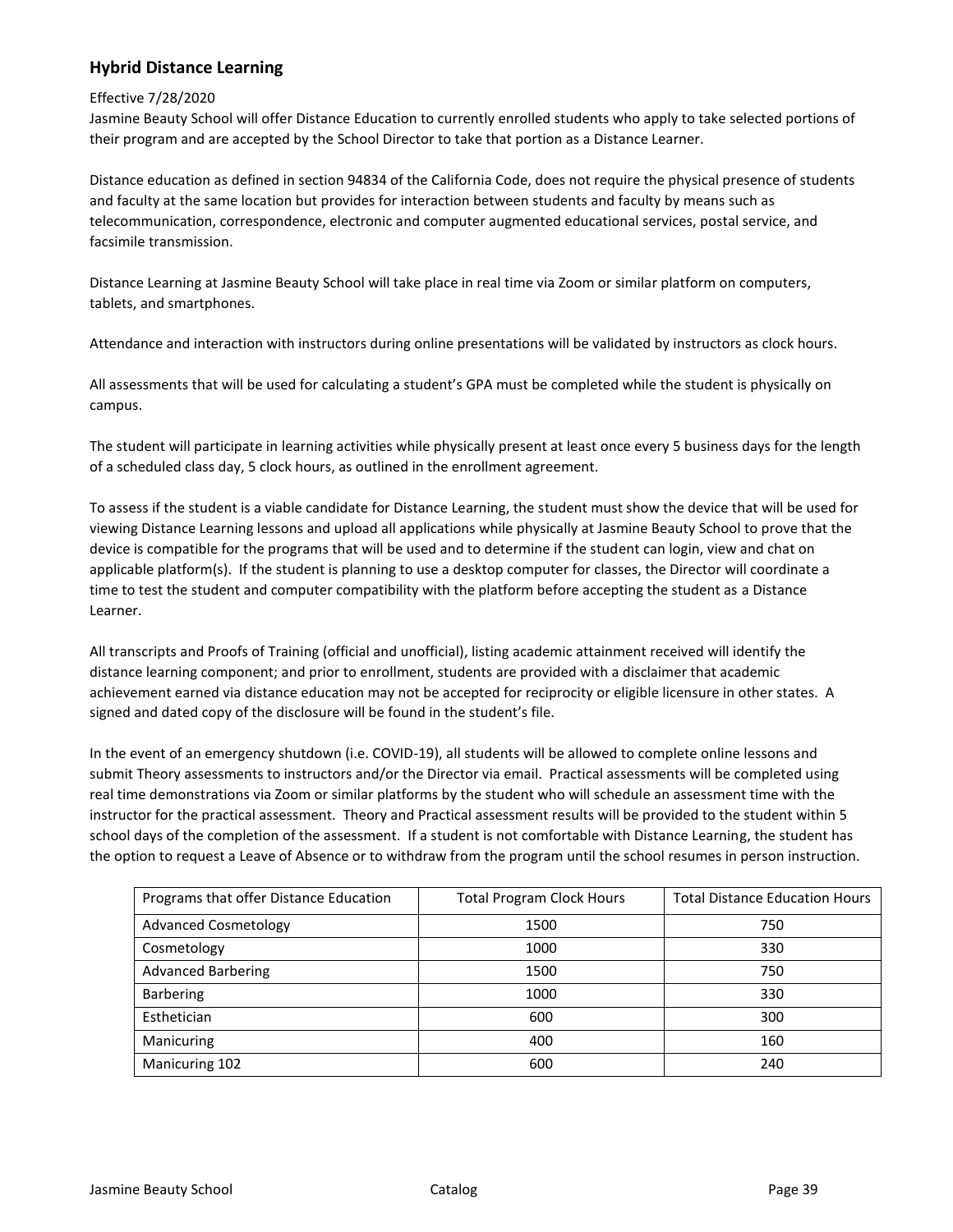| Program                                                                                                    | Online Theory                                           | In school/Practical                                         |  |
|------------------------------------------------------------------------------------------------------------|---------------------------------------------------------|-------------------------------------------------------------|--|
| English:<br><b>Advanced Cosmetology</b><br>Cosmetology<br><b>Advanced Barbering</b><br><b>Barbering</b>    | Monday and Wednesday<br>9:00 a.m. to 2:00 p.m.          | Tuesday, Thursday, and Friday<br>8:30 a.m. to 5:00 p.m.     |  |
| Vietnamese:<br><b>Advanced Cosmetology</b><br>Cosmetology<br><b>Advanced Barbering</b><br><b>Barbering</b> | <b>Tuesday and Thursday</b><br>9:00 a.m. to 2:00 p.m.   | Monday, Wednesday, and Friday<br>8:30 a.m. to 5:00 p.m.     |  |
| Esthetician – English                                                                                      | Monday, Tuesday, and Thursday 9:00<br>a.m. to 3:00 p.m. | Wednesday and Friday<br>8:30 a.m. to 5:00 p.m.              |  |
| Esthetician – Vietnamese                                                                                   | Monday, Wednesday, and Friday 9:00<br>a.m. to 4:00 p.m. | Tuesday and Thursday 8:30 a.m.<br>to 5:00 p.m.              |  |
| Manicuring – English                                                                                       | Wednesday and Friday<br>9:00a.m. to 4:30 p.m.           | Monday, Tuesday, and Thursday<br>$9:30$ a.m. to $6:00$ p.m. |  |
| Manicuring - Vietnamese                                                                                    | Tuesday, Thursday, and Friday 9:00<br>a.m. to 3:00 p.m. | Monday and Wednesday<br>8:30 a.m. to 5:00 p.m.              |  |

## **Instructional Methods**

Instructional methods for in school and distance education include lecture, discussion, question and answer, instructor demonstration, cooperative learning, problem solving, individualized instruction, and student presentations. Clock hour activities are awarded based on the following;

- *Technical (theory) instruction* is defined as the instructor-led instruction given by demonstration, lecture, classroom participation, or examination, as measured in clock hours.
- *Practical instruction* is the total number of clock hours assigned to the actual performance of a complete service (practical operation), by the student, on a person or mannequin, as measured in clock hours.

• *Practical Operations Activities* represents the minimum number of activities that will be performed by the student. Distance education is offered by Instructors in a synchronous online learning platform.

## **Licensing: Applying for the State Exam**

The school will help each student to apply for their state examination. Students must meet certain requirements prior to the school submitting the completed application to the State Board.

Students must demonstrate the following:

- Completed all hours and operations
- Completed All school requirements
- Completed All requirements for each required "Check List"
- Have a zero-balance owed to the school
- Has submitted all required documents to the school Financial Office

Please see the school registrar for additional rules and requirement.

## **Leave Of Absence (LOA) Policy**

Requests for a leave of absence must be submitted in writing, signed, and be dated. Written requests should be made in advance of the leave and should include a reason for the request. A leave of absence for the diploma programs may be granted for a minimum of 14 days and may not exceed 180 calendar days. A leave of absence will not be granted for less than two weeks (14 calendar days). Students may have only one leave of absence per 12-month period. Any exceptions to the maximum length of the leave or the number of leaves per 12-month period will be made in writing through the

Jasmine Beauty School **Catalog Page 40** Catalog Page 40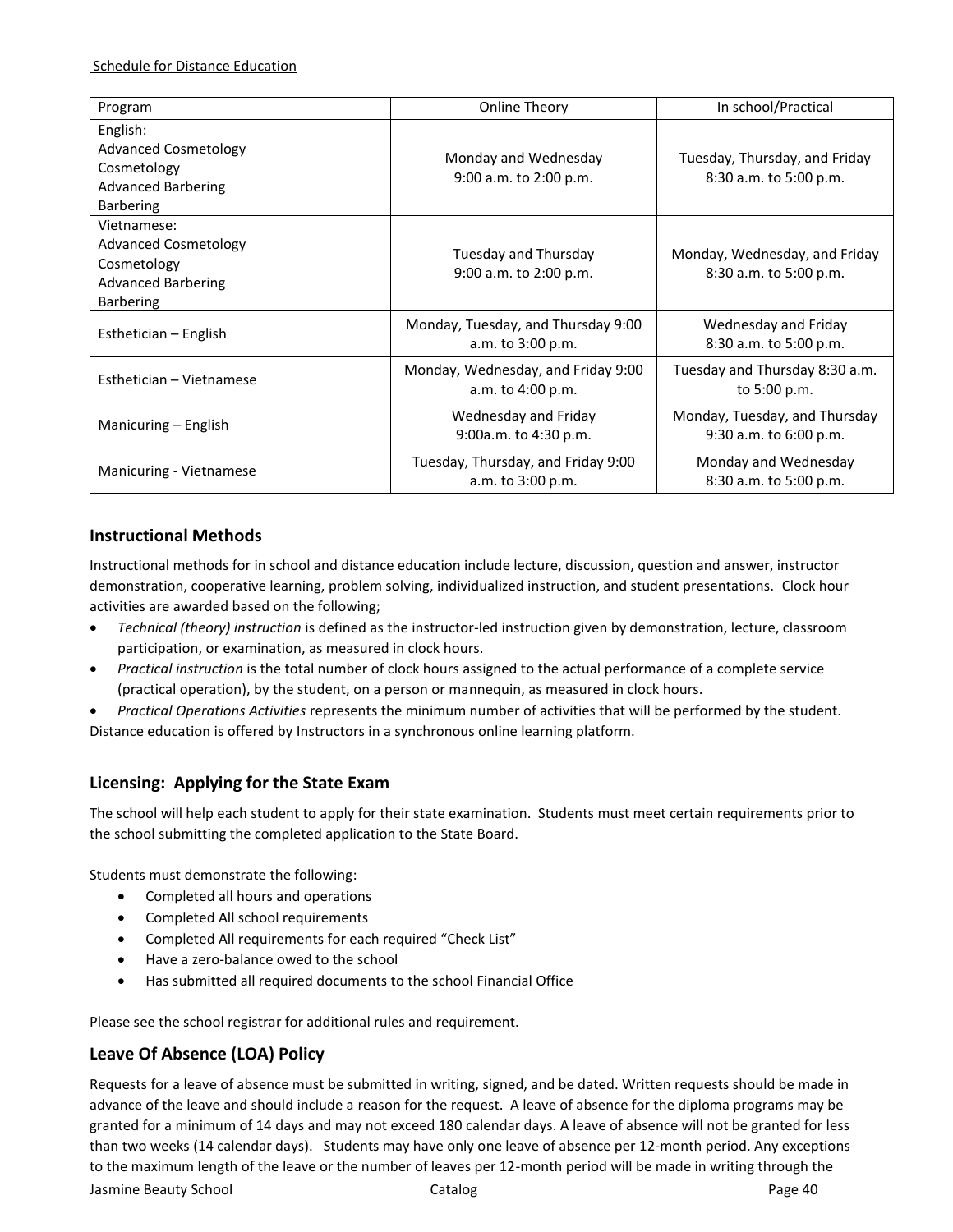School Director. If more than one leave of absence is granted, the total combined leave of absence periods may not exceed 180 days within any 12-month period. The student must notify the Chief Academic Officer of the date, reason, and anticipated length of the leave in writing prior to the start date of the requested leave. The period of the leave may not begin until the student has submitted, and Jasmine Beauty School has approved a written and signed request for an approved leave of absence, except in those cases where unforeseen circumstances would prevent a student from submitting a request in advance.

In the case of an unforeseen circumstance, the request and reason(s) for the leave of absence, along with documentation to show that the leave could not have been requested and approved in advance, must be submitted no later than the day the student returns. In these cases, the beginning date of the leave of absence period can be no earlier than the date that the circumstances prevented the student from attending school.

A leave of absence may be requested for the following reasons:

- Medical (self or immediate family) documentation from a doctor or hospital is required, identifying that the student is unable to attend school. Approved LOAs for medical circumstances require a doctor's note clearing the student to return to class with no restrictions.
- Military documentation of military service orders is required.
- Jury Duty documentation of jury duty is required.
- Severe circumstances as approved by the School Director supporting documentation of the severe circumstance is required.

If the school determines that there is a reasonable expectation that the student will return to the school, and the future class schedule permits the student to be registered into the same program prior to the leave, the school will grant the student an approved leave of absence. A student approved for a LOA is not considered withdrawn and no refund calculation will be processed. Tuition payments are still due on time to avoid any late fees during the time of the student's Leave of Absence.

If the school determines that the requested leave of absence is not justified or if it will occur at a critical point in the program, the request may be denied, and the student may be required to drop from the program and apply for re-entry at a later date. If a student takes a leave without the proper administrative approval, the leave will be treated as a withdrawal from the program. In this case, the student's withdrawal date for the purpose of calculating a refund will be the student's last date of attendance.

Upon the return from leave of absence, the student is allowed to complete the coursework that began before the leave. All course work missed as a result of a leave must be made up at a mutually agreeable time before the maximum end date of the class. To make up work or classes missed, the student must check the Class Schedule for the next available date class will be given on the subject(s) missed and request permission from the school Director to attend the specific class. Students are required to make up any missed lessons or exams due to his/her absence. It is the responsibility of the student to schedule and successfully complete all missed work.

If the student does not resume attendance on or before the end of the approved leave of absence, the school will treat the student as a withdrawal from the program and apply the school's refund policy in accordance with applicable published requirements. In this case, the student's withdrawal date for the purpose of calculating a refund will be the student's last date of attendance.

Only approved leave of absences will not involve any additional charges to the student. The student's enrollment agreement will be extended by the same number of days taken in the leave of absence and must be initialed by the student and a School official. The student's maximum time frame in the Satisfactory Academic Progress policy will be extended by the same number of days taken in the leave of absence.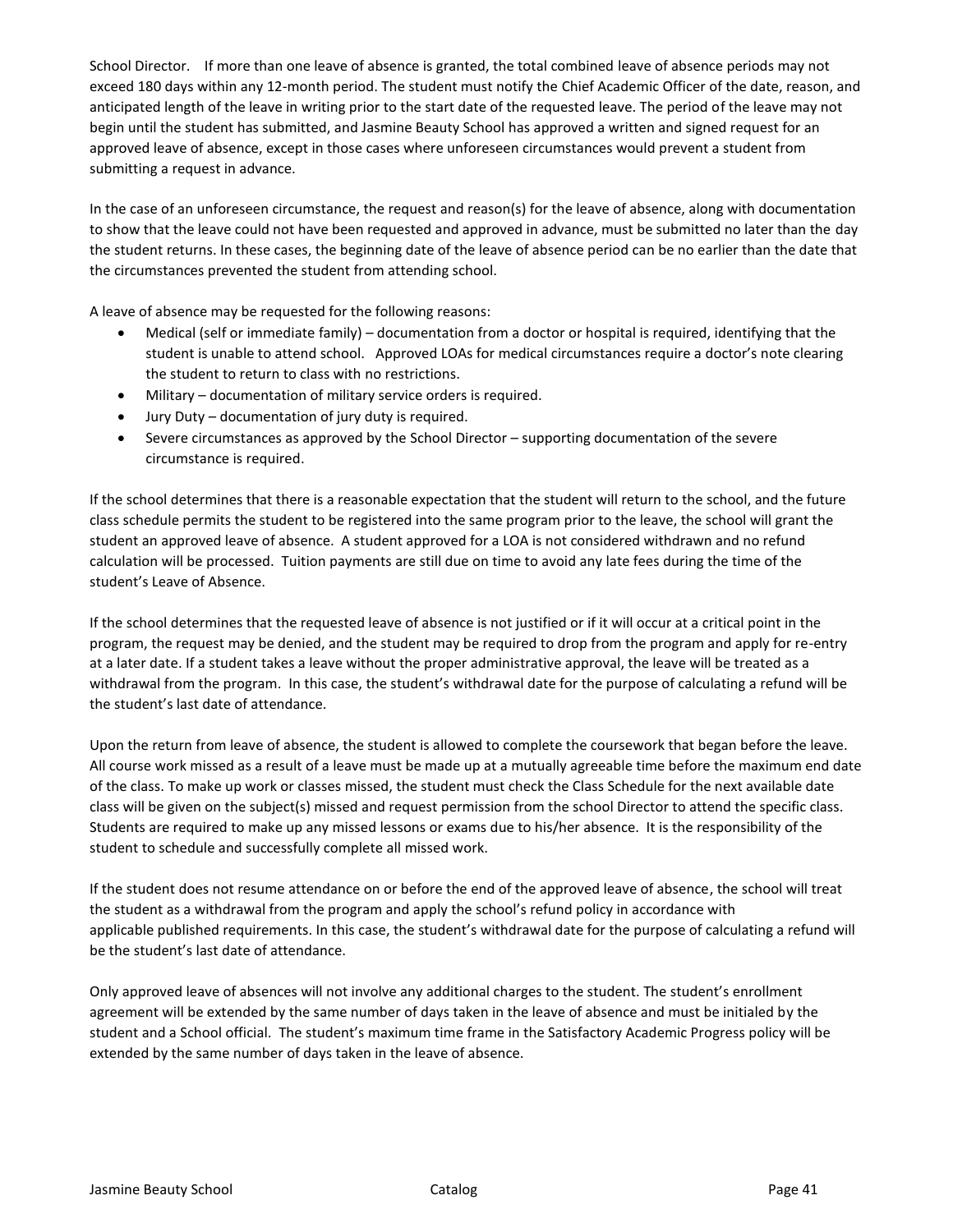## **Satisfactory Academic Progress (SAP) Policy**

The SAP policy is published in the School Catalog to ensure that all students receive a copy of the policy prior to enrollment. The Satisfactory Academic Progress policy consistently applies to every student enrolled at Jasmine Beauty School regardless of student status or schedule. The SAP policy contains both quantitative (attendance and maximum time frame) and qualitative (academic performance) elements that are evaluated at specified points and on a cumulative basis throughout the course of the program, as explained in the policy.

The SAP Policy includes criteria which must be satisfied for a student to be considered making satisfactory academic progress. A student who is failing to meet the criteria at any point outlined below will not meet the standard of Satisfactory Academic Progress and will be subject to academic warning, probation, or termination from the program.

Jasmine Beauty School does not offer remedial courses, therefore only the coursework in the program of study is evaluated.

## SAP Criteria: Qualitative

Students are evaluated on a regular basis on theory, practical, and clinical work. The evaluations are measured on a standard percentile basis which equates to a letter grade. Students must maintain a minimum of "C" (70%) (2.0) cumulative grade average on theory and practical (operations) evaluations to maintain satisfactory academic progress status. Jasmine Beauty School uses the following Grading Scale:

## **Grading Scale**

Numerical grades are considered according to the following scale:

| <b>Numerical</b> | Alpha | <b>Quality Points</b> |                      |
|------------------|-------|-----------------------|----------------------|
| 90% - 100%       | А     | 4.0                   | <b>Excellent</b>     |
| 80% - 89%        | в     | 3.0                   | <b>Above Average</b> |
| 70% - 79%        | C     | 2.0                   | Average              |
| $60\% - 69\%$    | D     | 1.0                   | Unsatisfactory       |
| 00% - 59%        |       | O                     | Fail                 |

Evaluation forms are issued to students upon completion of each increment of the course hours for students' review. This evaluation form reflects the overall Attendance and Academic progress of the student.

## SAP Criteria: Quantitative

1. **Attendance:** Students are required to attend 67% of the scheduled clock hours throughout the entire program and will be evaluated for attendance for each evaluation period

By maintaining a cumulative average attendance level of at least 67% of the scheduled hours indicated on the student's enrollment agreement, at the end of each evaluation period, meeting these attendance standards ensures that the student can completion the course within 150% of the scheduled course length. See maximum time frame below.

## Example:

*A student is scheduled to attend/complete 300 clock hours for the evaluation period. The student must attend/complete 200 clock hours of the 300-clock hour scheduled. (67% x 300 clock hours)*

*Scenario 1: The student attends 200 or more hours in the evaluation period, the student is meeting this requirement* 

*Scenario 2: The student attends/competes less than 200 clock hours in the evaluation period, the student is not meeting this requirement.* 

In addition to attendance standards relating to SAP, students are also required to adhere to certain general institutional policies relating to attendance and tardiness.

2. **Maximum Time Frame:** Complete the course within one and a half times (150%) the length of the course as defined in the catalog.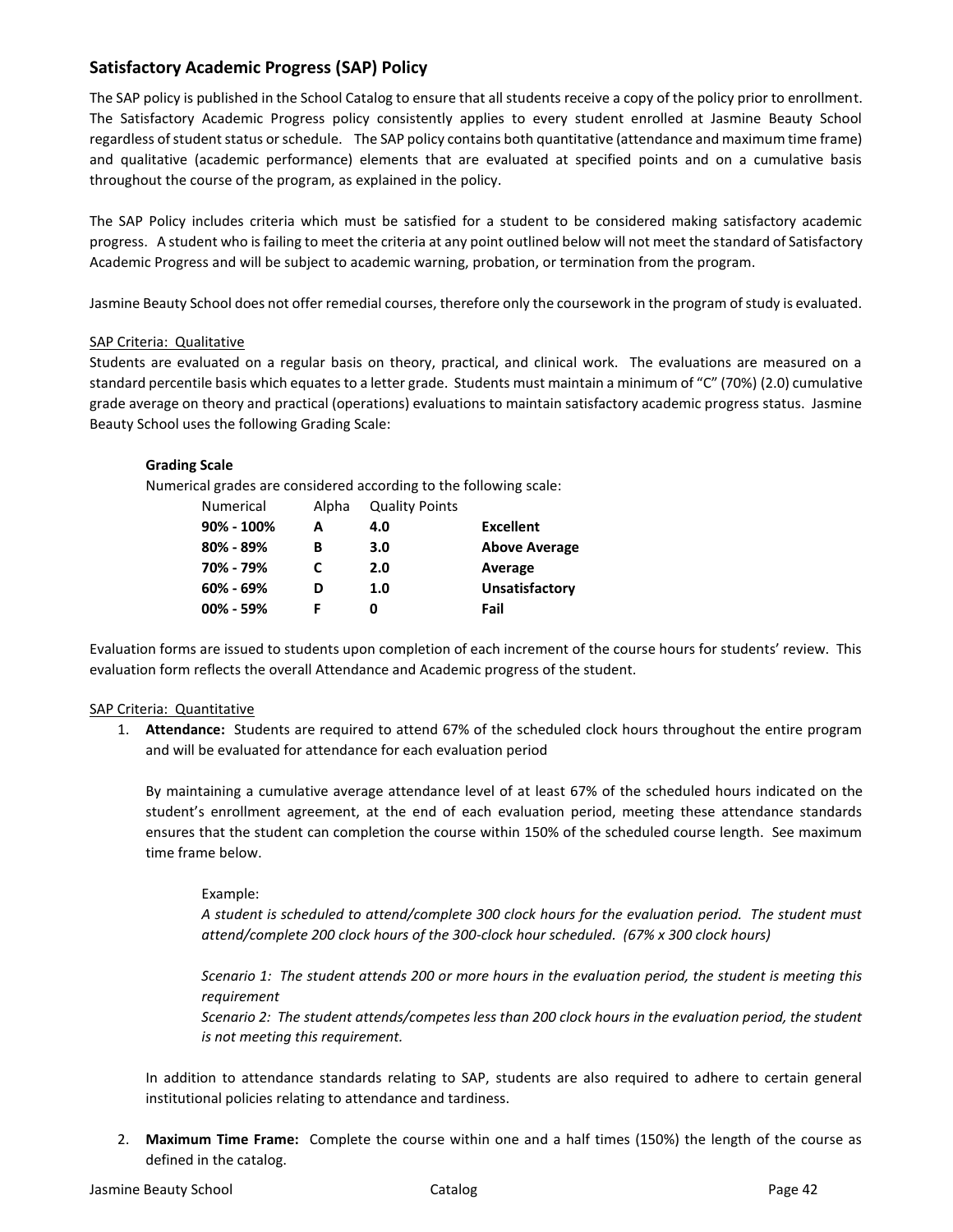| Program                      | Total clock hours in the program | Maximum Time frame to complete the |
|------------------------------|----------------------------------|------------------------------------|
|                              |                                  | program, in clock hours completed. |
| <b>Advanced Cosmetology</b>  | 1,500 clock hours                | 2,250 clock hours                  |
| Cosmetology                  | 1,000 clock hours                | 1,500 clock hours                  |
| <b>Advanced Barbering</b>    | 1,500 clock hours                | 2,250 clock hours                  |
| <b>Barbering</b>             | 1,000 clock hours                | 1,500 clock hours                  |
| <b>Esthetician</b>           | 600 clock hours                  | 900 clock hours                    |
| <b>Manicuring</b>            | 400 clock hours                  | 600 clock hours                    |
| <b>Manicuring 102</b>        | 600 clock hours                  | 900 clock hours                    |
| <b>Massage Therapy</b>       | 700 clock hours                  | 1,050 clock hours                  |
| <b>Barbering Crossover</b>   | 200 clock hours                  | 300 clock hours                    |
| <b>Cosmetology Crossover</b> | 300 clock hours                  | 450 clock hours                    |

For the purpose of determining the maximum time frame, transfer hours from another institution that are accepted toward the student's educational program are counted both as attempted and completed hours. Students on an approved Leave of Absence will have the maximum time frame extended on the student's enrollment agreement and maximum time frame by the same number of days taken in the leave of absence.

Students who exceed the maximum time frame shall be terminated from the program and will not be permitted to reapply for admission.

## Evaluation Periods

Evaluation periods are based on the **academic year** which is defined as 900 clock hours and 30 weeks of completed instruction.

| Program                | <b>Total clock hours in</b> | # Academic Year(s)  | <b>Evaluation Points</b>                 |
|------------------------|-----------------------------|---------------------|------------------------------------------|
|                        | the program                 |                     | (clock hours completed/ weeks completed) |
| <b>Advanced</b>        | 1,500                       | 12/3 academic years | 450 Clock Hours and 15 weeks             |
| Cosmetology            |                             |                     | 900 Clock Hours and 30 weeks             |
|                        |                             |                     | 1,200 Clock Hours and 40 weeks           |
|                        |                             |                     | 1,500 Clock Hours and 50 weeks           |
| Cosmetology            | 1,000                       | 11/3 academic years | 450 clock hours and 15 weeks             |
|                        |                             |                     | 900 clock hours and 30 weeks             |
| <b>Advanced</b>        | 1,500                       | 12/3 academic years | 450 Clock Hours and 15 weeks             |
| <b>Barbering</b>       |                             |                     | 900 Clock Hours and 30 weeks             |
|                        |                             |                     | 1,200 Clock Hours and 40 weeks           |
|                        |                             |                     | 1,500 Clock Hours and 50 weeks           |
| <b>Barbering</b>       | 1,000                       | 11/3 academic years | 450 Clock Hours and 15 weeks             |
|                        |                             |                     | 900 Clock Hours and 30 weeks             |
| Esthetician            | 600                         | 2/3 academic year   | 300 clock hours and 10 weeks             |
|                        |                             |                     | 600 clock hours and 20 weeks             |
| <b>Manicuring</b>      | 400                         | 4/9 academic year   | 200 clock hours and 7 weeks              |
|                        |                             |                     | 400 clock hours and 14 weeks             |
| <b>Manicuring 102</b>  | 600                         | 2/3 academic year   | 300 clock hours and 10 weeks             |
|                        |                             |                     | 600 clock hours and 20 weeks             |
| <b>Massage Therapy</b> | 700                         | 7/9 academic year   | 350 clock hours and 12 weeks             |
|                        |                             |                     | 700 clock hours and 24 weeks             |
| <b>Barbering</b>       | 200                         | 2/9 academic year   | 100 clock hours and 3.5 weeks            |
| <b>Crossover</b>       |                             |                     | 200 clock hours and 7 weeks              |
| Cosmetology            | 300                         | 1/3 academic year   | 150 clock hours and 5 weeks              |
| Crossover              |                             |                     | 300 clock hours and 10 weeks             |

Students are evaluated for Satisfactory Academic Progress as follows: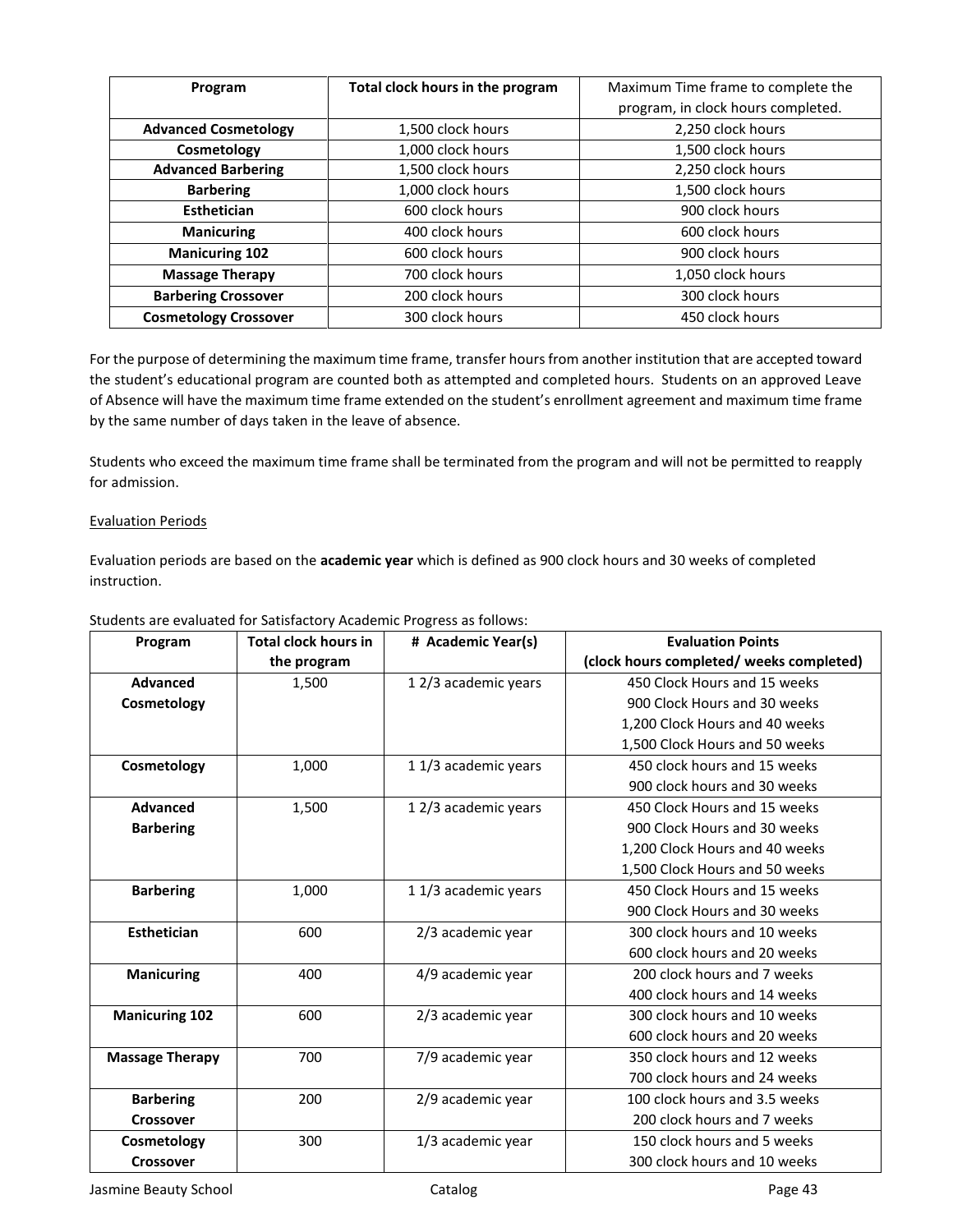## Evaluation to Determine Progress Status

Jasmine Beauty School evaluates students' Satisfactory Academic Progress at the conclusion of each evaluation period. The evaluations is completed within seven (7) school business days following the established evaluation periods. Students will receive a hard copy of their Satisfactory Academic Progress Determination at the time of each of the evaluations and may request their SAP records at any time from the Chief Academic Officer.

Students meeting the minimum requirements for academics and attendance at the evaluation point are considered to be making satisfactory academic progress until the next scheduled evaluation.

A student who is failing to meet the minimum requirements will not meet the standard of Satisfactory Academic Progress and will be subject to academic warning, probation, or termination from the program.

## **Academic Warning**

Students who fail to meet minimum requirements for attendance or academic progress are placed on warning and considered to be making satisfactory academic progress while during the warning period. The student will be advised in writing on the actions required to attain satisfactory academic progress by the next evaluation. If at the end of the warning period, the student has still not met both the attendance and academic requirements, he/she may be placed on probation.

## **Probation**

A student may be placed on Probation if the following occur:

- 1. The School evaluates the student's progress and determine that the student did not make satisfactory academic progress during the warning or previous evaluation period; **and**
- 2. The student prevails upon appeal of a negative progress determination prior to being placed on probation; **and**
- 3. The School determines that satisfactory academic progress standards can be met by the end of the subsequent evaluation period; **or** The School develops an academic plan for the student that, if followed, will ensure that the student is able to meet the institution's satisfactory academic progress requirements by a specific point within the maximum timeframe established for the individual student.

## **Termination**

If a student fails to return to "Good Standing" at the end of a Probation period and does not successfully appeal that determination, he or she will face Academic Termination. In the case of Academic Termination, the last day of attendance (LDA) will be used to calculate the student's refund and/or balance due.

## Re-establishment of Satisfactory Academic Progress

Students may re-establish satisfactory academic progress by meeting the minimum attendance and academic requirements by the end of the probationary period.

## Interruptions, Course Incompletes, Withdrawals

If an enrollment is temporarily interrupted due to a Leave of Absence, the student will return to school in the same progress status as prior to the Leave of Absence. Hours elapsed during a Leave of Absence will extend the student's contractual period, and the maximum time frame by the same number of days taken in the Leave of Absence and will not be included in the student's cumulative attendance percentage calculation.

Students who withdraw prior to completion of the course and wish to re-enroll in the school will return in the same Satisfactory Academic Progress status as at the time of the withdrawal.

All incomplete or withdrawn coursework will count as attempted which may prohibit the student from completing within the maximum time frame.

A student may repeat a section of a course to improve the overall cumulative grade point average. If a student has an "F" and repeats the course and receives a better grade, for example, an "A", then only the "A" is counted in the calculation of the cumulative grade point average. Grades for hours attempted and earned for the second attempt are counted in lieu of those earned for the initial attempt. Though both attempts remain part of the student's permanent record, the cumulative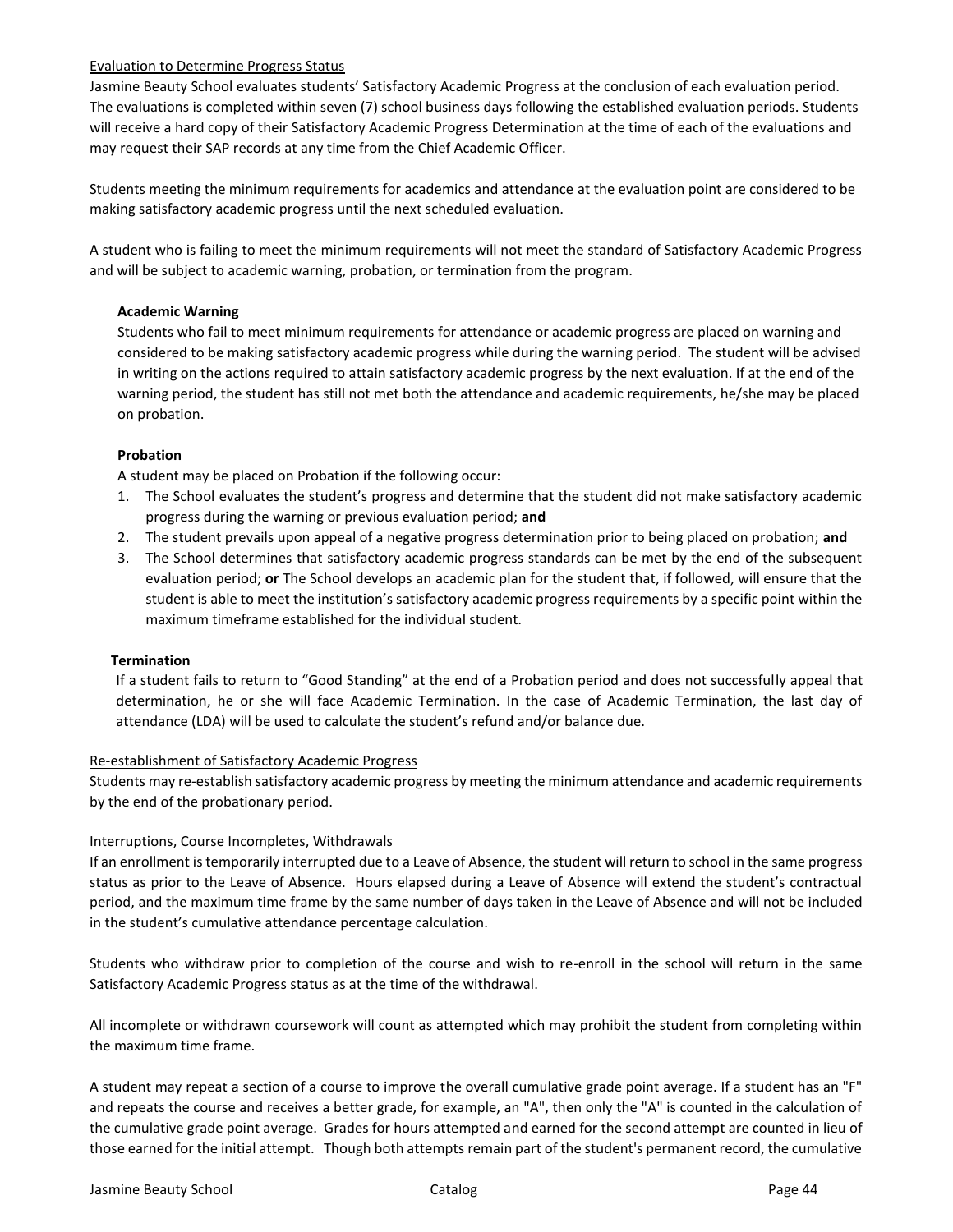grade point average will reflect only the grade earned on the second attempt. A student who earns grade of "F" in any section of a course of study must repeat that course and complete it successfully before taking any course with respect to which the failed course is a prerequisite and before graduation.

## Transfer Credit and SAP

Students who transfer clock hours from another institution that are accepted toward the Jasmine Beauty School course are counted as both attempted and completed hours for the purpose of determining when the allowable maximum timeframe has been exhausted. SAP evaluation periods are based on actual hours completed at Jasmine Beauty School.

#### Appeal Procedure for SAP

Students who wish to appeal the decision that they are not making Satisfactory Academic Progress must submit a written request to the school's administrator. The written request should be received within ten calendar days of the school's determination. The written request must describe why the student failed to meet satisfactory academic progress standards, along with supporting and verifiable documentation of the reasons why the school determination should be reversed. Some of the reasons for which students may appeal a negative progress determination are death of a relative, or an injury or illness of the student. Not all appeals will be approved. Appeals will only be considered for circumstances that were beyond the control of the student. This information should also include what has changed about the student's situation that will allow him/her to achieve Satisfactory Academic Progress by the next evaluation period.

Appeal documents/written request will be reviewed, and a decision will be made and reported to the student within 30 calendar days. The appeal and decision documents will be retained in the student file. If the student prevails upon the appeal, the Satisfactory Academic Progress determination will be reversed. If an appeal result in a denial and the original determination is uphold, the student will be unable to take further action.

## **Student Status**

Full time: Any student scheduled to attend 33 hours or more per week. Part-time: Any student scheduled to attend at least 25 but less than 33 hours per week.

## Change of Status

If a student finds that he/she is unable to attend his/her scheduled hours (full time or part time), then the student must a request a change of status from the school Director prior to attending more or less hours. A \$35.00 processing fee will be added to the student's tuition account for any change of status.

## **Student Clock Hour Policy**

The California Board of Barbering and Cosmetology will only recognize timeclock punched hours of attendance. As a result of this requirement, the school can only give clock hour credit to students who record their attendance by using the time clock to punch in and out at the start and end of their class day and lunch period. You will be given up to seven minutes to clock in and receive credit for the quarter (1/4) hour. This seven-minute period applies to starting of the class day only. If you do not arrive and clock in by 8:38 a.m., you may not clock in for the day without excused permission.

Students who are habitually tardy (four times in one month) will be counseled and if the tardiness continues, the student may be suspended or be placed on probation until the tardiness ceases. A 30-minute lunch break shall be taken for students who attend a six-hour class day or more.

If you are attending less than a 6-hour class day and desire to take a 30-minute lunch break, then the 30 minutes shall be deducted from your daily total hours, and you must clock in and out on your timecard for the lunch break. Once classes have started, no one from outside will be admitted to the classroom.

Instructors may not sign a student in or out. If an error is made on the student timecard, the instructor must draw a line through the error and make the appropriate correction. The student and instructor must initial the change.

You must clock in and out for the lunch break, and you must leave your timecard in the designated area. Failure to clock in and out for lunch break will be subject to disciplinary action. If a student is unable to take his/her lunch break at the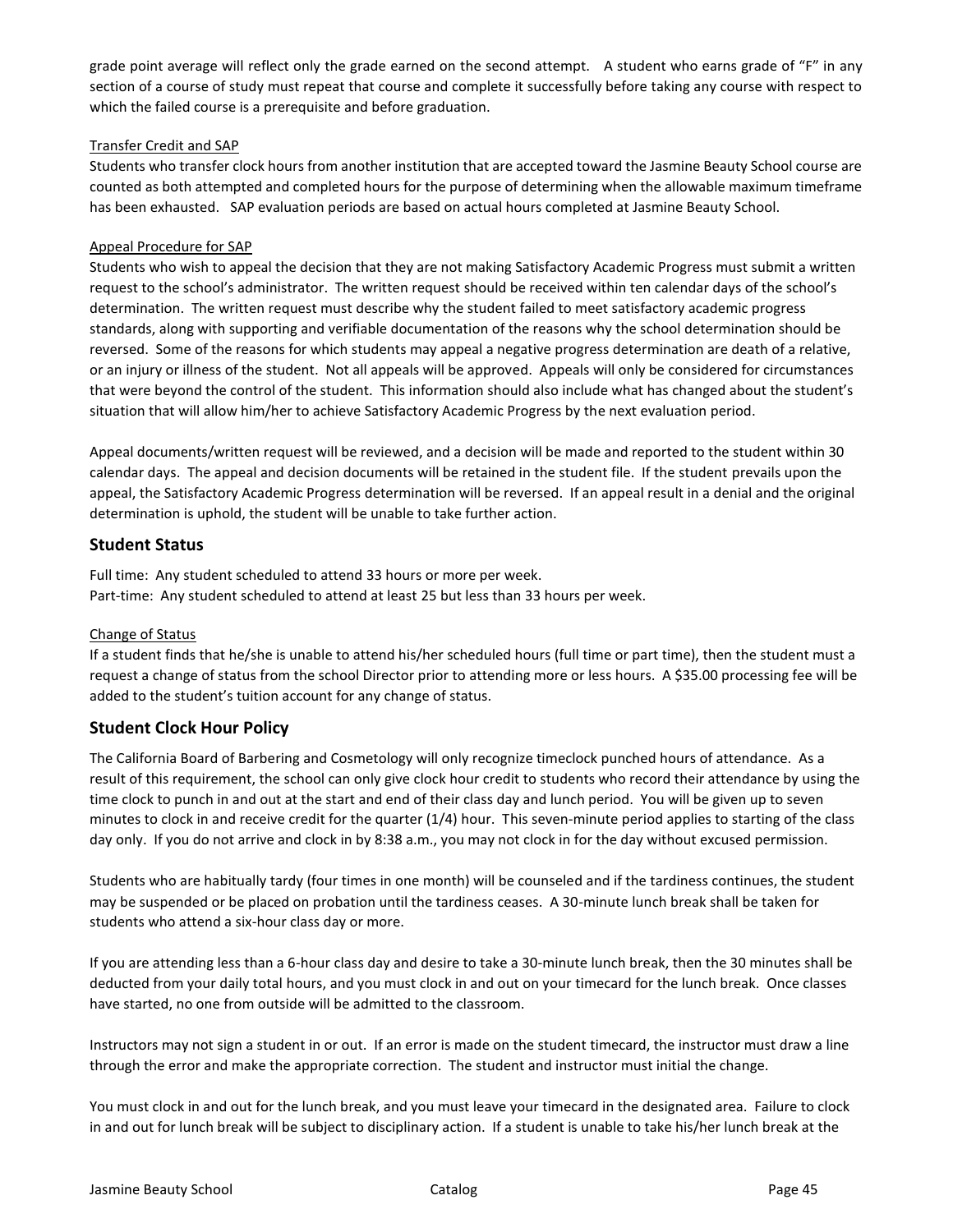designated time (11:15 a.m. – 12:15 p.m.), he/she must report to the instructor to be assign a different lunch time. The timecard must be signed by the student and instructor daily.

## **Timecards and Student Hours**

All students are responsible for the accuracy of their time sheets. Students must clock in and out at the required times and record all hours of classroom attendance and operations completed on the time sheet in the appropriated space. The student must present the completed time sheet to an instructor for verification of accuracy and a signature by the instructor at the end of each day of class. If the time sheet is not signed by an instructor, the student will not receive credit for the days of operation. Students are not to remove time sheets from the school premise at any time. Forged or altered timecards are grounds for immediate expulsion.

All time clock hours, classroom hours, and operations hours are posted weekly using the school's computerized attendance system. The time sheets are then filed in the student's time sheet folder. Students wishing to review their time sheets with the school Director must make their requests in writing. An appointment to review the time sheets will be scheduled within five days.

## **Timecard Credit**

The following is a guideline for the instructor to issue credits:

- Each theory credit must be initialed in the proper category. If that category is complete, the instructor may issue credit in a comparative category. The portion of the timecard reflecting hours are in the theory hours earned and any classes the instructor has taught.
- The portion of the timecard concerning operations is to be applied efforts of the students, as they manually perform a practical subject. According to the students, some practical operations may take longer to perform.

• Note the following time frame the Board of Barbering and Cosmetology gives for each operation: Shampoo/set =  $1\frac{1}{2}$  hours Scalp Treatment =  $\frac{1}{2}$  to 1 hour Permanent Wave = 2 to 2  $\frac{1}{2}$  hours Facial = 1  $\frac{1}{2}$  to 2 hours Manicure =  $\frac{1}{2}$  hours, Hair cut =  $\frac{1}{2}$  to 1 hour.

Using the given examples, it is understandable if the Board of Barbering and Cosmetology would not consider a student capable of performing more than three Permanent Waves per day.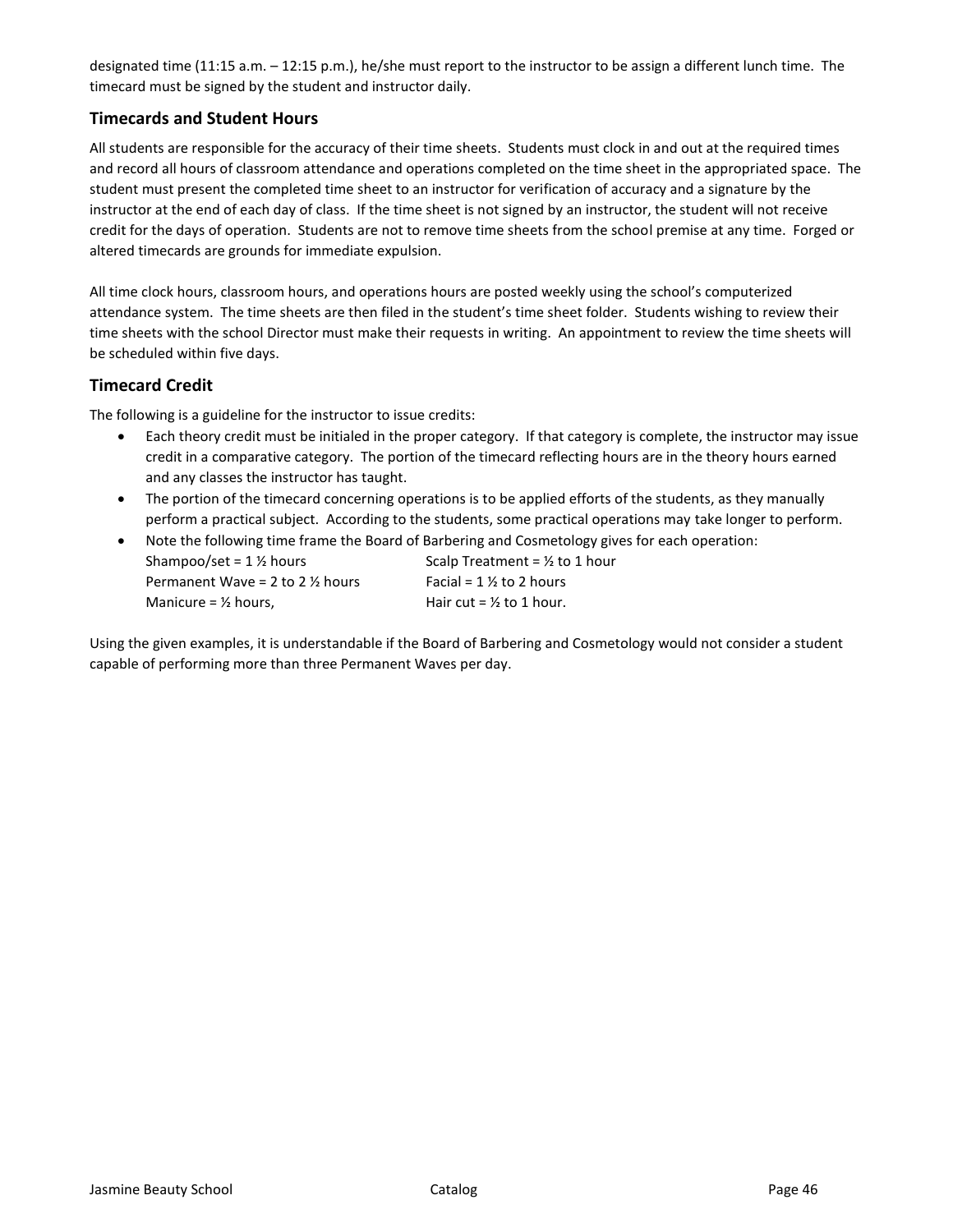# **SCHOOL POLICIES**

Schools and businesses rely on standards and rules in order to operate successfully. To comply with the expectations from the California Board of Barbering and Cosmetology, and to be professional.

Students must comply with all instructions, directions, and orders given by school personnel relative to school activities. Insubordination, drugs or alcohol usage on campus will not be tolerated. All assignments, tests, and homework must be made up for excused absences. Any deviation from the policy must be in writing from the office and signed by a member of the administrative staff. These guidelines maybe revised at any time as the school administrator deems necessary to meet internal, state, and federal standards.

## Appearance

- 1) Clean white uniform coat is required with black or blue pants or skirt (knee length or longer)
- 2) Must have closed toes shoes, no high heel shoes
- 3) Students must furnish their own equipment and implements for the practical operations
- 4) No gum chewing, smoking, food, coffee, or soda at stations, or in classroom

## Equipment

Supplies for personal services must be furnished by all students. Kits and equipment must be kept in sanitary condition at all times according to California Board of Barbering and Cosmetology guidelines. Mirrors and stations must be kept clean by students.

## Student Rights and Responsibilities

## *Student Rights*

You have the right, and should ask the school the following questions:

- The names of its accrediting and licensing organizations
- About its program, laboratory, other physical facilities, and its faculty
- What is the cost of attending, and the refund policy for students who drop out
- Gainful employment statistics
- Can the school credits transfer hours to another school?
- How much of your financial need, as determined by the school, has been met
- Does the school offer a Work-Study program?
- How does the school determine whether you are making Satisfactory Academic Progress, and what happens if you are not?
- What special facilities and services are available to the handicapped?
- The availability of GED programs, if the school admits students who do not have a high school diploma or the equivalent.

## Student Responsibilities

It is the student's responsibility to:

- Review and consider all the information about the school program before enrolling
- To read and understand the school Catalog in its entirety
- Read, understand, and follow all school policies and procedures, including those on attendance and maintaining Satisfactory Academic Progress
- Notify the school of changes in name, address, or attendance status (full time or part time)
- Understand the school's refund policy
- Understand and comply with the enrollment status, financial charges, financial terms, time allowed to complete a course, refund policy and termination procedures as specified in the enrollment agreement you will be asked to sign

## *Violations leading to One Week Suspension*

- Leaving school grounds without supervisor permission
- Failure to come to school without the necessary equipment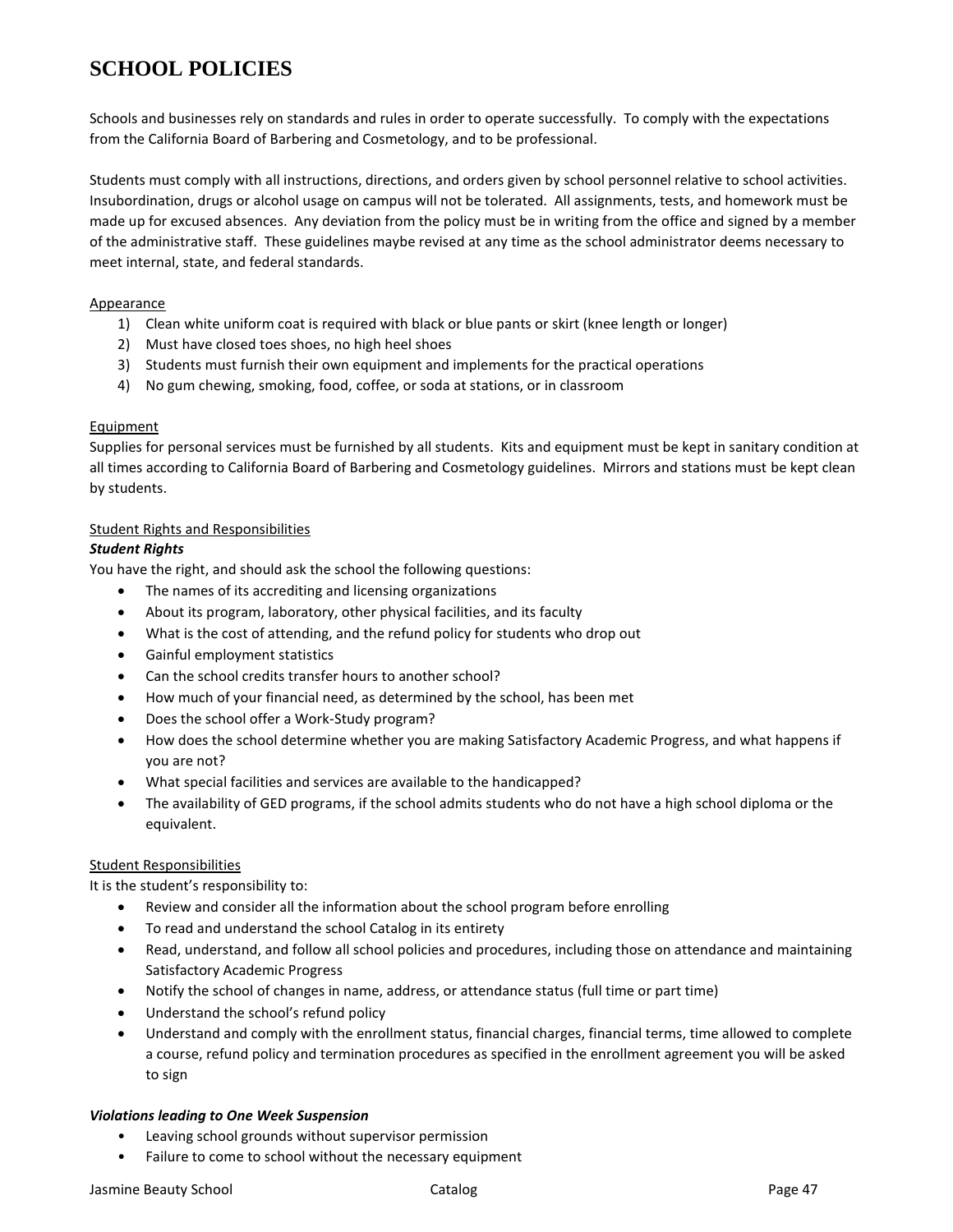- Not following class/floor instructor directions
- Use of foul language, ethnic, racial, or sexual slurs
- Use of products, services not charged on service ticket, or using any product not carried by the school
- Carrying any timecard off school grounds
- Smoking or eating outside a designated area
- Spreading gossip about another student or staff member
- Improper Attire (uniform), or using unauthorized uniform substitutes
- Practice of improper sanitation and sterilization measures
- Failure in daily cleanup of work area and assigned duty at the end of the day
- Failure to clock in and out in the proper manner
- Being late to class or leaving class/clinic without proper authorization

## Reasons for a Student's Immediate Dismissal/Withdrawal

- Perpetration of theft of any object belonging to another student, customer, and school.
- Clocking another student timecard or having another student does the same for you.
- Forging any information on the timecards.
- Use of or being under the influence of drugs or alcohol in school.
- Causing class disruption after being warned for the same infraction in the past.
- Physical or vulgar abuse of another individual committed on campus grounds.
- Willfully not following school rules or guidelines.
- Possession, intent to sell or furnished a firearm or other dangerous weapon on school property.
- Offered, arranged, or negotiated to sell any controlled substance, alcoholic beverage, or intoxicant of any kind
- Had unlawful possession of, or unlawfully offered, arranged, or negotiated to sell any drug paraphernalia
- Caused or attempted to cause damage to school or private property
- Knowingly received stolen school or private property
- Committed or attempted to commit a sexual assault or committed a sexual battery
- Harassed, threatened, or intimidated a person who is a complaining witness or is otherwise involved in a school disciplinary proceeding
- Committed sexual harassment
- Engaged in harassment, threats or intimidation of school or individuals
- Made terrorist threats against school officials or school property
- Any other misconduct the school deem as deserving of immediate withdrawal

In general, three suspensions constitute sufficient cause for withdrawal from the school. The above guidelines do not encompass all violations that may occur, and they are not all inclusive and/or limit any action by the school in any way.

## Drug and Alcohol Abuse Prevention

In accordance with the Drug-Free Workplace Act of 1988 (P.L. 100-690), The Drug-Free Schools and Communities Act of 1989 (P.L. 101-226) and 34 Code of Federal Regulation Part 85, Subpart F, this institution is committed to maintaining a drug-free workplace and a drug-free school. Drug and alcohol abuse can lead to liver, heart, and other chronic diseases, such as low birth weight, birth defects, infant mortality in expectant mothers and death. The unlawful manufacture, distribution, dispensing, possession or use of drugs, alcohol or other controlled substances at this institution is strictly prohibited. Students and employees are required, as a condition of enrollment and/or employment, to abide by this policy.

To the extent allowed by local, state and federal laws, this institution will impose disciplinary action against any employee for violating these standards of conduct. These actions may include suspension, expulsion and termination of employment, referral for prosecution and/or required completion of a drug and alcohol rehabilitation (or similar) program.

Jasmine Beauty School Catalog Page 48 This institution, as required by federal regulation (34 CFR 85.635 and Appendix C), will report all employees convicted of a criminal drug offense occurring in the workplace to the U.S. Department of Education. Consistent with these same regulations, employees, as a condition of employment, are required to provide a written notice to this institution of their conviction for a criminal drug offense occurring in the workplace within 5 days after that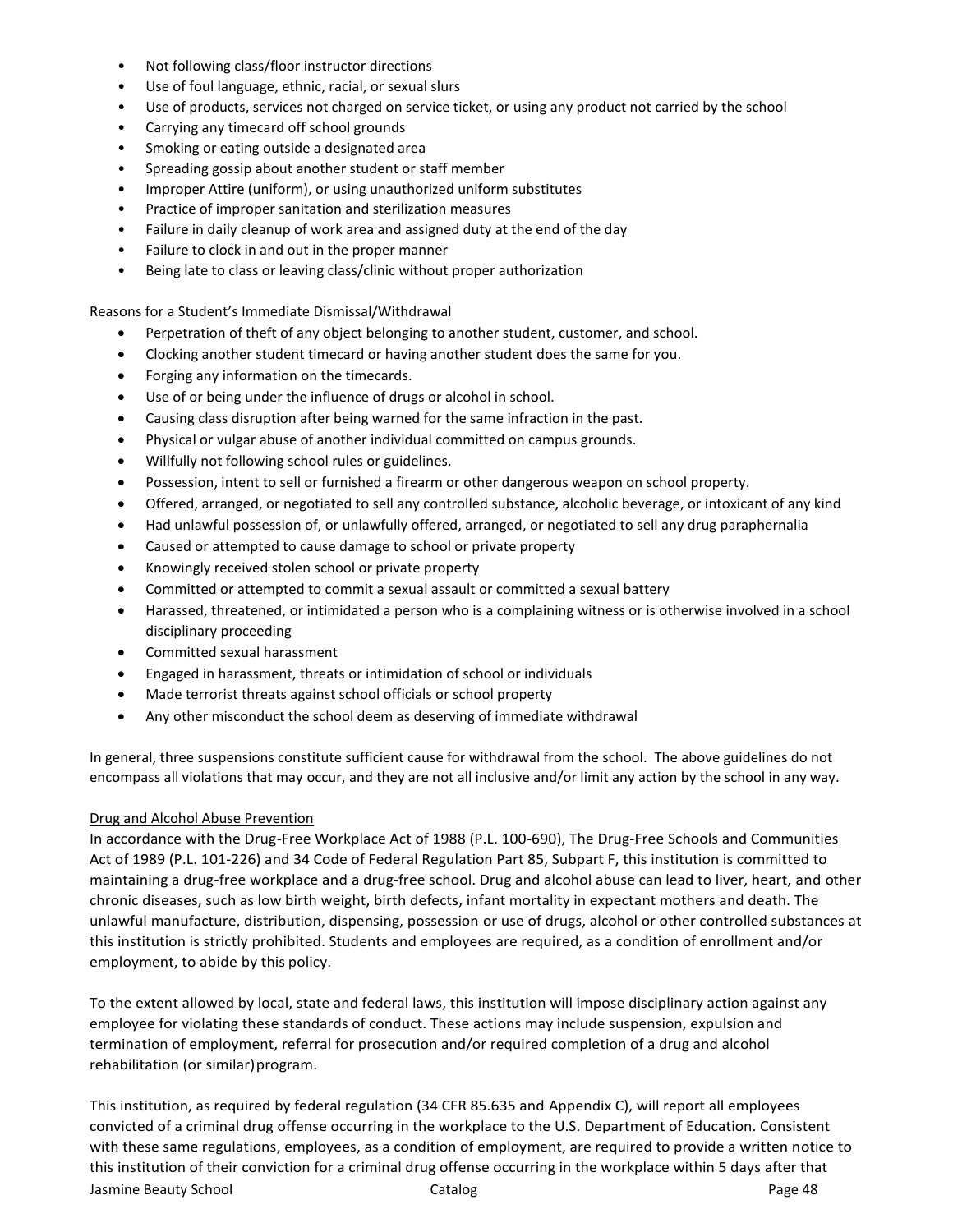conviction. In addition, students receiving Pell Grants who are convicted of a criminal drug offense during the period of enrollment for which the Pell Grant was awarded are required by federal regulation to report that conviction in writing to the:

United States Department of Education / Director of Grants and Services 400 Maryland Ave. SW. Room 3124, GSA Regional Office Bldg. # 3 Washington, DC 20202-4571

The report must be made within 10 days after the conviction. In addition to institutional sanctions, students and employees convicted of the unlawful possession or distribution of illicit drugs or alcohol could face local, state, and federal legal penalties which include the loss of eligibility for federal financial aid, fines, imprisonment, and the seizure of drug related assets. Drug awareness programs, counseling, treatment, rehabilitation, and other related services are available on an ongoing basis to students and employees of the institution through:

#### **Alcohol & Drug Abuse Hotline 800-237-6237**

Students and employees seeking assistance in overcoming a drug or alcohol related problem are encouraged to contact this organization. This institution continues to make a good faith effort to provide a school and workplace free from the illicit use, possession or distribution of drugs and alcohol.

## Grievance Procedure

This policy is provided in this Catalog so that students are aware of the policy prior to enrollment.

It is the policy of this institution to handle grievances in the following manner:

- 1. Fill out the grievance form and list all grievances.
- 2. Deliver all forms to your immediate instructor.
- 3. If you are unable to deliver the form to the instructor, you may mail it to the School Director: Mr. Hung Vi La, Address - 5911 University Ave, Ste 318-319, San Diego, CA 92115
- 4. All grievances regardless of the nature will be given to the School Director for review.
- 5. The School Director will evaluate the grievance and set up an appointment with the person/student within five days from receipt of the grievance form. If the grievance is an emergency, it will be addressed within 24 hours.
- 6. A student or any member of the public may file a complaint about this institution with the Bureau for Private Postsecondary Education by calling the toll-free number **(888)370-7589** or by completing a complaint form, which can be obtained on the Bureau's website (address below).

Also any question a student may have regarding this catalog that has not been satisfactorily answered by the institution may be directed to BPPE:

California Department of Consumer Affairs, Private Postsecondary Education

P.O. Box 980818, West Sacramento, CA 95798-0818.

| Website: www.bppe.ca.gov              | Email: bppe@dca.ca.gov |
|---------------------------------------|------------------------|
| Toll Free Phone Number: (888)370-7589 | Fax (916)263-1897      |

It is highly recommended, however, not mandatory, that students use the internal grievance process first and bring their complaints to the School first. In most cases, this will resolve the complaint faster and produce a satisfactory result. However, students may contact the Bureau at any time.

## Disclosure of Education Records

Adult students, parents of minor students, have the right to inspect, review, and challenge information contained in their education records. However, a school official must be present. Education records are defined as files, materials, and documents which contain information directly related to the student and are maintained by the institution. School will maintain institutional and student records for six years. Students' transcripts are maintained indefinitely. Students are not entitled to inspect the financial records of their parents. Written consent is required from the student (or their guardian if the student is a dependent minor) before education records may be disclosed to third parties with the exception of accrediting commissions or governmental agencies that are authorized by law. Please refer to **Notification of Right under FERPA.**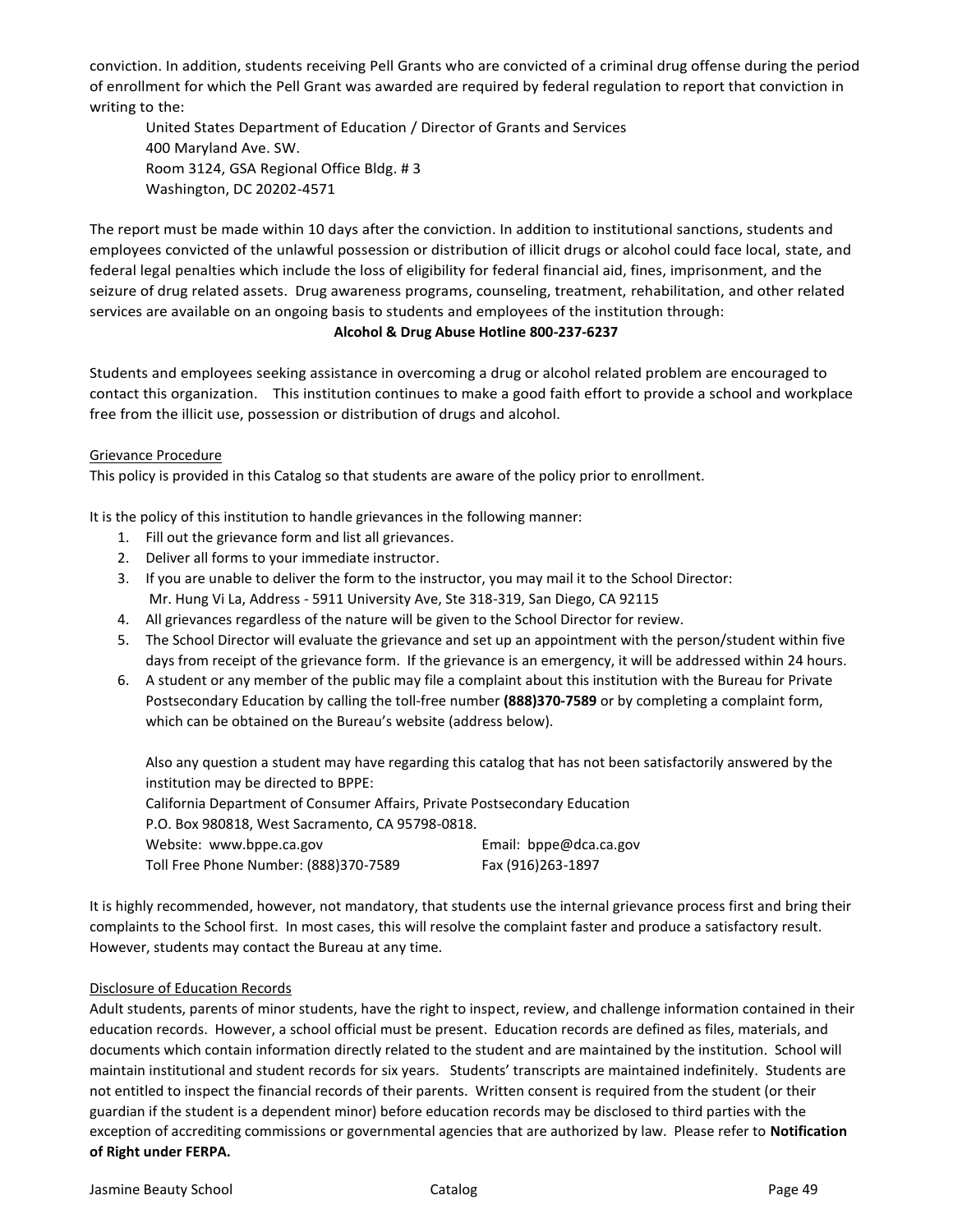## Notification of Right under FERPA

The Family Educational Rights and Privacy Act (FERPA) afford students certain rights with respect to their education records. These rights include:

- 1) The right to inspect and review the student's education records within 45 days from the time the school receives a request for access. A student should submit to the appropriate official of the school a written request that identify the record or records the student wishes to inspect. The school office will make arrangements for access and notify the student of the time and place where the records may be inspected. If the records are not maintained by the School official to whom the request was submitted, that official shall advise the student of the correct official to whom the request should be addressed.
- 2) The right to request the amendment of the student's education records that the student believes to be inaccurate, misleading, or otherwise in violation of the student's privacy rights under FERPA. A student who wishes to request the school to amend a record should write the school official responsible for the record, clearly identify the part of the record that the student want changed and specify why it should be changed. If the school decides not to amend the record as requested, the school will notify the student in writing of the decision and the student's right to a hearing regarding the request for amendment. Additional information regarding the hearing procedures will be provided to the student when notified of the right to a hearing.
- 3) The right to provide written consent before the school discloses personally identifiable information from the student's education records, except to the extent that FERPA authorizes disclosure without consent. The school discloses education records without a student's prior written consent under the FERPA exception for disclosure to school officials with legitimate educational interests. *A school official* is a person employed by the school in an administrative, supervisory, academic or research, or support staff position (including law enforcement unit personnel and health staff); a person or company with whom the school has contracted as its agent to provide a service instead of using school employees or officials (such as an attorney, auditor, consultant, or collection agent); a state, accreditation, or federal regulatory or oversight agency who requires student information in the course of business or by request; or a student serving on an official committee, such as a disciplinary or grievance committee, or assisting another school official in performing his or her tasks. A school official has a legitimate educational interest if the official needs to review an education record in order to fulfill his or her professional responsibilities for the school. Upon request, the school also discloses education records without consent to officials of another school in which a student seeks or intends to enroll.
- 4) The right to file a complaint with the U.S. Department of Education concerning alleged failures by the school to comply with the requirements of FERPA. The name and address of the Office that administers FERPA is:

Family Policy Compliance Office U.S. Department of Education 400 Maryland Avenue, SW Washington, DC 20202-5901

## Policy Against Sexual Harassment

It is the intent of Jasmine Beauty School to protect all employees and students from sexual harassment. Not only is sexual harassment a violation of Title VII of the Civil Rights Act of 1964, but sexual harassment also undermines the integrity of the employment and academic environment, debilitates morale, and interferes with the effectiveness of employees and students. In accordance with the Equal Employment Opportunity Commission's published guidelines, unwelcome sexual advances, unwanted requests for favors of a sexual nature, and any other unwanted verbal or physical conduct of a sexual nature are considered sexual harassment if:

- Explicit or implicit submission to sexual overtures is made a term or condition of employment;
- Employment decisions are made on the basis of whether submission to or rejection of sexual overtures occurred; and
- Sexually intimidating, hostile, or offensive atmosphere unreasonably interferes with an individual's work performance.

At Jasmine Beauty School, sexual harassment of or by employees includes the following:

• Unwelcome or unwanted sexual advances. This includes unwelcome physical contact or sexual advances considered unacceptable by another individual;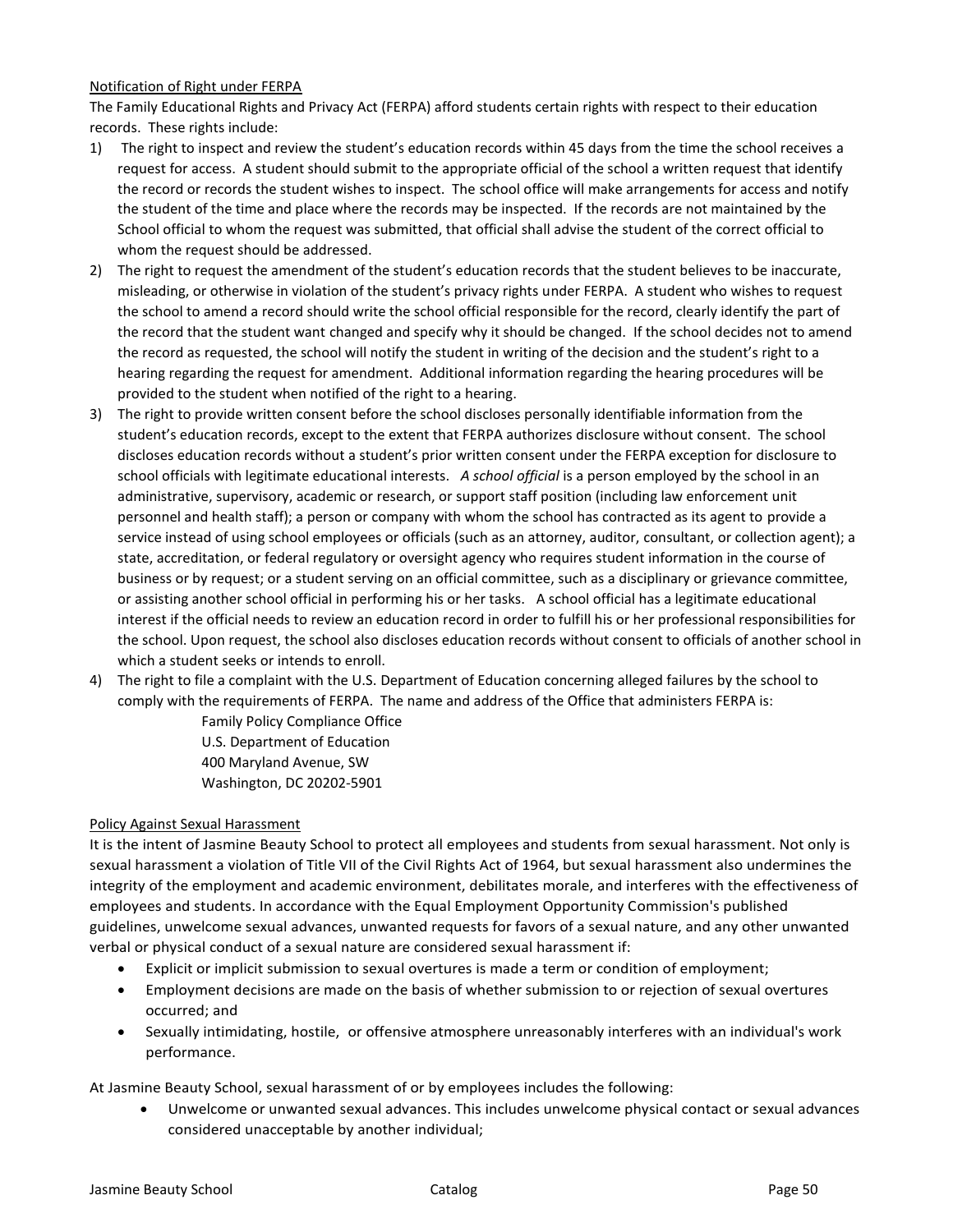- Requests or demands for sexual favors. This includes subtle or blatant pressures or requests for any type of sexual favor, accompanied by an implied or stated promise of preferential treatment or negative consequence concerning one's employment status or student status;
- Verbal abuse that is sexually oriented or considered unacceptable by another individual, as well as sexually derogatory comments. This includes commenting about an individual's body or appearance when such comments go or other tasteless sexually oriented comments or innuendoes or actions that offend others;
- Engaging in any type of sexually oriented conduct that would unreasonably interfere with another's work Performance. This includes extending unwanted sexual attention to someone that reduces personal productivity or time available to work at assigned tasks; or
- Creating a work environment that is intimidating, hostile, or offensive because of unwelcome or unwanted sexually oriented conversations, suggestions, requests, demands, physical contacts, or attentions.
- Normal, non-coercive interaction that is acceptable to both parties is not considered to be sexual harassment.

At Jasmine Beauty School, sexual harassment of or by employees toward students is defined as unwelcome sexual advances, requests for sexual favors, and other verbal or physical conduct of a sexual nature when:

- Submission to such conduct is made to appear to be a term or condition of enrollment, attendance, or participation in a class;
- Submission to or rejection of such conduct affects academic decisions;
- Such conduct has the purpose or effect of unreasonably interfering with a student's academic performance or creating an intimidating, hostile, or offensive academic environment;
- Unwelcome physical contact, including but not limited to, patting, pinching, or touching; or Offensive or demeaning sexual remarks, jokes, or gestures.

Students aggrieved by a violation of this policy may file a grievance by reporting the conduct to the School Director. All allegations of sexual harassment of or by student, Instructor, or any other Jasmine Beauty School personnel will be promptly and thoroughly investigated by the Jasmine Beauty School Administration.

Jasmine Beauty School recognizes sexual harassment as an insidious practice and will not tolerate sexual harassment in any manner or form. Persons sexually harassing others will be dealt with swiftly and vigorously. Any individual who violates any portion of this policy shall be subject to disciplinary action up to and including discharge.

It is improper conduct for a Jasmine Beauty School Instructor to engage in a romantic or sexual relationship with a student enrolled in the Instructor's class or for an employee to engage in a romantic or sexual relationship with a student that is under the employee's supervision.

Romantic or sexual relationships between any Instructor and a student then enrolled in the Instructor's class (including supervised student activities for which academic credit is given) or between any school employee and a student enrolled in the school may appear to be coercive and are discouraged. Even when no coercion is present, such relationships create an appearance of impropriety and favoritism, which can impair the academic experience of all students in the school environment. At Jasmine Beauty School, romantic and sexual relationships between an Instructor or an employee and a student are subject to the prohibition against sexual harassment.

## Social Security Number

Jasmine Beauty School is dedicated to ensuring the privacy and proper handling of confidential information pertaining to students and employees. The Social Security number shall be required of all entering students for their permanent student records. An alternative student identification number will be assigned to each student. This identification number will be used for all purposes that do not require a social security number. In no event In no event shall grades be posted using the social security number.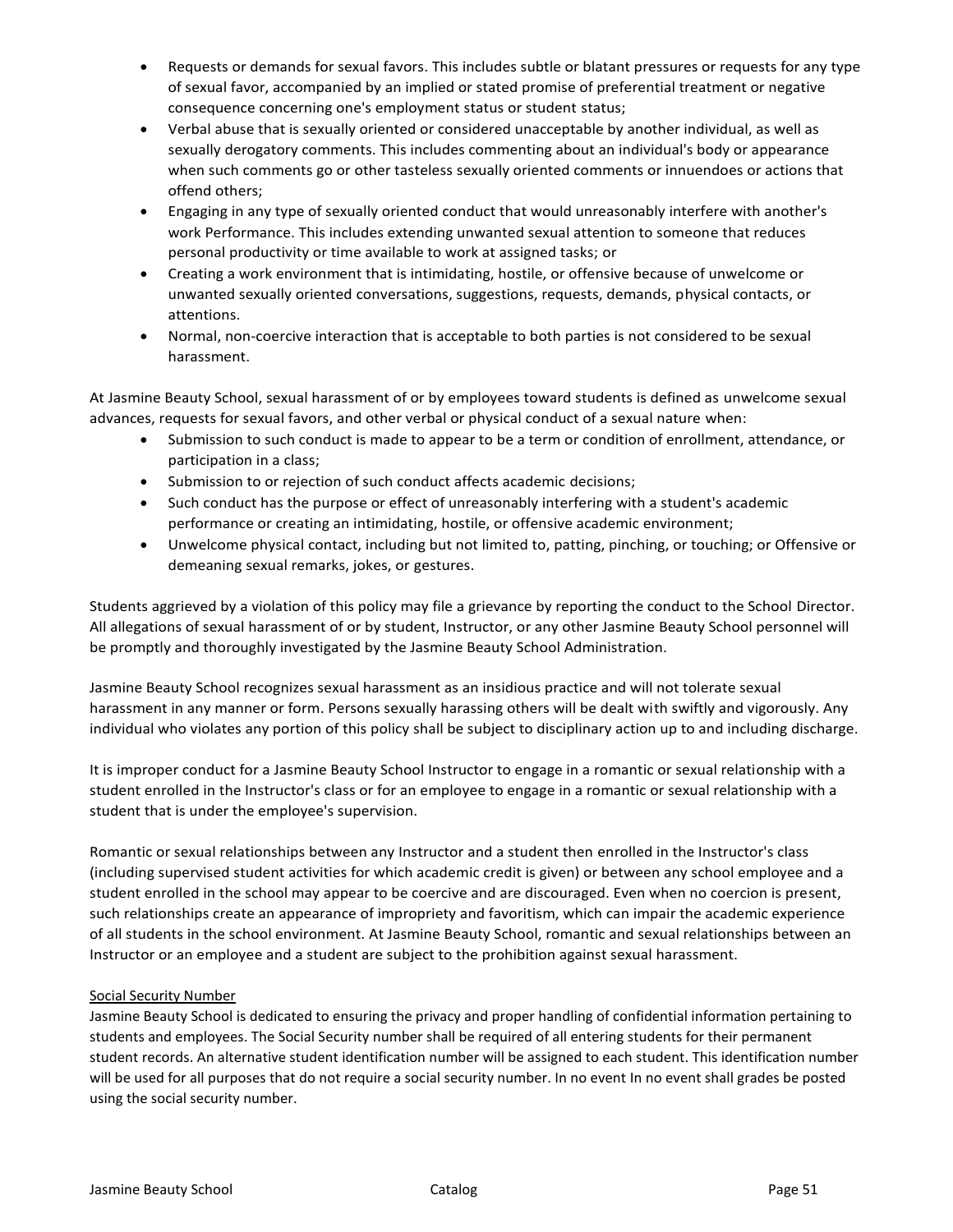#### Students with Disabilities

Jasmine Beauty School does not discriminate on the basis of disability in the admission or access to, or operations of, its programs or activities.

This notice is provided as required by Title II of the Americans with Disabilities Act of 1990. Accommodations are granted on a case-by-case basis for those students who are eligible by showing sufficient documentation of disability in compliance with all Federal and State Laws. The school administrators will handle provisions of accommodations for students with disabilities in compliance with Section 504 of the Rehabilitation Act of 1973 and the Americans with Disabilities Act of 1990.

Reasonable and specific accommodations are developed with each student based on current documentation from an appropriate licensed professional. All accommodations are individualized, flexible, and confidential based on the nature of the disability and the academic environment.

The school currently provides handicap access. Requests for other accommodations must be made to the Chief Academic Officer. On occasion, the Chief Academic Officer may work together with the School Director to resolve requests concerning academic adjustments.

With the goal of promoting integration and equality among the student population, the School provides individual assistance to students with documented disabilities. Disclosure of disability is voluntary. Students with disabilities must request adjustments or other accommodations prior to the admissions/enrollment time frame and provide appropriate documentation to the Chief Academic Officer. Documentation received may be questioned if proper credentials are not provided, or if the diagnosis is without supporting data. The School maintains all records as confidential.

Upon review of the documentation, the Chief Academic Officer will develop a letter of acknowledgement of the disability and the appropriate accommodations that will be provided to the student. The Chief Academic Officer will contact the student's professors to notify them of the authorized adjustments. In case the adjustments do not work, the student must notify Chief Academic Officer in order to ensure timely arrangements.

Students that require extra time for testing may take examinations under the supervision of the Chief Academic Officer, in agreement with the course professor. Students should allow two to three weeks for processing of additional aids or educational materials. The School provides these auxiliary aids and services on an individual basis. These aids and services may include, but are not limited to: registration assistance, approval of reduced course load, letters to instructors outlining accommodation needs, note takers, testing accommodations, classroom and other facility accommodations, and assistance with accessibility issues.

## Appeal Disability Documentation Decision

The student may appeal any decision related to a requested accommodation or auxiliary aid to the School Director who will respond to the students appeal not later than ten (1O) days upon submission of a student's appeal. Such an appeal must be made in writing to the School Director not later than ten (1O) days following the decision as to a requested accommodation or aid. Any position paper, brief, medical documentation, or other written material, which the student desires to be reviewed by the School Director, shall be submitted together with the notice of appeal. The School Director shall investigate and respond to the notice of appeal in writing, stating the decision, together with the reasons for either affirming or reversing the previous decision as to an accommodation or auxiliary aid. The School Director's decision is final.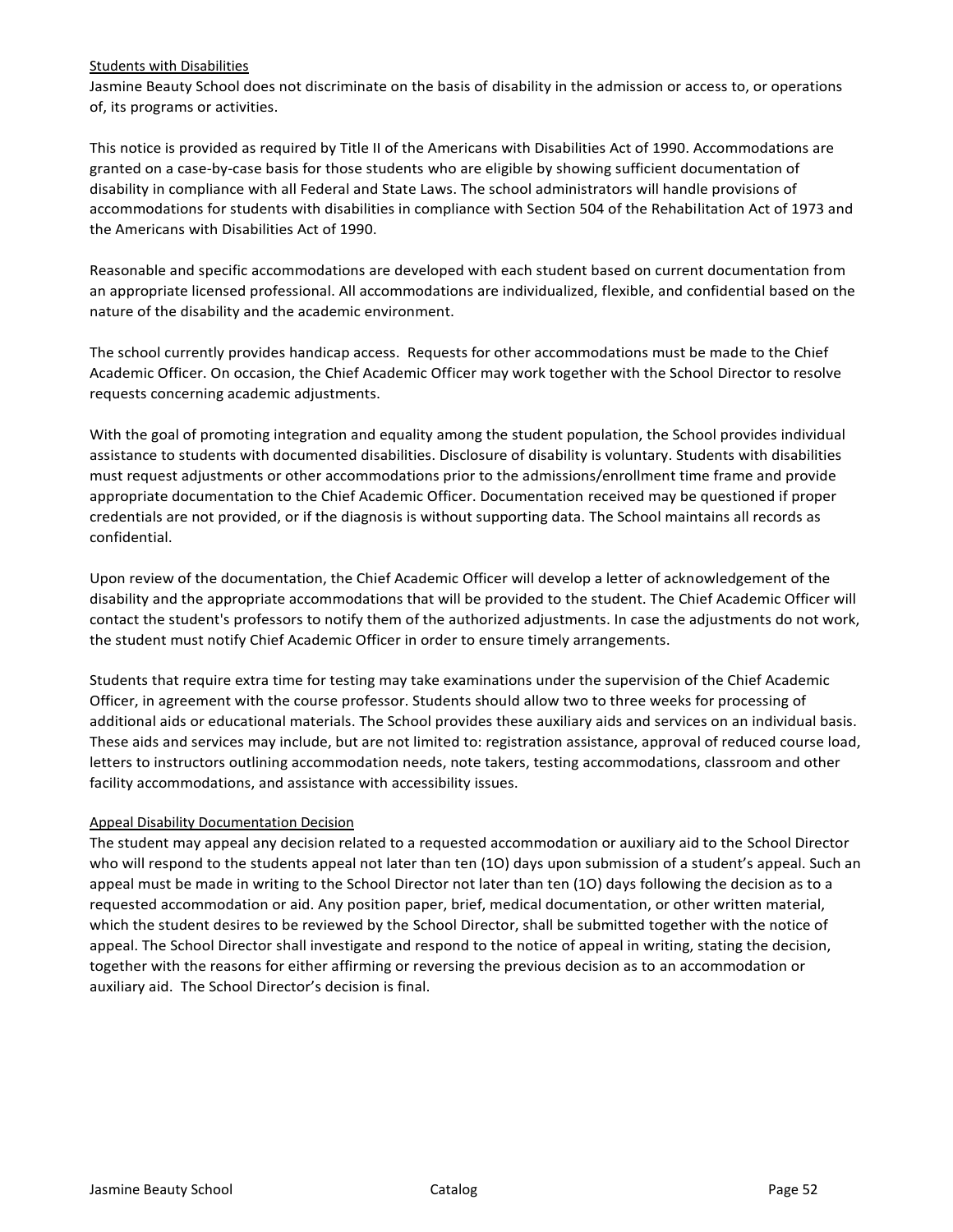# **STUDENT SERVICES**

## Academic Advising

Jasmine Beauty School is an institution that emphasizes not only academic and professional growth, but also personal development and the nurturing of each student. Instructors are available to advise and mentor students with regards to academic and professional decisions. Instructors are receptive to developing a professional relationship with each student. As such, the students should feel comfortable, if the need arises, to seek advice of an Instructor with regards to academic and professional matters.

#### Professional Counseling

Students who may be in need of professional counseling for any concern they may have, such as stress, alcohol abuse, family issues, and others, may request a list of local counseling services in the area from the School Director or Chief Academic Officer. Many of these practices offer sliding scale fees.

#### Job Placement Assistance

Job placement assistance is provided to graduates and students at no additional charge. While the school cannot guarantee employment for graduates, the school does make every effort to help them obtain employment. The school maintains a network of relationships with professionals and employers throughout the San Diego County who are frequently seeking our graduates. Please call our registrar for job opportunities and career counseling.

#### Housing

Currently, our school does not offer any type of housing, nor do we offer any type of housing assistance, such as housing referral, location assistance or financial housing assistance. The school does not have a dormitory facility under our control. There is housing available within the immediate school facility that varies in cost from \$500.00 to \$2,500.00 depending on the number of residents per apartment or home to be acquired.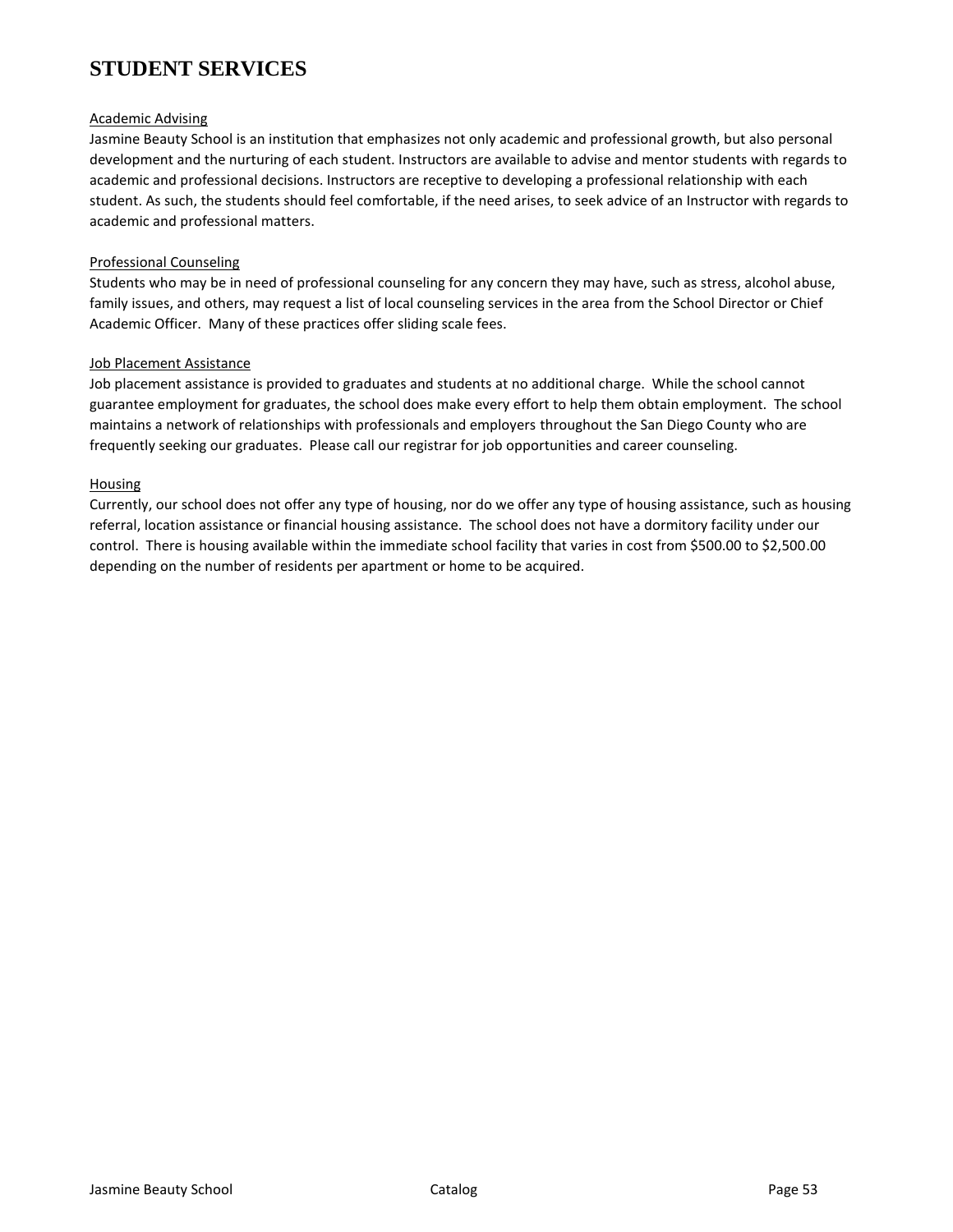# **TUITION & FEES**

## Tuition Charges

Tuition is disclosed and agreed upon at the time of enrollment. All terms and obligations are reflected in the enrollment agreement. The schedule of total charges for a period of attendance and an estimated schedule of total charges for the entire educational program are the same.

| PROGRAM                | <b>TUITION *</b> | <b>REGISTRATION</b><br>FEE** | <b>BOOKS AND</b><br>SUPPLIES*** | $KIT***$ | <b>STRF FEE</b> | <b>TOTAL</b> | <b>WEEKS</b> |
|------------------------|------------------|------------------------------|---------------------------------|----------|-----------------|--------------|--------------|
| ADVANCED               | \$11,250.00      | \$75.00                      | \$190.00                        | \$485.00 | \$5.50          | \$12,005.50  | 40-97        |
| <b>COSMETOLOGY</b>     |                  |                              |                                 |          |                 |              |              |
| <b>COSMETOLOGY</b>     | \$9,250.00       | \$75.00                      | \$190.00                        | \$485.00 | \$4.50          | \$10,004.50  | $25 - 40$    |
| ADVANCED               | \$10,275.00      | \$75.00                      | \$170.00                        | \$480.00 | \$5.00          | \$11,005.00  | 40-97        |
| <b>BARBERING</b>       |                  |                              |                                 |          |                 |              |              |
| BARBERING              | \$8,775.00       | \$75.00                      | \$170.00                        | \$480.00 | \$4.50          | \$9,504.50   | $25 - 40$    |
| <b>ESTHETICIAN</b>     | \$3,800.00       | \$75.00                      | \$275.00                        | \$480.00 | \$2.00          | \$4,632.00   | 15-38        |
| <b>MANICURING</b>      | \$1,775.00       | \$75.00                      | \$140.00                        | \$350.00 | \$1.00          | \$2,341.00   | $10 - 16$    |
| <b>MANICURING 102</b>  | \$2,575.00       | \$75.00                      | \$140.00                        | \$210.00 | \$1.50          | \$3,001.50   | 15-38        |
| <b>MASSAGE THERAPY</b> | \$5,375.00       | \$75.00                      | \$550.00                        | \$0      | \$2.50          | \$6,002.50   | 15-44        |
| <b>MICROBLADING</b>    | \$2,425.00       | \$75.00                      | \$0                             | \$500.00 | \$1.00          | \$3,001.00   | 3 DAYS       |
| <b>COSMETOLOGY</b>     | \$1,925.00       | \$75.00                      | \$0                             | \$0      | \$1.00          | \$2,001.00   | $8 - 10$     |
| <b>CROSSOVER</b>       |                  |                              |                                 |          |                 |              |              |
| BARBERING              | \$2,925.00       | \$75.00                      | \$0                             | \$0      | \$1.50          | \$3,001.50   | $6 - 8$      |
| <b>CROSSOVER</b>       |                  |                              |                                 |          |                 |              |              |

\* Only tuition is refundable per the refund policy.

- Registration fee is non-refundable.
- \*\*\* Books and Supplies and Kit will be provided after the cancellation period and shall be non-refundable if used or removed frompackaging.

## **THE SCHOOL RESERVES THE RIGHT TO CHANGE THE TUITION AND FEES AND MAKE SUBJECT CHANGES WITHOUT PRIOR NOTICE WHEN NECESSARY. ANY CHANGE WILL NOT AFFECT THE ATTENDING STUDENTS.**

## Other Optional Fees:

- Late payment fee: \$10 per late fee (monthly payment plan).
- Returned check fee: \$35 per incident.
- Re-enrollment fee: \$50.00
- Extra Instruction Charges: Students are expected to complete their training within the maximum time scheduled as specified in the Enrollment Agreement. If the student exceeds the expected schedule graduation date as outlined in the enrollment agreement, an extra instruction charge will be made for the balance of the hours required for the completion of the course. An addendum to the enrollment contract will reflect the hours to complete and rate per hour as follows: Advanced Cosmetology 1500/Cosmetology 1000- \$6.00/hour, Advanced Barbering 1500/Barbering 1000- \$6.00/hour, Esthetician - \$6.00/hour, Manicuring - \$4.00/hour, Massage Therapy - \$6.00/hour.
- Brush-Up for Licensing Exam: Students requiring preparation for the licensing exam will be billed at the course hourly rate, depending on which license they are applying for, and a registration fee of \$75.00. Students must furnish their own equipment. A minimum number of hours will be required and must be approved by the School Director prior to enrollment.

**Distance Education:** Please note that students engaged in distance education do not have additional fees related to the distance education platform, nor are any additional fees assessed to verify the student identity in this learning platform.

## STRF: Student Tuition Recovery Fund Disclosures

"The State of California established the Student Tuition Recovery Fund (STRF) to relieve or mitigate economic loss suffered by a student in an educational program at a qualifying institution, who is or was a California resident while enrolled, or was enrolled in a residency program, if the student enrolled in the institution, prepaid tuition, and suffered an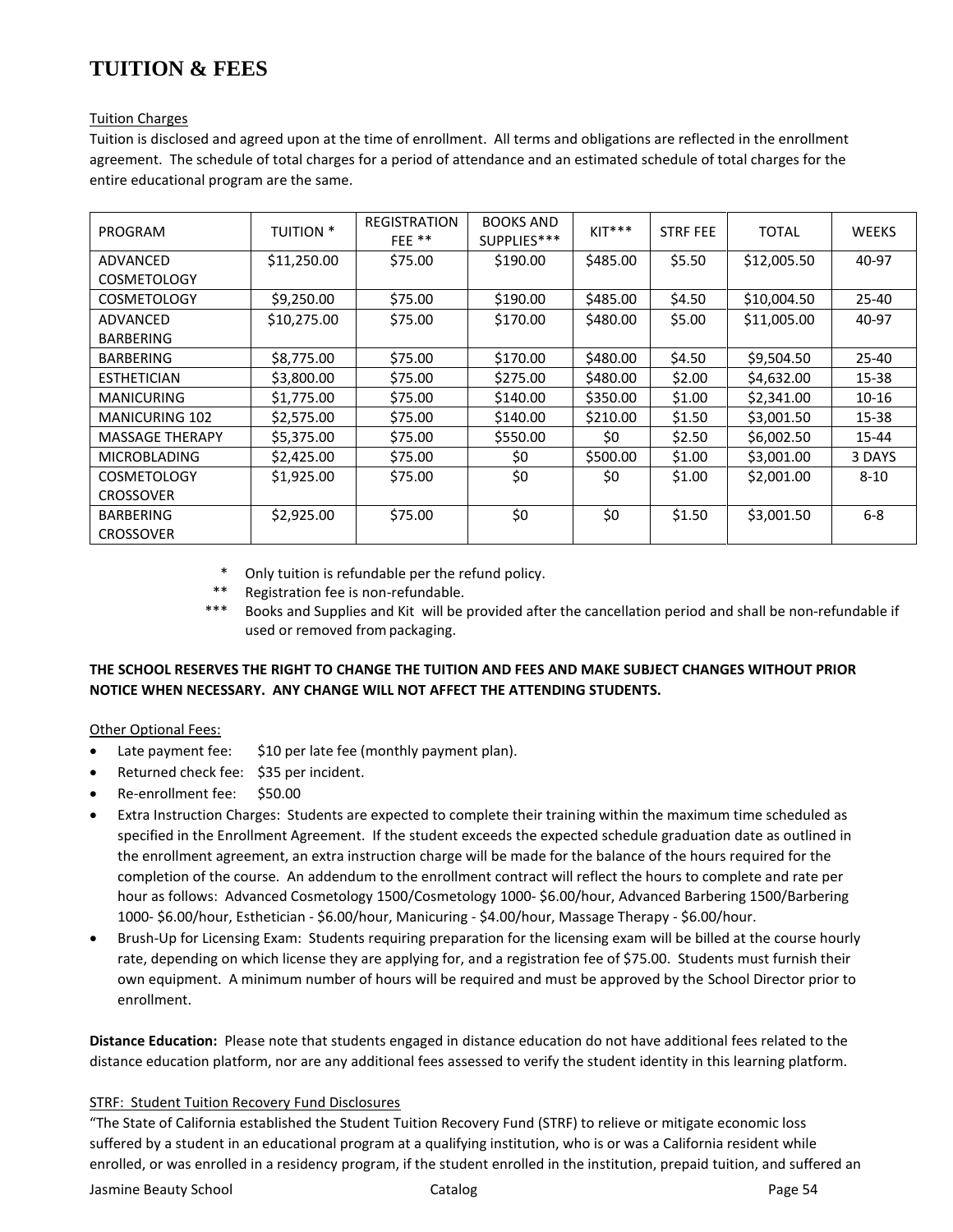economic loss. Unless relieved of the obligation to do so, you must pay the state-imposed assessment for the STRF, or it must be paid on your behalf, if you are a student in an educational program, who is a California resident, or are enrolled in a residency program, and prepay all or part of your tuition.

You are not eligible for protection from the STRF, and you are not required to pay the STRF assessment, if you are not a California resident, or are not enrolled in a residency program."

"It is important that you keep copies of your enrollment agreement, financial aid documents, receipts, or any other information that documents the amount paid to the school. Questions regarding the STRF may be directed to the Bureau for Private Postsecondary Education, 1747 N. Market Blvd. Ste 225 Sacramento, CA 95834, (916) 574-8900 or (888) 370- 7589.

To be eligible for STRF, you must be a California resident or are enrolled in a residency program, prepaid tuition, paid or deemed to have paid the STRF assessment, and suffered an economic loss as a result of the following:

- 1) The institution, a location of the institution, or an educational program offered by the institution was closed or discontinued, and you did not choose to participate in a teach-out plan approved by the Bureau or did not complete a chosen teach-out plan approved by the Bureau.
- 2) You were enrolled at an institution or a location of the institution within the 120 day period before the closure of the institution or location of the institution, or were enrolled in an educational program within the 120 day period before the program was discontinued.
- 3) You were enrolled at an institution or a location of the institution more than 120 days before the closure of the institution or location of the institution, in an educational program offered by the institution as to which the Bureau determined there was a significant decline in the quality or value of the program more than 120 days before closure.
- 4) The institution has been ordered to pay a refund by the Bureau but has failed to do so.
- 5) The institution has failed to pay or reimburse loan proceeds under a federal student loan program as required by law or has failed to pay or reimburse proceeds received by the institution in excess of tuition and other costs.
- 6) You have been awarded restitution, a refund, or other monetary award by an arbitrator or court, based on a violation of this chapter by an institution or representative of an institution, but has been unable to collect the award from the institution.
- 7) You sought legal counsel that resulted in the cancellation of one or more of your student loans and have an invoice for services rendered and evidence of the cancellation of the student loan or loans.

To qualify for STRF reimbursement, the application must be received within four (4) years from the date of the action or event that made the student eligible for recovery from STRF. A student whose loan is revived by a loan holder or debt collector after a period of non-collection may, at any time, file a written application for recovery from STRF for the debt that would have otherwise been eligible for recovery. If it has been more than four (4) years since the action or event that made the student eligible, the student must have filed a written application for recovery within the original four (4) year period, unless the period has been extended by another act of law. However, no claim can be paid to any student without a social security number or a taxpayer identification number."

Effective April 1, 2022, the Student Tuition Recovery Fund (STRF) assessment rate changed from fifty cents (\$.50) per one thousand dollars (\$1,000) of institutional charges to two dollars and fifty cents (\$2.50) per one thousand dollars (\$1,000) of institutional charges.

Note: Authority cited: Sections 94803, 94877 and 94923, Education Code. Reference: Section 94923, Education Code.

## Method of Payments

The school accepts cash, debit/credit card, money order, and check.

## Collection of Tuition

Students are expected to contribute from their own financial resources toward their cost of attendance. At the student's option, the school may accept a full payment for tuition and fees after the student has been accepted and enrolled in a Manicuring course. For students who are enrolled in Cosmetology, Barbering, Esthetician, or Massage Therapy courses,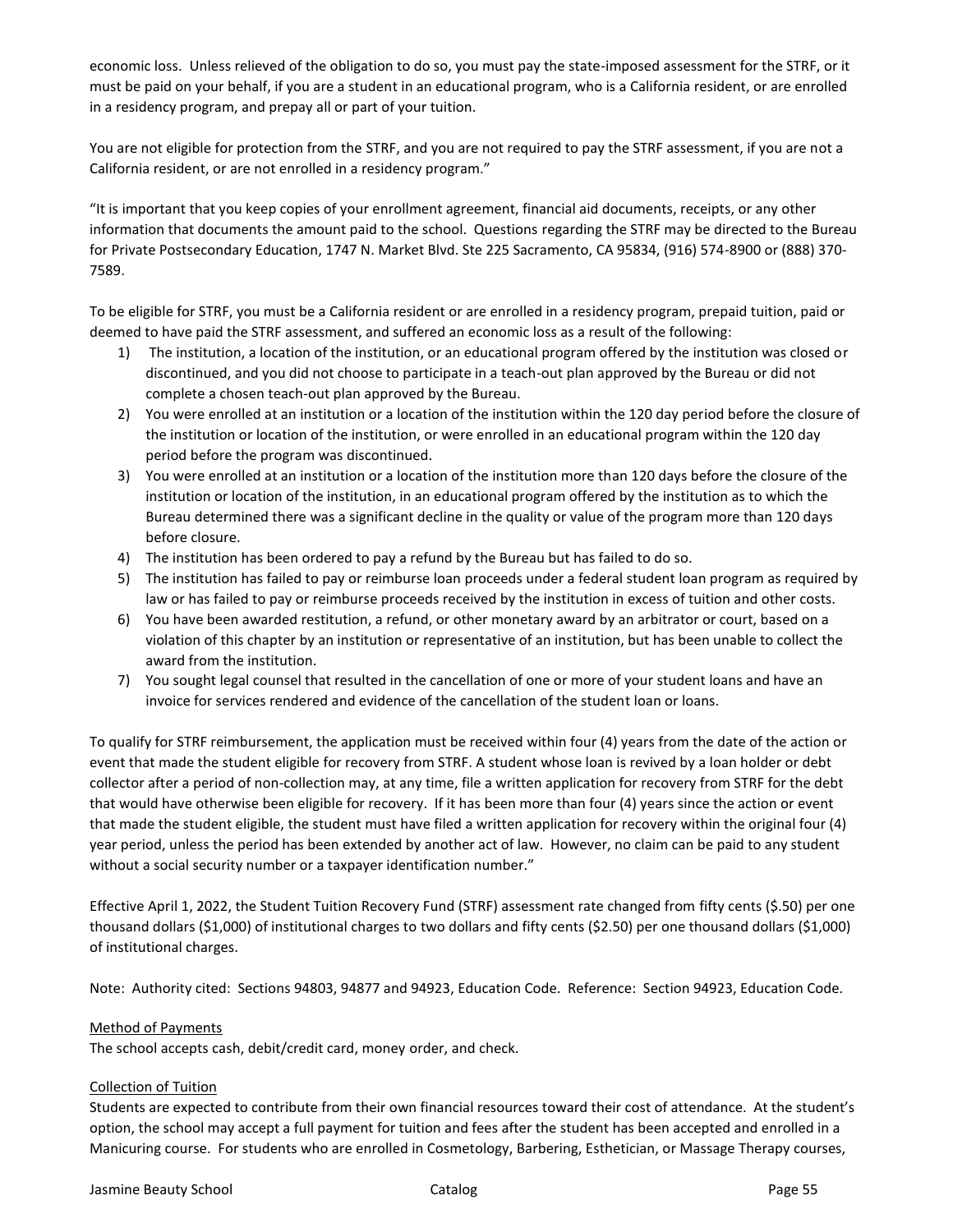the financial officer will develop a personalized tuition payment program, and students have the option to make payments on a weekly, monthly, and/or quarterly schedule.

If a student elects to use a Tuition Payment Plan, a Retail Installment Agreement is required. This Tuition Payment Plan is in compliance with the Federal Truth-In-Lending requirements (Regulation Z). The Retail Installment Agreement, if elected, is incorporated into the student's Enrollment Agreement, by reference.

## **ANY CHANGES IN THE STUDENT FINANCIAL PLAN MUST BE UPDATED WITH EACH CHANGE OCCURRENCE.**

## Right to withhold Transcripts and Grades for Non-Payment of Tuition

An institution may withhold a student's transcript or grades if the student is in default on a student tuition contract. If the course of study consists of only one course, the institution may withhold the grades or the transcript until the tuition is paid in full. **CEC. Section 94828 per BPPVE Reform Act January 1, 1998.** Jasmine Beauty School does not use collection correspondence such as banks, collection agencies, lawyers or any other third parties representing the school.

#### Pre-Application for Licensing Exam

Students will be allowed to pre-apply for the licensing exam provided they have paid their account in full at the appropriate pre-application clock hours and provided they have maintained a 90% attendance throughout their program of study and have not received any suspension. Out of state and transfer students will not be allowed to pre-apply.

# **CANCELLATION & REFUND POLICY**

## **Cancellation Policy: Student Right to Cancel**

#### Cancellation Prior to the Start of Classes.

A student may cancel their enrollment, for any reason. In the event of a student cancellation, all monies paid by an applicant, less the non-refundable enrollment fee, will be refunded within 45 days, if:

- 1. The Student and/or the parent/legal guardian cancels the contract within three (3) business days of signing the enrollment agreement, regardless of whether instruction has begun; or
- 2. The Student and/or the parent/legal guardian cancels after three (3) business days of signing the enrollment agreement, but before instruction begins; or
- 3. Student cancels within three (3) business days following the regularly scheduled orientation procedures; or
- 4. Student cancels after the first day of class attendance, or the seventh day after enrollment, whichever is later; or
- 5. For students who enroll prior to visiting the campus will have an opportunity to cancel their enrollment within three (3) business days following a tour of Jasmine Beauty School's facilities and inspection of equipment.

Cancellation shall occur when you give written notice of cancellation at the institution's address. Cancellation can be made in person, by electronic mail, by Certified Mail. The written notice of cancellation, if sent by mail, will be accepted when it is deposited in the mail and properly addressed with prepaid postage. The written notice of cancellation need not take on any particular form, however expressed; it will be accepted only when submitted directly to the Financial Office stating that you no longer wish to be bound by the enrollment agreement.

## Cancellation After the Start of Classes

If a student cancels after the first day of class, he/she must provide written notice of the withdrawal to the Jasmine Beauty School. The student will be responsible for the following:

- The non-refundable enrollment fee,
- The cost of any textbooks or materials accepted during enrollment, and
- Tuition as of the student's last date of physical attendance, based on the refund policy below.

A student withdrawal may be effectuated by the student's written notice or by the student's conduct, including, but not necessarily limited to, a student's lack of attendance.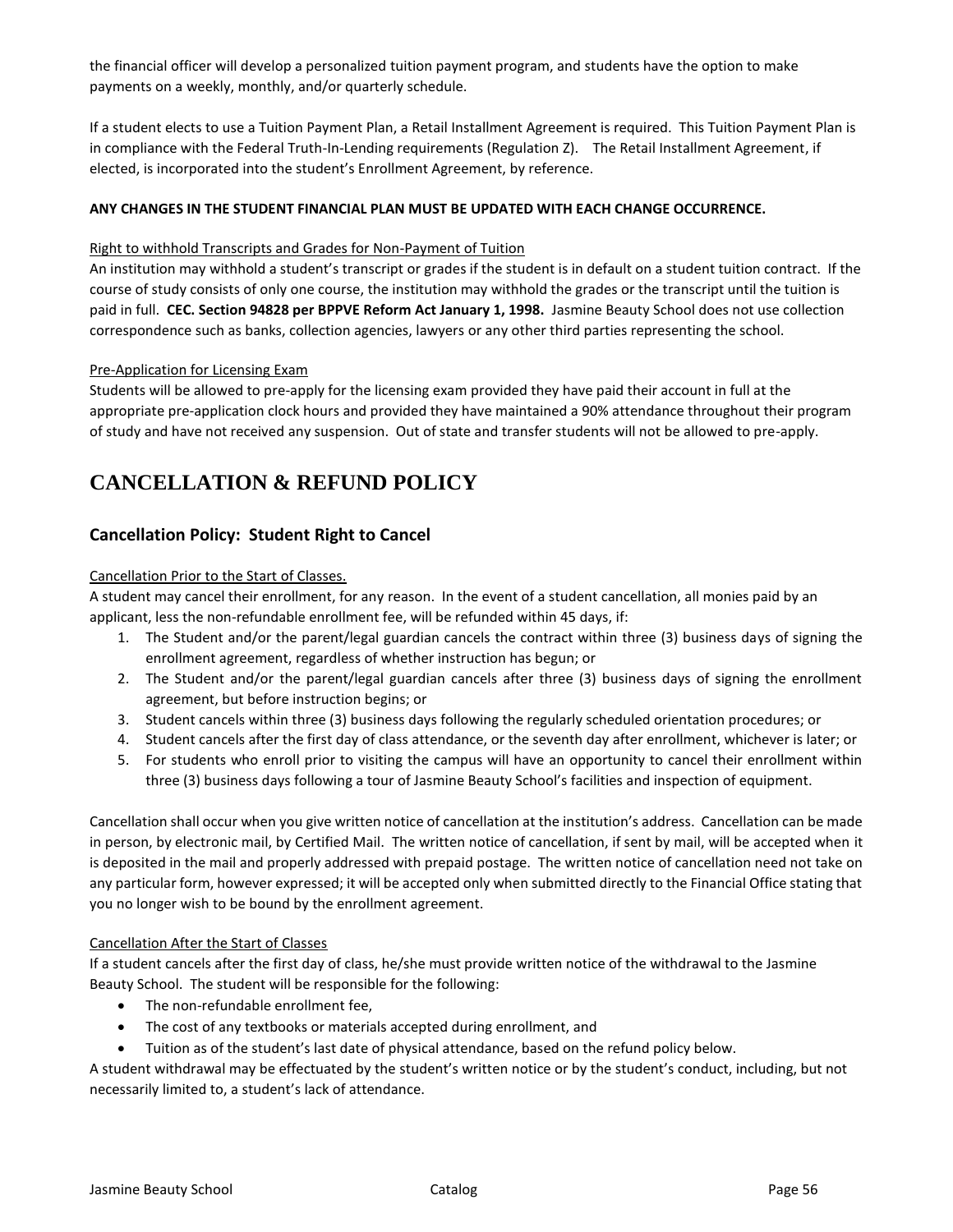## **Cancellation Policy: Jasmine Beauty School Right to Cancel**

Jasmine Beauty School reserves the right to cancel a start date due to any circumstances that it deems would be in the students' best interest. Cancellation of a scheduled class start date for any program shall entitle the enrollee to elect either:

- A guaranteed reservation in the next scheduled class for that program, or
- Cancellation of enrollment with a full refund of all pre-paid tuition and fees (less non-refundable application fee).

Refund will be made within forty-five (45) calendar days.

## Cancellation/Termination of Student Enrollment

Jasmine Beauty School may terminate a student's enrollment for one of the following reasons:

- 1. Insufficient academic progress, and/or
- 2. Non-payment of academic costs, and/or
- 3. Failure to comply with rules and policies established by the school as outlined in the Catalog and this Enrollment Agreement.

The date of withdrawal shall be deemed the last date of recorded attendance. All refunds and return of funds will be made within forty-five (45) calendar days of the date ofdetermination.

## **Refund Policy**

## Refund if Jasmine Beauty School Rejects an Applicant

Jasmine Beauty School will notify the student, in writing, of his or her acceptance or rejection. In the event that an applicant is rejected by the School, all tuition, fees, and other charges will be reversed, and any pre-payment of tuition and fees (less non-refundable application fee) will be refunded. Refunds will be made within 30 days of termination of the student's enrollment or receipt of a Cancellation Notice from the student.

## Pro-rata Refund Policy

After the cancellation period, the institution provides a pro rata refund of all funds paid for tuition charged to students who have completed 60% or less of the period of attendance. When more than 60% of the enrollment period in the course has incurred (including absences), there will be no refund to the student.

The following apply to the refund policy:

- If the amount that you have paid is more than the amount that you owe for the time you've attended, then a refund will be made within forty-five (45) calendar days of the official withdrawal.
- If the amount that you owe is more than the amount that you have already paid, then you will have to pay for the remaining difference owed. Official withdrawal date is on the student's notification or school's determination.
- The registration fee of \$75.00 is a non-refundable item.
- Equipment, books, supplies, tools, uniforms, kits, and any other items issued and received by the student are not returnable. Once received by the student, they are the property of the student and will represent a liability to the student.

## Determination of Withdrawal from School

The withdrawal date shall be the last date of recorded attendance. The student would be determined to have withdrawn from school on the earliest of:

- The date you notify the Financial Office of your intent to withdraw.
- The date the school terminate your enrollment due to academic failure or for violation of its rules and policies stated in the catalog.
- The date you fail to attend classes for a two-week period and fail to inform the school that you are not withdrawing.
- The date you failed to return as scheduled from an approved leave of absence. The date of the determination of withdrawal will be the scheduled date of return from leave of absence.

All refunds will be made within forty-five (45) calendar days of the date ofdetermination.